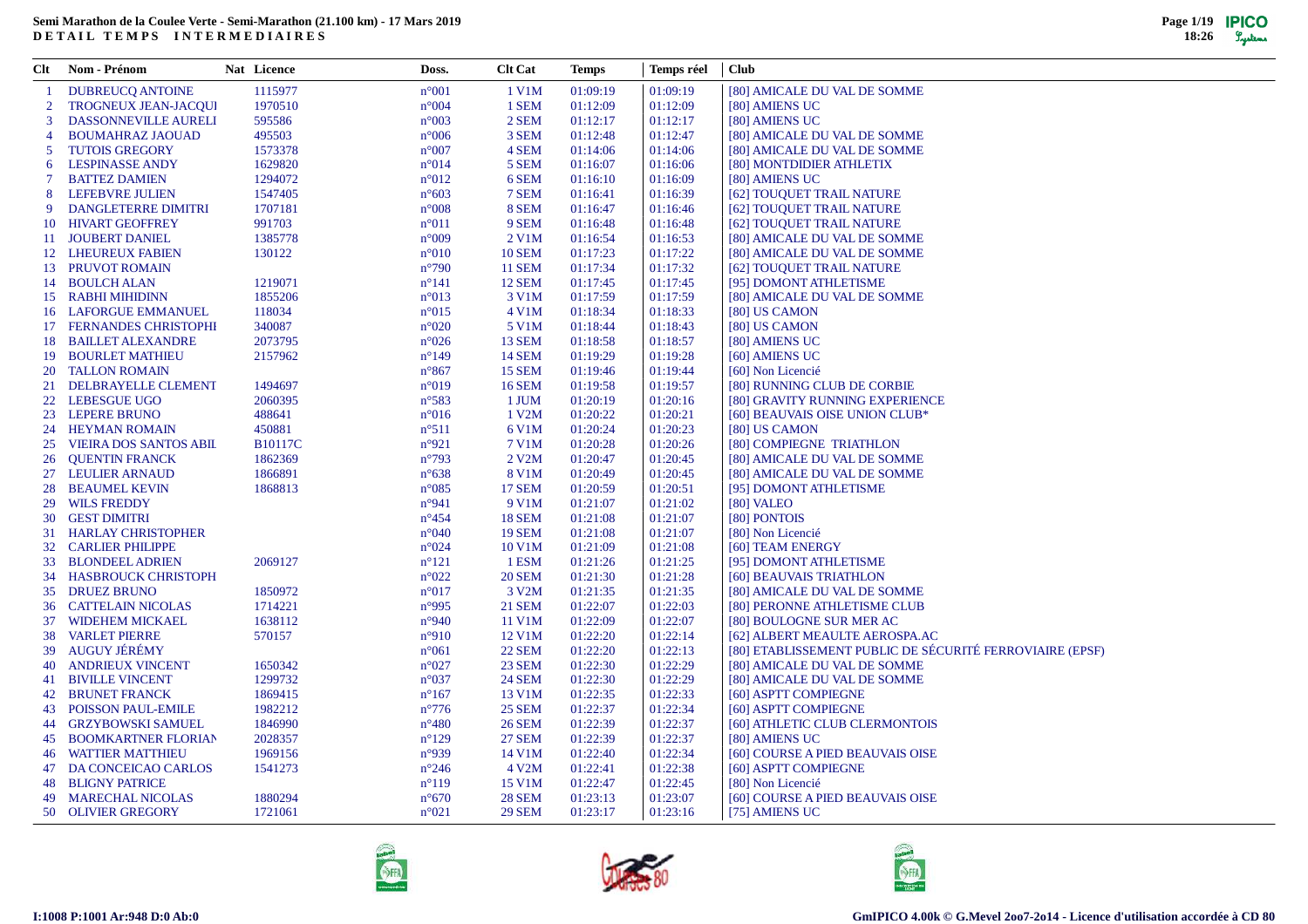| 1685588<br>01:23:24<br>51 MARTORELL THIERRY<br>$n^{\circ}679$<br>5 V2M<br>01:23:27<br>[60] ASPTT COMPIEGNE<br>1650843<br>$n^{\circ}322$<br><b>30 SEM</b><br>01:23:32<br>01:23:28<br>52 DENIN NICOLAS<br>[80] AMICALE DU VAL DE SOMME<br>$n^{\circ}109$<br>16 V1M<br>01:23:35<br>01:23:28<br>53 BEYLS AYMERIC<br>[80] Non Licencié<br>2074441<br>$n^{\circ}280$<br><b>31 SEM</b><br>01:23:46<br>01:23:43<br><b>54 DELAHAYE JULIEN</b><br>[80] AMIENS UC<br><b>32 SEM</b><br>01:23:54<br>55 HARASSE OLIVIER<br>1668502<br>$n^{\circ}494$<br>01:24:03<br>[80] RUNNING CLUB DE CORBIE<br>56 VAQUETTE FREDERIC<br>1581450<br>$n^{\circ}908$<br>17 V1M<br>01:24:03<br>01:24:00<br>[80] US CAMON<br>1756625<br>$n^{\circ}807$<br>6 V2M<br>01:24:11<br>[95] DOMONT ATHLETISME<br>57 RIEUCAU NICOLAS<br>01:24:12<br><b>58 ANTONI KEVIN</b><br>710760<br>$n^{\circ}055$<br><b>33 SEM</b><br>01:24:25<br>01:24:21<br>[80] AMICALE DU VAL DE SOMME<br>59 TEDESCHI PIERRE<br>$n^{\circ}872$<br>01:24:50<br>A52344C0190151MV1FRA<br>18 V1M<br>01:24:52<br>[60] BEAUVAIS TRIATHLON<br>01:25:08<br><b>CHARPENTIER ALEXAND</b><br>$n^{\circ}198$<br><b>34 SEM</b><br>01:25:09<br>[02] Non Licencié<br>60<br>$n^{\circ}1005$<br>RAHOUTI CHAIB<br>619302<br><b>35 SEM</b><br>01:25:18<br>01:24:48<br>[60] ATHLETIC CLUB DE MARGNY LES COMPIEGNE<br>61<br>433279<br>$n^{\circ}982$<br>19 V1M<br>01:25:32<br>01:25:26<br>JUSSIAUME MICHAEL<br>[04] AC DIGNE<br>62<br><b>63 DORION JEFF</b><br>647680<br>$n^{\circ}345$<br><b>36 SEM</b><br>01:25:38<br>01:25:36<br>[80] AMICALE DU VAL DE SOMME<br><b>THERON REMI</b><br>1862419<br>$n^{\circ}876$<br><b>37 SEM</b><br>01:25:44<br>01:25:40<br>[80] US CAMON<br>64<br><b>DUHENOIS JEROME</b><br>2076284<br>$n^{\circ}1004$<br>20 V1M<br>01:26:03<br>01:25:59<br>[80] PERONNE ATHLETISME CLUB<br>65<br>$n^{\circ}990$<br>21 V1M<br>01:26:08<br>01:26:01<br>[60] Non Licencié<br>66 BELHADI ELHOUCIN<br><b>38 SEM</b><br><b>DEVULDER FRANCOIS</b><br>796572<br>$n^{\circ}337$<br>01:26:10<br>01:26:06<br>[95] DOMONT ATHLETISME<br>67<br><b>DUCHUASSOY BASTIEN</b><br>$n^{\circ}361$<br><b>39 SEM</b><br>01:26:15<br>01:26:13<br>[60] Non Licencié<br>68<br><b>OGER THOMAS</b><br>B14464C<br>$n^{\circ}735$<br><b>40 SEM</b><br>01:26:21<br>01:26:15<br>[80] POIX TRIATHLON<br>69<br>70 BOURDEAUDUCQ NICOL<br>93623975<br>$n^{\circ}986$<br>41 SEM<br>01:26:31<br>01:26:19<br>[80] LES PIEDS NICLEYS ROYE 80<br>71 ROUSSEL GREGORY<br>2038546<br>$n^{\circ}822$<br>42 SEM<br>01:26:37<br>01:26:31<br>[80] ALBERT MEAULTE AEROSPA.AC<br>72 GILLE YOHAN<br>2092087<br>$n^{\circ}460$<br>43 SEM<br>01:26:42<br>01:26:36<br>[80] ESPRIT RUN<br>1985270<br><b>73 SANCHEZ PIERRE</b><br>$n^{\circ}830$<br>22 V1M<br>01:26:49<br>01:26:38<br>[95] DOMONT ATHLETISME<br><b>74 SUEUR GUILLAUME</b><br>$n^{\circ}862$<br>44 SEM<br>01:26:50<br>01:26:45<br>[80] Non Licencié<br>01:27:04<br><b>75 BASTAREAUD LEONARD</b><br>680296<br>$n^{\circ}077$<br>7 V2M<br>01:27:08<br>[95] PERSAN ATHLETIC CLUB<br>23 V1M<br><b>76 RAHMANI BRAHIM</b><br>1212038<br>$n^{\circ}796$<br>01:27:11<br>01:26:59<br>[60] ACA BEAUVAIS<br>01:27:12<br>77 TRABIS BRUNO<br>$n^{\circ}890$<br>24 V1M<br>01:27:16<br>[80] Non Licencié<br>01:27:19<br><b>78 VICART KEVIN</b><br>1298481<br>$n^{\circ}920$<br>45 SEM<br>01:27:25<br>[80] AMICALE DU VAL DE SOMME<br>1792911<br>25 V1M<br>01:27:25<br>01:27:21<br>79 LAMOTTE CYRIL<br>$n^{\circ}$ 565<br>[80] ALBERT MEAULTE AEROSPA.AC<br>01:27:28<br>01:27:26<br>80 GOSSELIN THOMAS<br>1576423<br>$n^{\circ}467$<br>26 V1M<br>[80] AMICALE DU VAL DE SOMME<br>81 VASSEUR PASCAL<br>1329365<br>$n^{\circ}915$<br>27 V1M<br>01:27:39<br>01:27:36<br>[80] AMICALE DU VAL DE SOMME<br>01:27:34<br><b>FLAMENT CEDRIC</b><br>1863743<br>$n^{\circ}403$<br><b>46 SEM</b><br>01:27:41<br>[60] COURSE A PIED BEAUVAIS OISE<br>82<br>01:27:34<br>83 GAY VALENTIN<br>1756092<br>$n^{\circ}445$<br><b>47 SEM</b><br>01:27:42<br>[80] AMICALE DU VAL DE SOMME<br>28 V1M<br>01:27:42<br>01:27:34<br><b>HEMON FREDERIC</b><br>$n^{\circ}502$<br>[95] Non Licencié<br>84<br>1054363<br>$n^{\circ}857$<br>8 V2M<br>01:27:46<br>01:27:40<br><b>SOULEZ JEAN-PAUL</b><br>[60] AMICALE NEUFCHATEL ATHLETISME<br>85<br><b>DUPONT DAMIEN OU</b><br>48 SEM<br>01:27:48<br>01:27:37<br>A89603C<br>$n^{\circ}370$<br>[60] BEAUVAIS TRIATHLON<br>86<br>49 SEM<br>01:27:54<br>01:27:47<br>[60] Non Licencié<br>87 LEJEUNE ETIENNE<br>$n^{\circ}617$<br>1193424<br>$n^{\circ}821$<br>9 V2M<br>01:27:55<br>01:27:50<br><b>ROUSSEAU PHILIPPE</b><br>[95] DOMONT ATHLETISME<br>88<br>1255594<br>01:27:58<br>01:27:50<br><b>BELHADI BRAHIM</b><br>$n^{\circ}089$<br>29 V1M<br>[60] COURSE A PIED BEAUVAIS OISE<br>89<br><b>BOUMEDIENE AHMED</b><br>2077200<br>n°994<br>30 V1M<br>01:28:10<br>01:28:04<br>90<br>[80] AMICALE DU VAL DE SOMME<br>91 BLATIERE PATRICE<br>1664682<br>31 V1M<br>01:28:11<br>01:28:06<br>$n^{\circ}118$<br>[95] DOMONT ATHLETISME<br>92 LEHEBEL NICOLAS<br>32 V1M<br>01:28:11<br>01:28:04<br>$n^{\circ}615$<br>[80] Non Licencié<br>01:28:14<br>01:28:00<br>93 GOURGUECHON ANTOINI<br>$n^{\circ}469$<br><b>50 SEM</b><br>[80] Non Licencié<br>$n^{\circ}570$<br>33 V1M<br>01:28:17<br>01:28:09<br>94 LAPLANTINE MICHAEL<br>1245663<br>$[18]$ S/L CA FOECY<br>95 COMBLE STEPHANE<br>1386273<br>$n^{\circ}223$<br>34 V1M<br>01:28:29<br>01:28:25<br>[95] DOMONT ATHLETISME<br>01:28:28<br>96 BELLAY PATRICE<br>080_93574091<br>$n^{\circ}094$<br>35 V1M<br>01:28:31<br>[80] LES PIEDS NICLEYS ROYE 80<br>97 ANDRE STEPHANE<br>1217206<br>$n^{\circ}052$<br>36 V1M<br>01:28:32<br>01:28:30<br>[80] AMICALE DU VAL DE SOMME<br>1759297<br>98 COUPEL CHRISTOPHE<br>$n^{\circ}231$<br>37 V1M<br>01:28:33<br>01:28:28<br>[80] AMICALE DU VAL DE SOMME<br>99 CADREN SÉBASTIEN<br>A73575C<br>38 V1M<br>01:28:45<br>01:28:31<br>[80] SC ABBEVILLE TRIATHLON<br>$n^{\circ}169$<br>1865352<br><b>51 SEM</b><br>01:28:43<br>100 GHANDAOUI YASSINE<br>$n^{\circ}456$<br>01:28:46<br>[80] US CAMON | Clt | Nom - Prénom | Nat Licence | Doss. | <b>Clt Cat</b> | <b>Temps</b> | Temps réel | <b>Club</b> |
|-------------------------------------------------------------------------------------------------------------------------------------------------------------------------------------------------------------------------------------------------------------------------------------------------------------------------------------------------------------------------------------------------------------------------------------------------------------------------------------------------------------------------------------------------------------------------------------------------------------------------------------------------------------------------------------------------------------------------------------------------------------------------------------------------------------------------------------------------------------------------------------------------------------------------------------------------------------------------------------------------------------------------------------------------------------------------------------------------------------------------------------------------------------------------------------------------------------------------------------------------------------------------------------------------------------------------------------------------------------------------------------------------------------------------------------------------------------------------------------------------------------------------------------------------------------------------------------------------------------------------------------------------------------------------------------------------------------------------------------------------------------------------------------------------------------------------------------------------------------------------------------------------------------------------------------------------------------------------------------------------------------------------------------------------------------------------------------------------------------------------------------------------------------------------------------------------------------------------------------------------------------------------------------------------------------------------------------------------------------------------------------------------------------------------------------------------------------------------------------------------------------------------------------------------------------------------------------------------------------------------------------------------------------------------------------------------------------------------------------------------------------------------------------------------------------------------------------------------------------------------------------------------------------------------------------------------------------------------------------------------------------------------------------------------------------------------------------------------------------------------------------------------------------------------------------------------------------------------------------------------------------------------------------------------------------------------------------------------------------------------------------------------------------------------------------------------------------------------------------------------------------------------------------------------------------------------------------------------------------------------------------------------------------------------------------------------------------------------------------------------------------------------------------------------------------------------------------------------------------------------------------------------------------------------------------------------------------------------------------------------------------------------------------------------------------------------------------------------------------------------------------------------------------------------------------------------------------------------------------------------------------------------------------------------------------------------------------------------------------------------------------------------------------------------------------------------------------------------------------------------------------------------------------------------------------------------------------------------------------------------------------------------------------------------------------------------------------------------------------------------------------------------------------------------------------------------------------------------------------------------------------------------------------------------------------------------------------------------------------------------------------------------------------------------------------------------------------------------------------------------------------------------------------------------------------------------------------------------------------------------------------------------------------------------------------------------------------------------------------------------------------------------------------------------------------------------------------------------------------------------------------------------------------------------------------------------------------------------------------------------------------------------------------------------------------------------------------------------------------------------------------------------------------------------------------------------------------------------------------------------------------------------------------------------------------------------------------------------------------------------------------------------|-----|--------------|-------------|-------|----------------|--------------|------------|-------------|
|                                                                                                                                                                                                                                                                                                                                                                                                                                                                                                                                                                                                                                                                                                                                                                                                                                                                                                                                                                                                                                                                                                                                                                                                                                                                                                                                                                                                                                                                                                                                                                                                                                                                                                                                                                                                                                                                                                                                                                                                                                                                                                                                                                                                                                                                                                                                                                                                                                                                                                                                                                                                                                                                                                                                                                                                                                                                                                                                                                                                                                                                                                                                                                                                                                                                                                                                                                                                                                                                                                                                                                                                                                                                                                                                                                                                                                                                                                                                                                                                                                                                                                                                                                                                                                                                                                                                                                                                                                                                                                                                                                                                                                                                                                                                                                                                                                                                                                                                                                                                                                                                                                                                                                                                                                                                                                                                                                                                                                                                                                                                                                                                                                                                                                                                                                                                                                                                                                                                                                                                                         |     |              |             |       |                |              |            |             |
|                                                                                                                                                                                                                                                                                                                                                                                                                                                                                                                                                                                                                                                                                                                                                                                                                                                                                                                                                                                                                                                                                                                                                                                                                                                                                                                                                                                                                                                                                                                                                                                                                                                                                                                                                                                                                                                                                                                                                                                                                                                                                                                                                                                                                                                                                                                                                                                                                                                                                                                                                                                                                                                                                                                                                                                                                                                                                                                                                                                                                                                                                                                                                                                                                                                                                                                                                                                                                                                                                                                                                                                                                                                                                                                                                                                                                                                                                                                                                                                                                                                                                                                                                                                                                                                                                                                                                                                                                                                                                                                                                                                                                                                                                                                                                                                                                                                                                                                                                                                                                                                                                                                                                                                                                                                                                                                                                                                                                                                                                                                                                                                                                                                                                                                                                                                                                                                                                                                                                                                                                         |     |              |             |       |                |              |            |             |
|                                                                                                                                                                                                                                                                                                                                                                                                                                                                                                                                                                                                                                                                                                                                                                                                                                                                                                                                                                                                                                                                                                                                                                                                                                                                                                                                                                                                                                                                                                                                                                                                                                                                                                                                                                                                                                                                                                                                                                                                                                                                                                                                                                                                                                                                                                                                                                                                                                                                                                                                                                                                                                                                                                                                                                                                                                                                                                                                                                                                                                                                                                                                                                                                                                                                                                                                                                                                                                                                                                                                                                                                                                                                                                                                                                                                                                                                                                                                                                                                                                                                                                                                                                                                                                                                                                                                                                                                                                                                                                                                                                                                                                                                                                                                                                                                                                                                                                                                                                                                                                                                                                                                                                                                                                                                                                                                                                                                                                                                                                                                                                                                                                                                                                                                                                                                                                                                                                                                                                                                                         |     |              |             |       |                |              |            |             |
|                                                                                                                                                                                                                                                                                                                                                                                                                                                                                                                                                                                                                                                                                                                                                                                                                                                                                                                                                                                                                                                                                                                                                                                                                                                                                                                                                                                                                                                                                                                                                                                                                                                                                                                                                                                                                                                                                                                                                                                                                                                                                                                                                                                                                                                                                                                                                                                                                                                                                                                                                                                                                                                                                                                                                                                                                                                                                                                                                                                                                                                                                                                                                                                                                                                                                                                                                                                                                                                                                                                                                                                                                                                                                                                                                                                                                                                                                                                                                                                                                                                                                                                                                                                                                                                                                                                                                                                                                                                                                                                                                                                                                                                                                                                                                                                                                                                                                                                                                                                                                                                                                                                                                                                                                                                                                                                                                                                                                                                                                                                                                                                                                                                                                                                                                                                                                                                                                                                                                                                                                         |     |              |             |       |                |              |            |             |
|                                                                                                                                                                                                                                                                                                                                                                                                                                                                                                                                                                                                                                                                                                                                                                                                                                                                                                                                                                                                                                                                                                                                                                                                                                                                                                                                                                                                                                                                                                                                                                                                                                                                                                                                                                                                                                                                                                                                                                                                                                                                                                                                                                                                                                                                                                                                                                                                                                                                                                                                                                                                                                                                                                                                                                                                                                                                                                                                                                                                                                                                                                                                                                                                                                                                                                                                                                                                                                                                                                                                                                                                                                                                                                                                                                                                                                                                                                                                                                                                                                                                                                                                                                                                                                                                                                                                                                                                                                                                                                                                                                                                                                                                                                                                                                                                                                                                                                                                                                                                                                                                                                                                                                                                                                                                                                                                                                                                                                                                                                                                                                                                                                                                                                                                                                                                                                                                                                                                                                                                                         |     |              |             |       |                |              |            |             |
|                                                                                                                                                                                                                                                                                                                                                                                                                                                                                                                                                                                                                                                                                                                                                                                                                                                                                                                                                                                                                                                                                                                                                                                                                                                                                                                                                                                                                                                                                                                                                                                                                                                                                                                                                                                                                                                                                                                                                                                                                                                                                                                                                                                                                                                                                                                                                                                                                                                                                                                                                                                                                                                                                                                                                                                                                                                                                                                                                                                                                                                                                                                                                                                                                                                                                                                                                                                                                                                                                                                                                                                                                                                                                                                                                                                                                                                                                                                                                                                                                                                                                                                                                                                                                                                                                                                                                                                                                                                                                                                                                                                                                                                                                                                                                                                                                                                                                                                                                                                                                                                                                                                                                                                                                                                                                                                                                                                                                                                                                                                                                                                                                                                                                                                                                                                                                                                                                                                                                                                                                         |     |              |             |       |                |              |            |             |
|                                                                                                                                                                                                                                                                                                                                                                                                                                                                                                                                                                                                                                                                                                                                                                                                                                                                                                                                                                                                                                                                                                                                                                                                                                                                                                                                                                                                                                                                                                                                                                                                                                                                                                                                                                                                                                                                                                                                                                                                                                                                                                                                                                                                                                                                                                                                                                                                                                                                                                                                                                                                                                                                                                                                                                                                                                                                                                                                                                                                                                                                                                                                                                                                                                                                                                                                                                                                                                                                                                                                                                                                                                                                                                                                                                                                                                                                                                                                                                                                                                                                                                                                                                                                                                                                                                                                                                                                                                                                                                                                                                                                                                                                                                                                                                                                                                                                                                                                                                                                                                                                                                                                                                                                                                                                                                                                                                                                                                                                                                                                                                                                                                                                                                                                                                                                                                                                                                                                                                                                                         |     |              |             |       |                |              |            |             |
|                                                                                                                                                                                                                                                                                                                                                                                                                                                                                                                                                                                                                                                                                                                                                                                                                                                                                                                                                                                                                                                                                                                                                                                                                                                                                                                                                                                                                                                                                                                                                                                                                                                                                                                                                                                                                                                                                                                                                                                                                                                                                                                                                                                                                                                                                                                                                                                                                                                                                                                                                                                                                                                                                                                                                                                                                                                                                                                                                                                                                                                                                                                                                                                                                                                                                                                                                                                                                                                                                                                                                                                                                                                                                                                                                                                                                                                                                                                                                                                                                                                                                                                                                                                                                                                                                                                                                                                                                                                                                                                                                                                                                                                                                                                                                                                                                                                                                                                                                                                                                                                                                                                                                                                                                                                                                                                                                                                                                                                                                                                                                                                                                                                                                                                                                                                                                                                                                                                                                                                                                         |     |              |             |       |                |              |            |             |
|                                                                                                                                                                                                                                                                                                                                                                                                                                                                                                                                                                                                                                                                                                                                                                                                                                                                                                                                                                                                                                                                                                                                                                                                                                                                                                                                                                                                                                                                                                                                                                                                                                                                                                                                                                                                                                                                                                                                                                                                                                                                                                                                                                                                                                                                                                                                                                                                                                                                                                                                                                                                                                                                                                                                                                                                                                                                                                                                                                                                                                                                                                                                                                                                                                                                                                                                                                                                                                                                                                                                                                                                                                                                                                                                                                                                                                                                                                                                                                                                                                                                                                                                                                                                                                                                                                                                                                                                                                                                                                                                                                                                                                                                                                                                                                                                                                                                                                                                                                                                                                                                                                                                                                                                                                                                                                                                                                                                                                                                                                                                                                                                                                                                                                                                                                                                                                                                                                                                                                                                                         |     |              |             |       |                |              |            |             |
|                                                                                                                                                                                                                                                                                                                                                                                                                                                                                                                                                                                                                                                                                                                                                                                                                                                                                                                                                                                                                                                                                                                                                                                                                                                                                                                                                                                                                                                                                                                                                                                                                                                                                                                                                                                                                                                                                                                                                                                                                                                                                                                                                                                                                                                                                                                                                                                                                                                                                                                                                                                                                                                                                                                                                                                                                                                                                                                                                                                                                                                                                                                                                                                                                                                                                                                                                                                                                                                                                                                                                                                                                                                                                                                                                                                                                                                                                                                                                                                                                                                                                                                                                                                                                                                                                                                                                                                                                                                                                                                                                                                                                                                                                                                                                                                                                                                                                                                                                                                                                                                                                                                                                                                                                                                                                                                                                                                                                                                                                                                                                                                                                                                                                                                                                                                                                                                                                                                                                                                                                         |     |              |             |       |                |              |            |             |
|                                                                                                                                                                                                                                                                                                                                                                                                                                                                                                                                                                                                                                                                                                                                                                                                                                                                                                                                                                                                                                                                                                                                                                                                                                                                                                                                                                                                                                                                                                                                                                                                                                                                                                                                                                                                                                                                                                                                                                                                                                                                                                                                                                                                                                                                                                                                                                                                                                                                                                                                                                                                                                                                                                                                                                                                                                                                                                                                                                                                                                                                                                                                                                                                                                                                                                                                                                                                                                                                                                                                                                                                                                                                                                                                                                                                                                                                                                                                                                                                                                                                                                                                                                                                                                                                                                                                                                                                                                                                                                                                                                                                                                                                                                                                                                                                                                                                                                                                                                                                                                                                                                                                                                                                                                                                                                                                                                                                                                                                                                                                                                                                                                                                                                                                                                                                                                                                                                                                                                                                                         |     |              |             |       |                |              |            |             |
|                                                                                                                                                                                                                                                                                                                                                                                                                                                                                                                                                                                                                                                                                                                                                                                                                                                                                                                                                                                                                                                                                                                                                                                                                                                                                                                                                                                                                                                                                                                                                                                                                                                                                                                                                                                                                                                                                                                                                                                                                                                                                                                                                                                                                                                                                                                                                                                                                                                                                                                                                                                                                                                                                                                                                                                                                                                                                                                                                                                                                                                                                                                                                                                                                                                                                                                                                                                                                                                                                                                                                                                                                                                                                                                                                                                                                                                                                                                                                                                                                                                                                                                                                                                                                                                                                                                                                                                                                                                                                                                                                                                                                                                                                                                                                                                                                                                                                                                                                                                                                                                                                                                                                                                                                                                                                                                                                                                                                                                                                                                                                                                                                                                                                                                                                                                                                                                                                                                                                                                                                         |     |              |             |       |                |              |            |             |
|                                                                                                                                                                                                                                                                                                                                                                                                                                                                                                                                                                                                                                                                                                                                                                                                                                                                                                                                                                                                                                                                                                                                                                                                                                                                                                                                                                                                                                                                                                                                                                                                                                                                                                                                                                                                                                                                                                                                                                                                                                                                                                                                                                                                                                                                                                                                                                                                                                                                                                                                                                                                                                                                                                                                                                                                                                                                                                                                                                                                                                                                                                                                                                                                                                                                                                                                                                                                                                                                                                                                                                                                                                                                                                                                                                                                                                                                                                                                                                                                                                                                                                                                                                                                                                                                                                                                                                                                                                                                                                                                                                                                                                                                                                                                                                                                                                                                                                                                                                                                                                                                                                                                                                                                                                                                                                                                                                                                                                                                                                                                                                                                                                                                                                                                                                                                                                                                                                                                                                                                                         |     |              |             |       |                |              |            |             |
|                                                                                                                                                                                                                                                                                                                                                                                                                                                                                                                                                                                                                                                                                                                                                                                                                                                                                                                                                                                                                                                                                                                                                                                                                                                                                                                                                                                                                                                                                                                                                                                                                                                                                                                                                                                                                                                                                                                                                                                                                                                                                                                                                                                                                                                                                                                                                                                                                                                                                                                                                                                                                                                                                                                                                                                                                                                                                                                                                                                                                                                                                                                                                                                                                                                                                                                                                                                                                                                                                                                                                                                                                                                                                                                                                                                                                                                                                                                                                                                                                                                                                                                                                                                                                                                                                                                                                                                                                                                                                                                                                                                                                                                                                                                                                                                                                                                                                                                                                                                                                                                                                                                                                                                                                                                                                                                                                                                                                                                                                                                                                                                                                                                                                                                                                                                                                                                                                                                                                                                                                         |     |              |             |       |                |              |            |             |
|                                                                                                                                                                                                                                                                                                                                                                                                                                                                                                                                                                                                                                                                                                                                                                                                                                                                                                                                                                                                                                                                                                                                                                                                                                                                                                                                                                                                                                                                                                                                                                                                                                                                                                                                                                                                                                                                                                                                                                                                                                                                                                                                                                                                                                                                                                                                                                                                                                                                                                                                                                                                                                                                                                                                                                                                                                                                                                                                                                                                                                                                                                                                                                                                                                                                                                                                                                                                                                                                                                                                                                                                                                                                                                                                                                                                                                                                                                                                                                                                                                                                                                                                                                                                                                                                                                                                                                                                                                                                                                                                                                                                                                                                                                                                                                                                                                                                                                                                                                                                                                                                                                                                                                                                                                                                                                                                                                                                                                                                                                                                                                                                                                                                                                                                                                                                                                                                                                                                                                                                                         |     |              |             |       |                |              |            |             |
|                                                                                                                                                                                                                                                                                                                                                                                                                                                                                                                                                                                                                                                                                                                                                                                                                                                                                                                                                                                                                                                                                                                                                                                                                                                                                                                                                                                                                                                                                                                                                                                                                                                                                                                                                                                                                                                                                                                                                                                                                                                                                                                                                                                                                                                                                                                                                                                                                                                                                                                                                                                                                                                                                                                                                                                                                                                                                                                                                                                                                                                                                                                                                                                                                                                                                                                                                                                                                                                                                                                                                                                                                                                                                                                                                                                                                                                                                                                                                                                                                                                                                                                                                                                                                                                                                                                                                                                                                                                                                                                                                                                                                                                                                                                                                                                                                                                                                                                                                                                                                                                                                                                                                                                                                                                                                                                                                                                                                                                                                                                                                                                                                                                                                                                                                                                                                                                                                                                                                                                                                         |     |              |             |       |                |              |            |             |
|                                                                                                                                                                                                                                                                                                                                                                                                                                                                                                                                                                                                                                                                                                                                                                                                                                                                                                                                                                                                                                                                                                                                                                                                                                                                                                                                                                                                                                                                                                                                                                                                                                                                                                                                                                                                                                                                                                                                                                                                                                                                                                                                                                                                                                                                                                                                                                                                                                                                                                                                                                                                                                                                                                                                                                                                                                                                                                                                                                                                                                                                                                                                                                                                                                                                                                                                                                                                                                                                                                                                                                                                                                                                                                                                                                                                                                                                                                                                                                                                                                                                                                                                                                                                                                                                                                                                                                                                                                                                                                                                                                                                                                                                                                                                                                                                                                                                                                                                                                                                                                                                                                                                                                                                                                                                                                                                                                                                                                                                                                                                                                                                                                                                                                                                                                                                                                                                                                                                                                                                                         |     |              |             |       |                |              |            |             |
|                                                                                                                                                                                                                                                                                                                                                                                                                                                                                                                                                                                                                                                                                                                                                                                                                                                                                                                                                                                                                                                                                                                                                                                                                                                                                                                                                                                                                                                                                                                                                                                                                                                                                                                                                                                                                                                                                                                                                                                                                                                                                                                                                                                                                                                                                                                                                                                                                                                                                                                                                                                                                                                                                                                                                                                                                                                                                                                                                                                                                                                                                                                                                                                                                                                                                                                                                                                                                                                                                                                                                                                                                                                                                                                                                                                                                                                                                                                                                                                                                                                                                                                                                                                                                                                                                                                                                                                                                                                                                                                                                                                                                                                                                                                                                                                                                                                                                                                                                                                                                                                                                                                                                                                                                                                                                                                                                                                                                                                                                                                                                                                                                                                                                                                                                                                                                                                                                                                                                                                                                         |     |              |             |       |                |              |            |             |
|                                                                                                                                                                                                                                                                                                                                                                                                                                                                                                                                                                                                                                                                                                                                                                                                                                                                                                                                                                                                                                                                                                                                                                                                                                                                                                                                                                                                                                                                                                                                                                                                                                                                                                                                                                                                                                                                                                                                                                                                                                                                                                                                                                                                                                                                                                                                                                                                                                                                                                                                                                                                                                                                                                                                                                                                                                                                                                                                                                                                                                                                                                                                                                                                                                                                                                                                                                                                                                                                                                                                                                                                                                                                                                                                                                                                                                                                                                                                                                                                                                                                                                                                                                                                                                                                                                                                                                                                                                                                                                                                                                                                                                                                                                                                                                                                                                                                                                                                                                                                                                                                                                                                                                                                                                                                                                                                                                                                                                                                                                                                                                                                                                                                                                                                                                                                                                                                                                                                                                                                                         |     |              |             |       |                |              |            |             |
|                                                                                                                                                                                                                                                                                                                                                                                                                                                                                                                                                                                                                                                                                                                                                                                                                                                                                                                                                                                                                                                                                                                                                                                                                                                                                                                                                                                                                                                                                                                                                                                                                                                                                                                                                                                                                                                                                                                                                                                                                                                                                                                                                                                                                                                                                                                                                                                                                                                                                                                                                                                                                                                                                                                                                                                                                                                                                                                                                                                                                                                                                                                                                                                                                                                                                                                                                                                                                                                                                                                                                                                                                                                                                                                                                                                                                                                                                                                                                                                                                                                                                                                                                                                                                                                                                                                                                                                                                                                                                                                                                                                                                                                                                                                                                                                                                                                                                                                                                                                                                                                                                                                                                                                                                                                                                                                                                                                                                                                                                                                                                                                                                                                                                                                                                                                                                                                                                                                                                                                                                         |     |              |             |       |                |              |            |             |
|                                                                                                                                                                                                                                                                                                                                                                                                                                                                                                                                                                                                                                                                                                                                                                                                                                                                                                                                                                                                                                                                                                                                                                                                                                                                                                                                                                                                                                                                                                                                                                                                                                                                                                                                                                                                                                                                                                                                                                                                                                                                                                                                                                                                                                                                                                                                                                                                                                                                                                                                                                                                                                                                                                                                                                                                                                                                                                                                                                                                                                                                                                                                                                                                                                                                                                                                                                                                                                                                                                                                                                                                                                                                                                                                                                                                                                                                                                                                                                                                                                                                                                                                                                                                                                                                                                                                                                                                                                                                                                                                                                                                                                                                                                                                                                                                                                                                                                                                                                                                                                                                                                                                                                                                                                                                                                                                                                                                                                                                                                                                                                                                                                                                                                                                                                                                                                                                                                                                                                                                                         |     |              |             |       |                |              |            |             |
|                                                                                                                                                                                                                                                                                                                                                                                                                                                                                                                                                                                                                                                                                                                                                                                                                                                                                                                                                                                                                                                                                                                                                                                                                                                                                                                                                                                                                                                                                                                                                                                                                                                                                                                                                                                                                                                                                                                                                                                                                                                                                                                                                                                                                                                                                                                                                                                                                                                                                                                                                                                                                                                                                                                                                                                                                                                                                                                                                                                                                                                                                                                                                                                                                                                                                                                                                                                                                                                                                                                                                                                                                                                                                                                                                                                                                                                                                                                                                                                                                                                                                                                                                                                                                                                                                                                                                                                                                                                                                                                                                                                                                                                                                                                                                                                                                                                                                                                                                                                                                                                                                                                                                                                                                                                                                                                                                                                                                                                                                                                                                                                                                                                                                                                                                                                                                                                                                                                                                                                                                         |     |              |             |       |                |              |            |             |
|                                                                                                                                                                                                                                                                                                                                                                                                                                                                                                                                                                                                                                                                                                                                                                                                                                                                                                                                                                                                                                                                                                                                                                                                                                                                                                                                                                                                                                                                                                                                                                                                                                                                                                                                                                                                                                                                                                                                                                                                                                                                                                                                                                                                                                                                                                                                                                                                                                                                                                                                                                                                                                                                                                                                                                                                                                                                                                                                                                                                                                                                                                                                                                                                                                                                                                                                                                                                                                                                                                                                                                                                                                                                                                                                                                                                                                                                                                                                                                                                                                                                                                                                                                                                                                                                                                                                                                                                                                                                                                                                                                                                                                                                                                                                                                                                                                                                                                                                                                                                                                                                                                                                                                                                                                                                                                                                                                                                                                                                                                                                                                                                                                                                                                                                                                                                                                                                                                                                                                                                                         |     |              |             |       |                |              |            |             |
|                                                                                                                                                                                                                                                                                                                                                                                                                                                                                                                                                                                                                                                                                                                                                                                                                                                                                                                                                                                                                                                                                                                                                                                                                                                                                                                                                                                                                                                                                                                                                                                                                                                                                                                                                                                                                                                                                                                                                                                                                                                                                                                                                                                                                                                                                                                                                                                                                                                                                                                                                                                                                                                                                                                                                                                                                                                                                                                                                                                                                                                                                                                                                                                                                                                                                                                                                                                                                                                                                                                                                                                                                                                                                                                                                                                                                                                                                                                                                                                                                                                                                                                                                                                                                                                                                                                                                                                                                                                                                                                                                                                                                                                                                                                                                                                                                                                                                                                                                                                                                                                                                                                                                                                                                                                                                                                                                                                                                                                                                                                                                                                                                                                                                                                                                                                                                                                                                                                                                                                                                         |     |              |             |       |                |              |            |             |
|                                                                                                                                                                                                                                                                                                                                                                                                                                                                                                                                                                                                                                                                                                                                                                                                                                                                                                                                                                                                                                                                                                                                                                                                                                                                                                                                                                                                                                                                                                                                                                                                                                                                                                                                                                                                                                                                                                                                                                                                                                                                                                                                                                                                                                                                                                                                                                                                                                                                                                                                                                                                                                                                                                                                                                                                                                                                                                                                                                                                                                                                                                                                                                                                                                                                                                                                                                                                                                                                                                                                                                                                                                                                                                                                                                                                                                                                                                                                                                                                                                                                                                                                                                                                                                                                                                                                                                                                                                                                                                                                                                                                                                                                                                                                                                                                                                                                                                                                                                                                                                                                                                                                                                                                                                                                                                                                                                                                                                                                                                                                                                                                                                                                                                                                                                                                                                                                                                                                                                                                                         |     |              |             |       |                |              |            |             |
|                                                                                                                                                                                                                                                                                                                                                                                                                                                                                                                                                                                                                                                                                                                                                                                                                                                                                                                                                                                                                                                                                                                                                                                                                                                                                                                                                                                                                                                                                                                                                                                                                                                                                                                                                                                                                                                                                                                                                                                                                                                                                                                                                                                                                                                                                                                                                                                                                                                                                                                                                                                                                                                                                                                                                                                                                                                                                                                                                                                                                                                                                                                                                                                                                                                                                                                                                                                                                                                                                                                                                                                                                                                                                                                                                                                                                                                                                                                                                                                                                                                                                                                                                                                                                                                                                                                                                                                                                                                                                                                                                                                                                                                                                                                                                                                                                                                                                                                                                                                                                                                                                                                                                                                                                                                                                                                                                                                                                                                                                                                                                                                                                                                                                                                                                                                                                                                                                                                                                                                                                         |     |              |             |       |                |              |            |             |
|                                                                                                                                                                                                                                                                                                                                                                                                                                                                                                                                                                                                                                                                                                                                                                                                                                                                                                                                                                                                                                                                                                                                                                                                                                                                                                                                                                                                                                                                                                                                                                                                                                                                                                                                                                                                                                                                                                                                                                                                                                                                                                                                                                                                                                                                                                                                                                                                                                                                                                                                                                                                                                                                                                                                                                                                                                                                                                                                                                                                                                                                                                                                                                                                                                                                                                                                                                                                                                                                                                                                                                                                                                                                                                                                                                                                                                                                                                                                                                                                                                                                                                                                                                                                                                                                                                                                                                                                                                                                                                                                                                                                                                                                                                                                                                                                                                                                                                                                                                                                                                                                                                                                                                                                                                                                                                                                                                                                                                                                                                                                                                                                                                                                                                                                                                                                                                                                                                                                                                                                                         |     |              |             |       |                |              |            |             |
|                                                                                                                                                                                                                                                                                                                                                                                                                                                                                                                                                                                                                                                                                                                                                                                                                                                                                                                                                                                                                                                                                                                                                                                                                                                                                                                                                                                                                                                                                                                                                                                                                                                                                                                                                                                                                                                                                                                                                                                                                                                                                                                                                                                                                                                                                                                                                                                                                                                                                                                                                                                                                                                                                                                                                                                                                                                                                                                                                                                                                                                                                                                                                                                                                                                                                                                                                                                                                                                                                                                                                                                                                                                                                                                                                                                                                                                                                                                                                                                                                                                                                                                                                                                                                                                                                                                                                                                                                                                                                                                                                                                                                                                                                                                                                                                                                                                                                                                                                                                                                                                                                                                                                                                                                                                                                                                                                                                                                                                                                                                                                                                                                                                                                                                                                                                                                                                                                                                                                                                                                         |     |              |             |       |                |              |            |             |
|                                                                                                                                                                                                                                                                                                                                                                                                                                                                                                                                                                                                                                                                                                                                                                                                                                                                                                                                                                                                                                                                                                                                                                                                                                                                                                                                                                                                                                                                                                                                                                                                                                                                                                                                                                                                                                                                                                                                                                                                                                                                                                                                                                                                                                                                                                                                                                                                                                                                                                                                                                                                                                                                                                                                                                                                                                                                                                                                                                                                                                                                                                                                                                                                                                                                                                                                                                                                                                                                                                                                                                                                                                                                                                                                                                                                                                                                                                                                                                                                                                                                                                                                                                                                                                                                                                                                                                                                                                                                                                                                                                                                                                                                                                                                                                                                                                                                                                                                                                                                                                                                                                                                                                                                                                                                                                                                                                                                                                                                                                                                                                                                                                                                                                                                                                                                                                                                                                                                                                                                                         |     |              |             |       |                |              |            |             |
|                                                                                                                                                                                                                                                                                                                                                                                                                                                                                                                                                                                                                                                                                                                                                                                                                                                                                                                                                                                                                                                                                                                                                                                                                                                                                                                                                                                                                                                                                                                                                                                                                                                                                                                                                                                                                                                                                                                                                                                                                                                                                                                                                                                                                                                                                                                                                                                                                                                                                                                                                                                                                                                                                                                                                                                                                                                                                                                                                                                                                                                                                                                                                                                                                                                                                                                                                                                                                                                                                                                                                                                                                                                                                                                                                                                                                                                                                                                                                                                                                                                                                                                                                                                                                                                                                                                                                                                                                                                                                                                                                                                                                                                                                                                                                                                                                                                                                                                                                                                                                                                                                                                                                                                                                                                                                                                                                                                                                                                                                                                                                                                                                                                                                                                                                                                                                                                                                                                                                                                                                         |     |              |             |       |                |              |            |             |
|                                                                                                                                                                                                                                                                                                                                                                                                                                                                                                                                                                                                                                                                                                                                                                                                                                                                                                                                                                                                                                                                                                                                                                                                                                                                                                                                                                                                                                                                                                                                                                                                                                                                                                                                                                                                                                                                                                                                                                                                                                                                                                                                                                                                                                                                                                                                                                                                                                                                                                                                                                                                                                                                                                                                                                                                                                                                                                                                                                                                                                                                                                                                                                                                                                                                                                                                                                                                                                                                                                                                                                                                                                                                                                                                                                                                                                                                                                                                                                                                                                                                                                                                                                                                                                                                                                                                                                                                                                                                                                                                                                                                                                                                                                                                                                                                                                                                                                                                                                                                                                                                                                                                                                                                                                                                                                                                                                                                                                                                                                                                                                                                                                                                                                                                                                                                                                                                                                                                                                                                                         |     |              |             |       |                |              |            |             |
|                                                                                                                                                                                                                                                                                                                                                                                                                                                                                                                                                                                                                                                                                                                                                                                                                                                                                                                                                                                                                                                                                                                                                                                                                                                                                                                                                                                                                                                                                                                                                                                                                                                                                                                                                                                                                                                                                                                                                                                                                                                                                                                                                                                                                                                                                                                                                                                                                                                                                                                                                                                                                                                                                                                                                                                                                                                                                                                                                                                                                                                                                                                                                                                                                                                                                                                                                                                                                                                                                                                                                                                                                                                                                                                                                                                                                                                                                                                                                                                                                                                                                                                                                                                                                                                                                                                                                                                                                                                                                                                                                                                                                                                                                                                                                                                                                                                                                                                                                                                                                                                                                                                                                                                                                                                                                                                                                                                                                                                                                                                                                                                                                                                                                                                                                                                                                                                                                                                                                                                                                         |     |              |             |       |                |              |            |             |
|                                                                                                                                                                                                                                                                                                                                                                                                                                                                                                                                                                                                                                                                                                                                                                                                                                                                                                                                                                                                                                                                                                                                                                                                                                                                                                                                                                                                                                                                                                                                                                                                                                                                                                                                                                                                                                                                                                                                                                                                                                                                                                                                                                                                                                                                                                                                                                                                                                                                                                                                                                                                                                                                                                                                                                                                                                                                                                                                                                                                                                                                                                                                                                                                                                                                                                                                                                                                                                                                                                                                                                                                                                                                                                                                                                                                                                                                                                                                                                                                                                                                                                                                                                                                                                                                                                                                                                                                                                                                                                                                                                                                                                                                                                                                                                                                                                                                                                                                                                                                                                                                                                                                                                                                                                                                                                                                                                                                                                                                                                                                                                                                                                                                                                                                                                                                                                                                                                                                                                                                                         |     |              |             |       |                |              |            |             |
|                                                                                                                                                                                                                                                                                                                                                                                                                                                                                                                                                                                                                                                                                                                                                                                                                                                                                                                                                                                                                                                                                                                                                                                                                                                                                                                                                                                                                                                                                                                                                                                                                                                                                                                                                                                                                                                                                                                                                                                                                                                                                                                                                                                                                                                                                                                                                                                                                                                                                                                                                                                                                                                                                                                                                                                                                                                                                                                                                                                                                                                                                                                                                                                                                                                                                                                                                                                                                                                                                                                                                                                                                                                                                                                                                                                                                                                                                                                                                                                                                                                                                                                                                                                                                                                                                                                                                                                                                                                                                                                                                                                                                                                                                                                                                                                                                                                                                                                                                                                                                                                                                                                                                                                                                                                                                                                                                                                                                                                                                                                                                                                                                                                                                                                                                                                                                                                                                                                                                                                                                         |     |              |             |       |                |              |            |             |
|                                                                                                                                                                                                                                                                                                                                                                                                                                                                                                                                                                                                                                                                                                                                                                                                                                                                                                                                                                                                                                                                                                                                                                                                                                                                                                                                                                                                                                                                                                                                                                                                                                                                                                                                                                                                                                                                                                                                                                                                                                                                                                                                                                                                                                                                                                                                                                                                                                                                                                                                                                                                                                                                                                                                                                                                                                                                                                                                                                                                                                                                                                                                                                                                                                                                                                                                                                                                                                                                                                                                                                                                                                                                                                                                                                                                                                                                                                                                                                                                                                                                                                                                                                                                                                                                                                                                                                                                                                                                                                                                                                                                                                                                                                                                                                                                                                                                                                                                                                                                                                                                                                                                                                                                                                                                                                                                                                                                                                                                                                                                                                                                                                                                                                                                                                                                                                                                                                                                                                                                                         |     |              |             |       |                |              |            |             |
|                                                                                                                                                                                                                                                                                                                                                                                                                                                                                                                                                                                                                                                                                                                                                                                                                                                                                                                                                                                                                                                                                                                                                                                                                                                                                                                                                                                                                                                                                                                                                                                                                                                                                                                                                                                                                                                                                                                                                                                                                                                                                                                                                                                                                                                                                                                                                                                                                                                                                                                                                                                                                                                                                                                                                                                                                                                                                                                                                                                                                                                                                                                                                                                                                                                                                                                                                                                                                                                                                                                                                                                                                                                                                                                                                                                                                                                                                                                                                                                                                                                                                                                                                                                                                                                                                                                                                                                                                                                                                                                                                                                                                                                                                                                                                                                                                                                                                                                                                                                                                                                                                                                                                                                                                                                                                                                                                                                                                                                                                                                                                                                                                                                                                                                                                                                                                                                                                                                                                                                                                         |     |              |             |       |                |              |            |             |
|                                                                                                                                                                                                                                                                                                                                                                                                                                                                                                                                                                                                                                                                                                                                                                                                                                                                                                                                                                                                                                                                                                                                                                                                                                                                                                                                                                                                                                                                                                                                                                                                                                                                                                                                                                                                                                                                                                                                                                                                                                                                                                                                                                                                                                                                                                                                                                                                                                                                                                                                                                                                                                                                                                                                                                                                                                                                                                                                                                                                                                                                                                                                                                                                                                                                                                                                                                                                                                                                                                                                                                                                                                                                                                                                                                                                                                                                                                                                                                                                                                                                                                                                                                                                                                                                                                                                                                                                                                                                                                                                                                                                                                                                                                                                                                                                                                                                                                                                                                                                                                                                                                                                                                                                                                                                                                                                                                                                                                                                                                                                                                                                                                                                                                                                                                                                                                                                                                                                                                                                                         |     |              |             |       |                |              |            |             |
|                                                                                                                                                                                                                                                                                                                                                                                                                                                                                                                                                                                                                                                                                                                                                                                                                                                                                                                                                                                                                                                                                                                                                                                                                                                                                                                                                                                                                                                                                                                                                                                                                                                                                                                                                                                                                                                                                                                                                                                                                                                                                                                                                                                                                                                                                                                                                                                                                                                                                                                                                                                                                                                                                                                                                                                                                                                                                                                                                                                                                                                                                                                                                                                                                                                                                                                                                                                                                                                                                                                                                                                                                                                                                                                                                                                                                                                                                                                                                                                                                                                                                                                                                                                                                                                                                                                                                                                                                                                                                                                                                                                                                                                                                                                                                                                                                                                                                                                                                                                                                                                                                                                                                                                                                                                                                                                                                                                                                                                                                                                                                                                                                                                                                                                                                                                                                                                                                                                                                                                                                         |     |              |             |       |                |              |            |             |
|                                                                                                                                                                                                                                                                                                                                                                                                                                                                                                                                                                                                                                                                                                                                                                                                                                                                                                                                                                                                                                                                                                                                                                                                                                                                                                                                                                                                                                                                                                                                                                                                                                                                                                                                                                                                                                                                                                                                                                                                                                                                                                                                                                                                                                                                                                                                                                                                                                                                                                                                                                                                                                                                                                                                                                                                                                                                                                                                                                                                                                                                                                                                                                                                                                                                                                                                                                                                                                                                                                                                                                                                                                                                                                                                                                                                                                                                                                                                                                                                                                                                                                                                                                                                                                                                                                                                                                                                                                                                                                                                                                                                                                                                                                                                                                                                                                                                                                                                                                                                                                                                                                                                                                                                                                                                                                                                                                                                                                                                                                                                                                                                                                                                                                                                                                                                                                                                                                                                                                                                                         |     |              |             |       |                |              |            |             |
|                                                                                                                                                                                                                                                                                                                                                                                                                                                                                                                                                                                                                                                                                                                                                                                                                                                                                                                                                                                                                                                                                                                                                                                                                                                                                                                                                                                                                                                                                                                                                                                                                                                                                                                                                                                                                                                                                                                                                                                                                                                                                                                                                                                                                                                                                                                                                                                                                                                                                                                                                                                                                                                                                                                                                                                                                                                                                                                                                                                                                                                                                                                                                                                                                                                                                                                                                                                                                                                                                                                                                                                                                                                                                                                                                                                                                                                                                                                                                                                                                                                                                                                                                                                                                                                                                                                                                                                                                                                                                                                                                                                                                                                                                                                                                                                                                                                                                                                                                                                                                                                                                                                                                                                                                                                                                                                                                                                                                                                                                                                                                                                                                                                                                                                                                                                                                                                                                                                                                                                                                         |     |              |             |       |                |              |            |             |
|                                                                                                                                                                                                                                                                                                                                                                                                                                                                                                                                                                                                                                                                                                                                                                                                                                                                                                                                                                                                                                                                                                                                                                                                                                                                                                                                                                                                                                                                                                                                                                                                                                                                                                                                                                                                                                                                                                                                                                                                                                                                                                                                                                                                                                                                                                                                                                                                                                                                                                                                                                                                                                                                                                                                                                                                                                                                                                                                                                                                                                                                                                                                                                                                                                                                                                                                                                                                                                                                                                                                                                                                                                                                                                                                                                                                                                                                                                                                                                                                                                                                                                                                                                                                                                                                                                                                                                                                                                                                                                                                                                                                                                                                                                                                                                                                                                                                                                                                                                                                                                                                                                                                                                                                                                                                                                                                                                                                                                                                                                                                                                                                                                                                                                                                                                                                                                                                                                                                                                                                                         |     |              |             |       |                |              |            |             |
|                                                                                                                                                                                                                                                                                                                                                                                                                                                                                                                                                                                                                                                                                                                                                                                                                                                                                                                                                                                                                                                                                                                                                                                                                                                                                                                                                                                                                                                                                                                                                                                                                                                                                                                                                                                                                                                                                                                                                                                                                                                                                                                                                                                                                                                                                                                                                                                                                                                                                                                                                                                                                                                                                                                                                                                                                                                                                                                                                                                                                                                                                                                                                                                                                                                                                                                                                                                                                                                                                                                                                                                                                                                                                                                                                                                                                                                                                                                                                                                                                                                                                                                                                                                                                                                                                                                                                                                                                                                                                                                                                                                                                                                                                                                                                                                                                                                                                                                                                                                                                                                                                                                                                                                                                                                                                                                                                                                                                                                                                                                                                                                                                                                                                                                                                                                                                                                                                                                                                                                                                         |     |              |             |       |                |              |            |             |
|                                                                                                                                                                                                                                                                                                                                                                                                                                                                                                                                                                                                                                                                                                                                                                                                                                                                                                                                                                                                                                                                                                                                                                                                                                                                                                                                                                                                                                                                                                                                                                                                                                                                                                                                                                                                                                                                                                                                                                                                                                                                                                                                                                                                                                                                                                                                                                                                                                                                                                                                                                                                                                                                                                                                                                                                                                                                                                                                                                                                                                                                                                                                                                                                                                                                                                                                                                                                                                                                                                                                                                                                                                                                                                                                                                                                                                                                                                                                                                                                                                                                                                                                                                                                                                                                                                                                                                                                                                                                                                                                                                                                                                                                                                                                                                                                                                                                                                                                                                                                                                                                                                                                                                                                                                                                                                                                                                                                                                                                                                                                                                                                                                                                                                                                                                                                                                                                                                                                                                                                                         |     |              |             |       |                |              |            |             |
|                                                                                                                                                                                                                                                                                                                                                                                                                                                                                                                                                                                                                                                                                                                                                                                                                                                                                                                                                                                                                                                                                                                                                                                                                                                                                                                                                                                                                                                                                                                                                                                                                                                                                                                                                                                                                                                                                                                                                                                                                                                                                                                                                                                                                                                                                                                                                                                                                                                                                                                                                                                                                                                                                                                                                                                                                                                                                                                                                                                                                                                                                                                                                                                                                                                                                                                                                                                                                                                                                                                                                                                                                                                                                                                                                                                                                                                                                                                                                                                                                                                                                                                                                                                                                                                                                                                                                                                                                                                                                                                                                                                                                                                                                                                                                                                                                                                                                                                                                                                                                                                                                                                                                                                                                                                                                                                                                                                                                                                                                                                                                                                                                                                                                                                                                                                                                                                                                                                                                                                                                         |     |              |             |       |                |              |            |             |
|                                                                                                                                                                                                                                                                                                                                                                                                                                                                                                                                                                                                                                                                                                                                                                                                                                                                                                                                                                                                                                                                                                                                                                                                                                                                                                                                                                                                                                                                                                                                                                                                                                                                                                                                                                                                                                                                                                                                                                                                                                                                                                                                                                                                                                                                                                                                                                                                                                                                                                                                                                                                                                                                                                                                                                                                                                                                                                                                                                                                                                                                                                                                                                                                                                                                                                                                                                                                                                                                                                                                                                                                                                                                                                                                                                                                                                                                                                                                                                                                                                                                                                                                                                                                                                                                                                                                                                                                                                                                                                                                                                                                                                                                                                                                                                                                                                                                                                                                                                                                                                                                                                                                                                                                                                                                                                                                                                                                                                                                                                                                                                                                                                                                                                                                                                                                                                                                                                                                                                                                                         |     |              |             |       |                |              |            |             |
|                                                                                                                                                                                                                                                                                                                                                                                                                                                                                                                                                                                                                                                                                                                                                                                                                                                                                                                                                                                                                                                                                                                                                                                                                                                                                                                                                                                                                                                                                                                                                                                                                                                                                                                                                                                                                                                                                                                                                                                                                                                                                                                                                                                                                                                                                                                                                                                                                                                                                                                                                                                                                                                                                                                                                                                                                                                                                                                                                                                                                                                                                                                                                                                                                                                                                                                                                                                                                                                                                                                                                                                                                                                                                                                                                                                                                                                                                                                                                                                                                                                                                                                                                                                                                                                                                                                                                                                                                                                                                                                                                                                                                                                                                                                                                                                                                                                                                                                                                                                                                                                                                                                                                                                                                                                                                                                                                                                                                                                                                                                                                                                                                                                                                                                                                                                                                                                                                                                                                                                                                         |     |              |             |       |                |              |            |             |
|                                                                                                                                                                                                                                                                                                                                                                                                                                                                                                                                                                                                                                                                                                                                                                                                                                                                                                                                                                                                                                                                                                                                                                                                                                                                                                                                                                                                                                                                                                                                                                                                                                                                                                                                                                                                                                                                                                                                                                                                                                                                                                                                                                                                                                                                                                                                                                                                                                                                                                                                                                                                                                                                                                                                                                                                                                                                                                                                                                                                                                                                                                                                                                                                                                                                                                                                                                                                                                                                                                                                                                                                                                                                                                                                                                                                                                                                                                                                                                                                                                                                                                                                                                                                                                                                                                                                                                                                                                                                                                                                                                                                                                                                                                                                                                                                                                                                                                                                                                                                                                                                                                                                                                                                                                                                                                                                                                                                                                                                                                                                                                                                                                                                                                                                                                                                                                                                                                                                                                                                                         |     |              |             |       |                |              |            |             |
|                                                                                                                                                                                                                                                                                                                                                                                                                                                                                                                                                                                                                                                                                                                                                                                                                                                                                                                                                                                                                                                                                                                                                                                                                                                                                                                                                                                                                                                                                                                                                                                                                                                                                                                                                                                                                                                                                                                                                                                                                                                                                                                                                                                                                                                                                                                                                                                                                                                                                                                                                                                                                                                                                                                                                                                                                                                                                                                                                                                                                                                                                                                                                                                                                                                                                                                                                                                                                                                                                                                                                                                                                                                                                                                                                                                                                                                                                                                                                                                                                                                                                                                                                                                                                                                                                                                                                                                                                                                                                                                                                                                                                                                                                                                                                                                                                                                                                                                                                                                                                                                                                                                                                                                                                                                                                                                                                                                                                                                                                                                                                                                                                                                                                                                                                                                                                                                                                                                                                                                                                         |     |              |             |       |                |              |            |             |
|                                                                                                                                                                                                                                                                                                                                                                                                                                                                                                                                                                                                                                                                                                                                                                                                                                                                                                                                                                                                                                                                                                                                                                                                                                                                                                                                                                                                                                                                                                                                                                                                                                                                                                                                                                                                                                                                                                                                                                                                                                                                                                                                                                                                                                                                                                                                                                                                                                                                                                                                                                                                                                                                                                                                                                                                                                                                                                                                                                                                                                                                                                                                                                                                                                                                                                                                                                                                                                                                                                                                                                                                                                                                                                                                                                                                                                                                                                                                                                                                                                                                                                                                                                                                                                                                                                                                                                                                                                                                                                                                                                                                                                                                                                                                                                                                                                                                                                                                                                                                                                                                                                                                                                                                                                                                                                                                                                                                                                                                                                                                                                                                                                                                                                                                                                                                                                                                                                                                                                                                                         |     |              |             |       |                |              |            |             |
|                                                                                                                                                                                                                                                                                                                                                                                                                                                                                                                                                                                                                                                                                                                                                                                                                                                                                                                                                                                                                                                                                                                                                                                                                                                                                                                                                                                                                                                                                                                                                                                                                                                                                                                                                                                                                                                                                                                                                                                                                                                                                                                                                                                                                                                                                                                                                                                                                                                                                                                                                                                                                                                                                                                                                                                                                                                                                                                                                                                                                                                                                                                                                                                                                                                                                                                                                                                                                                                                                                                                                                                                                                                                                                                                                                                                                                                                                                                                                                                                                                                                                                                                                                                                                                                                                                                                                                                                                                                                                                                                                                                                                                                                                                                                                                                                                                                                                                                                                                                                                                                                                                                                                                                                                                                                                                                                                                                                                                                                                                                                                                                                                                                                                                                                                                                                                                                                                                                                                                                                                         |     |              |             |       |                |              |            |             |





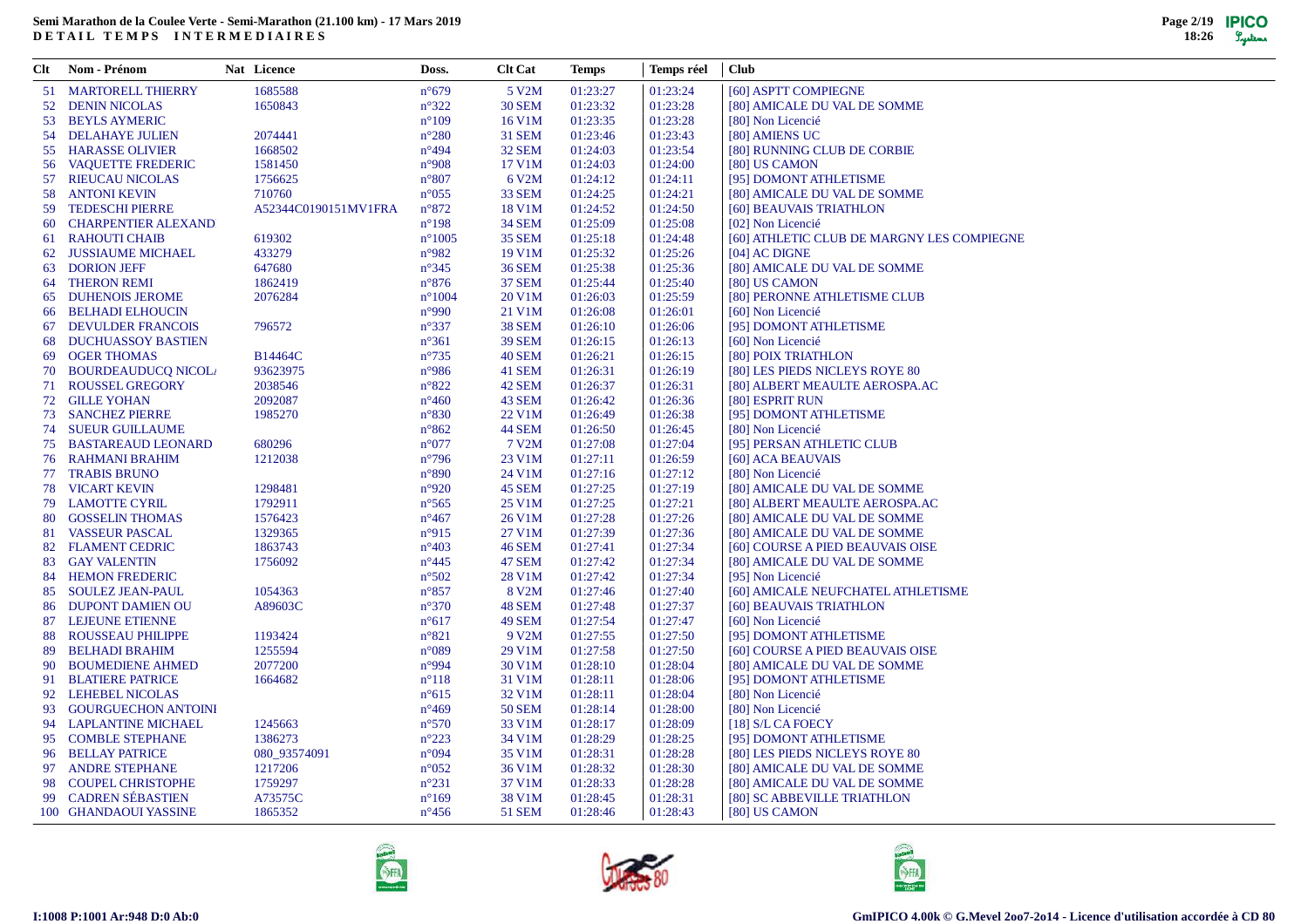| Clt | Nom - Prénom                    | Nat Licence  | Doss.           | <b>Clt Cat</b>    | <b>Temps</b> | Temps réel | <b>Club</b>                    |
|-----|---------------------------------|--------------|-----------------|-------------------|--------------|------------|--------------------------------|
|     | 101 CERJAK FABIEN               |              | $n^{\circ}194$  | 52 SEM            | 01:28:55     | 01:28:46   | [80] NAOURS RUN_BIKE           |
|     | 102 TINSALHI ZAHIR              |              | $n^{\circ}886$  | 39 V1M            | 01:28:58     | 01:28:37   | [80] Non Licencié              |
|     | 103 SKRZYNIARZ BENJAMIN         | 1862024      | $n^{\circ}854$  | <b>53 SEM</b>     | 01:28:59     | 01:28:57   | [80] AMICALE DU VAL DE SOMME   |
|     | 104 VANDAME MARTIN              |              | $n^{\circ}899$  | 2 ESM             | 01:29:01     | 01:28:53   | [80] Non Licencié              |
|     | 105 MELET VINCENT               | 1019352      | $n^{\circ}685$  | 40 V1M            | 01:29:03     | 01:28:56   | [80] RUNNING CLUB DE CORBIE    |
|     | 106 BRULHARD MATHIEU            |              | $n^{\circ}166$  | <b>54 SEM</b>     | 01:29:13     | 01:29:09   | [60] Non Licencié              |
|     | 107 COYOT JULIEN                | A09511C      | $n^{\circ}238$  | 41 V1M            | 01:29:14     | 01:29:00   | [80] AMIENS TRIATHLON          |
|     | 108 FONDER XAVIER               | 2062391      | $n^{\circ}410$  | 42 V1M            | 01:29:15     | 01:29:12   | [60] ASPTT COMPIEGNE           |
|     | 109 BILLET PATRICK              | 1377722      | $n^{\circ}112$  | 10 V2M            | 01:29:18     | 01:29:12   | [80] DREAMRUN                  |
|     | 110 GRODZISKI AXEL              |              | $n^{\circ}478$  | <b>55 SEM</b>     | 01:29:21     | 01:28:52   | [80] Non Licencié              |
|     | 111 MERCIER JULIEN              | 2059008      | $n^{\circ}688$  | <b>56 SEM</b>     | 01:29:21     | 01:29:06   | [80] RUNNING CLUB DE CORBIE    |
|     | 112 LECONTE VIVIEN              |              | $n^{\circ}597$  | <b>57 SEM</b>     | 01:29:23     | 01:29:09   | [80] COURIR A VILLERS          |
|     | 113 VIGNON SYLVAIN              | 060 95884305 | $n^{\circ}925$  | 11 V2M            | 01:29:26     | 01:29:21   | [60] ACP BRETEUIL              |
|     | 114 DELAGE MAXIME               |              | $n^{\circ}279$  | <b>58 SEM</b>     | 01:29:27     | 01:29:17   | [80] Non Licencié              |
|     | 115 MOREL ALAN                  | 1968181      | $n^{\circ}980$  | <b>59 SEM</b>     | 01:29:28     | 01:29:22   | [80] US CAMON                  |
|     | 116 CARPENTIER GUILLAUMI        |              | $n^{\circ}183$  | <b>60 SEM</b>     | 01:29:30     | 01:28:57   | [80] Non Licencié              |
|     | 117 VANTARD FLORENT             | 1451480      | $n^{\circ}130$  | 61 SEM            | 01:29:33     | 01:29:28   | [80] ESPRIT RUN                |
|     | 118 JOUNIAUT LAURENT            |              | $n^{\circ}$ 544 | 62 SEM            | 01:29:44     | 01:29:40   | [60] Non Licencié              |
|     | 119 COCATRIX LAURENT            | 1392922      | $n^{\circ}219$  | 12 V2M            | 01:29:45     | 01:29:42   | [80] AMICALE DU VAL DE SOMME   |
|     | 120 DUPONTREUE JEAN LUC         | 372218       | $n^{\circ}989$  | 1 V3M             | 01:29:46     | 01:29:45   | [80] AMICALE DU VAL DE SOMME   |
|     | 121 NIECE DAVID                 |              | $n^{\circ}724$  | 63 SEM            | 01:29:55     | 01:29:25   | [80] Non Licencié              |
|     | 122 BETOURNE DOMINIQUE          | 1375527      | $n^{\circ}105$  | 43 V1M            | 01:30:01     | 01:29:48   | [80] US CAMON                  |
|     | 123 CRETE VAN SLAMBROUC         | 1726810      | $n^{\circ}241$  | 64 SEM            | 01:30:01     | 01:29:29   | [60] BEAUVAIS OISE UNION CLUB* |
|     | 124 MONTI NILS                  |              | $n^{\circ}703$  | 65 SEM            | 01:30:04     | 01:29:59   | [80] VEGAN MARATHON            |
|     | 125 PETIT ADRIEN                |              | $n^{\circ}761$  | <b>66 SEM</b>     | 01:30:16     | 01:30:10   | [62] Non Licencié              |
|     | 126 MERCHIER ALAIN              |              | $n^{\circ}687$  | 13 V2M            | 01:30:17     | 01:30:13   | [80] GIVRES                    |
|     | 127 BIGOT MATHILDE              | 1740840      | $n^{\circ}028$  | 1 V <sub>1F</sub> | 01:30:17     | 01:30:15   | [80] AMICALE DU VAL DE SOMME   |
|     | 128 DUPONT GAEL                 | 1862020      | $n^{\circ}372$  | 67 SEM            | 01:30:18     | 01:30:16   | [80] AMICALE DU VAL DE SOMME   |
|     | 129 ABOUBI MAURAD               |              | $n^{\circ}044$  | 44 V1M            | 01:30:19     | 01:30:16   | [80] US CAMON                  |
|     | 130 CHAMBAULT WILLIAM           | 1898652      | $n^{\circ}195$  | 14 V2M            | 01:30:20     | 01:30:14   | [80] COURIR A ABBEVILLE        |
|     | 131 SOCQUIN VINCENT             |              | $n^{\circ}855$  | 68 SEM            | 01:30:23     | 01:30:21   | [80] Non Licencié              |
|     | 132 DELAPLACE CHRISTOPHE        | 419482       | $n^{\circ}283$  | 15 V2M            | 01:30:27     | 01:30:19   | [60] ASPTT COMPIEGNE           |
|     | 133 DAVID PHILIPPE              |              | $n^{\circ}256$  | 16 V2M            | 01:30:29     | 01:30:22   | [80] Non Licencié              |
|     | 134 DUPONT DENIS                | 1935895      | $n^{\circ}371$  | 69 SEM            | 01:30:33     | 01:30:22   | [60] BEAUVAIS OISE UNION CLUB* |
|     | 135 BERNARD ANTHONY             | 205633       | $n^{\circ}100$  | 45 V1M            | 01:30:37     | 01:30:29   | $[62]$ BACO                    |
|     | 136 VUE FREDERIC                | 1293996      | $n^{\circ}931$  | 17 V2M            | 01:30:43     | 01:30:40   | [80] AMICALE DU VAL DE SOMME   |
|     | 137 LECLERC CHRISTOPHE          | 1964697      | $n^{\circ}587$  | 46 V1M            | 01:30:49     | 01:30:35   | [80] AMICALE DU VAL DE SOMME   |
|     | 138 LEJEUNE CLÉMENT             |              | $n^{\circ}616$  | <b>70 SEM</b>     | 01:31:11     | 01:31:05   | [60] Non Licencié              |
|     | <b>139 DE MARTELAERE VALERY</b> |              | $n^{\circ}259$  | 47 V1M            | 01:31:20     | 01:31:03   | [80] RUN PLAYERS LEAGUE        |
|     | 140 ABDESMED MOHAMED            | 1291517      | $n^{\circ}041$  | 2 V3M             | 01:31:23     | 01:31:17   | [80] AMICALE DU VAL DE SOMME   |
|     | 141 LERY CEDRIC                 |              | $n^{\circ}631$  | <b>71 SEM</b>     | 01:31:26     | 01:31:24   | [80] Non Licencié              |
|     | <b>142 DELENCLOS PHILIPPE</b>   | A74958C      | $n^{\circ}296$  | 18 V2M            | 01:31:40     | 01:31:32   | [80] SC ABBEVILLE TRIATHLON    |
|     | <b>143 FOURMANOIR GUILLAUM</b>  | 1383397      | $n^{\circ}996$  | 48 V1M            | 01:31:43     | 01:31:40   | [80] AMIENS UC                 |
|     | 144 BIOCHE JEREMY               | 1736229      | $n^{\circ}113$  | <b>72 SEM</b>     | 01:31:46     | 01:31:33   | [80] RUNNING CLUB DE CORBIE    |
|     | <b>145 LANGLACE CHANTAL</b>     | 897439       | $n^{\circ}029$  | 1 V3F             | 01:31:48     | 01:31:45   | [80] ESPRIT RUN                |
|     | 146 DELCROIX GUILLAUME          |              | $n^{\circ}294$  | <b>73 SEM</b>     | 01:31:53     | 01:31:45   | [80] Non Licencié              |
|     | <b>147 LAFFORGUE OLIVIER</b>    | 1664416      | $n^{\circ}$ 558 | 19 V2M            | 01:31:56     | 01:31:54   | [80] US CAMON                  |
|     | 148 COCUELLE JULIEN             |              | $n^{\circ}220$  | <b>74 SEM</b>     | 01:31:57     | 01:31:51   | [80] Non Licencié              |
|     | 149 LHOTELLIER STÉPHANE         |              | $n^{\circ}642$  | 49 V1M            | 01:32:07     | 01:32:02   | [80] Non Licencié              |
|     | <b>150 SAINTE BEUVE MATHIEU</b> |              | $n^{\circ}828$  | <b>75 SEM</b>     | 01:32:13     | 01:32:05   | [80] Non Licencié              |





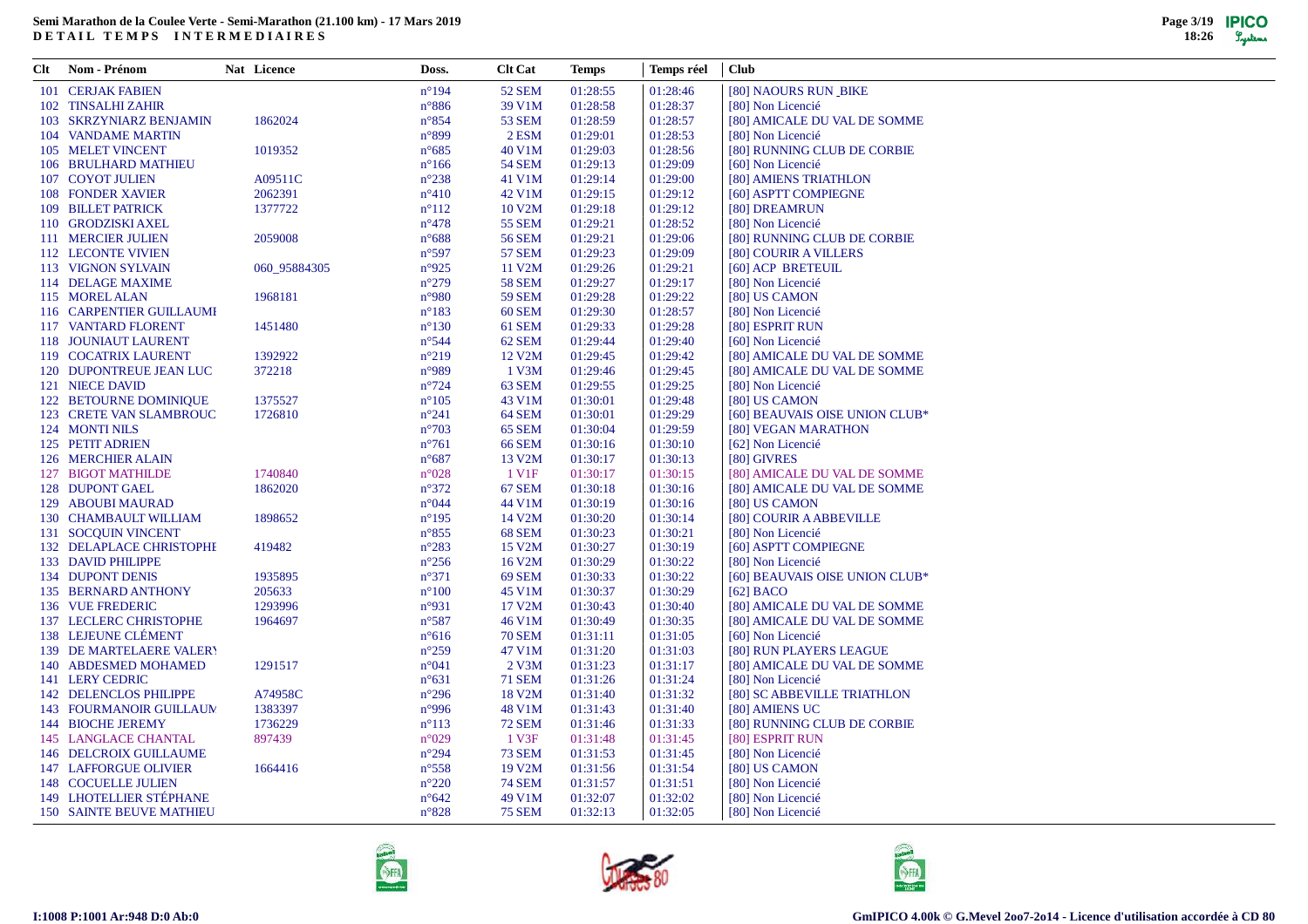| Clt | Nom - Prénom                  | Nat Licence    | Doss.           | <b>Clt Cat</b>    | <b>Temps</b> | Temps réel | <b>Club</b>                    |
|-----|-------------------------------|----------------|-----------------|-------------------|--------------|------------|--------------------------------|
|     | 151 RÉGNARD DAVID             | 080 93623980   | $n^{\circ}826$  | 50 V1M            | 01:32:15     | 01:32:07   | [80] AMICALE DU VAL DE SOMME   |
|     | <b>152 DERMIGNY AYMERIC</b>   | 2097244        | $n^{\circ}325$  | <b>76 SEM</b>     | 01:32:26     | 01:31:48   | [60] ATHLETIC CLUB CLERMONTOIS |
|     | <b>153 DEVILLERS FREDERIC</b> | 2029188        | $n^{\circ}333$  | 51 V1M            | 01:32:28     | 01:32:20   | [80] AMICALE DU VAL DE SOMME   |
|     | 154 DEMOL LUDOVIC             |                | $n^{\circ}318$  | 52 V1M            | 01:32:34     | 01:32:27   | [80] Non Licencié              |
|     | 155 GAY JULIEN                |                | $n^{\circ}444$  | <b>77 SEM</b>     | 01:32:35     | 01:32:26   | [80] Non Licencié              |
|     | <b>156 DUPONT NICOLAS</b>     | 2012688        | $n^{\circ}373$  | 53 V1M            | 01:32:37     | 01:32:24   | [80] SPORT NATURE DOMARTOIS    |
|     | <b>157 LHERBIER NICOLAS</b>   | 2057461        | $n^{\circ}640$  | 54 V1M            | 01:32:37     | 01:32:29   | [80] AMICALE DU VAL DE SOMME   |
|     | 158 CLOUSSE FRANCK            |                | $n^{\circ}217$  | 55 V1M            | 01:32:39     | 01:32:29   | [60] Non Licencié              |
|     | 159 CAUMARTIN CHRISTOPHI      | 2071189        | n°975           | 56 V1M            | 01:32:46     | 01:32:26   | [80] AMICALE DU VAL DE SOMME   |
|     | <b>160 LYON FRANCOIS</b>      | 1304795        | $n^{\circ}654$  | 3 V3M             | 01:33:00     | 01:32:49   | [60] CHANTILLY ATHLETISME      |
|     | 161 GERAUDIE BRUNO            |                | $n^{\circ}447$  | 57 V1M            | 01:33:01     | 01:32:30   | [80] Non Licencié              |
|     | 162 MACQUET SAMUEL            | 181039         | $n^{\circ}659$  | 20 V2M            | 01:33:01     | 01:32:55   | [80] AMICALE DU VAL DE SOMME   |
|     | <b>163 SUBITTE DAVID</b>      |                | $n^{\circ}860$  | 58 V1M            | 01:33:02     | 01:32:41   | [80] Non Licencié              |
|     | <b>164 BRISVILLE ANTOINE</b>  |                | $n^{\circ}163$  | <b>78 SEM</b>     | 01:33:05     | 01:32:57   | [60] SERIALTRAILEUR            |
|     | <b>165 LOREAU JULIEN</b>      | 425420         | $n^{\circ}647$  | <b>79 SEM</b>     | 01:33:06     | 01:32:43   | [80] AMICALE DU VAL DE SOMME   |
|     | 166 VASSEUR CHRISTOPHE        | 1214548        | $n^{\circ}913$  | 21 V2M            | 01:33:11     | 01:33:08   | [80] ALBERT MEAULTE AEROSPA.AC |
|     | <b>167 DEBART ANTOINE</b>     | 080-51126639   | $n^{\circ}260$  | 59 V1M            | 01:33:16     | 01:32:53   | [80] SMAC TRIATHLON            |
|     | <b>168 SAUVE LYSIAN</b>       |                | $n^{\circ}835$  | 60 V1M            | 01:33:16     | 01:33:12   | [80] Non Licencié              |
|     | 169 BALDE MARIE               | 1866869        | $n^{\circ}035$  | 2 V <sub>1F</sub> | 01:33:17     | 01:33:14   | [80] ESPRIT RUN                |
|     | 170 PILOT DIMITRI             | 1124611        | $n^{\circ}036$  | <b>80 SEM</b>     | 01:33:17     | 01:33:14   | [80] ALBERT MEAULTE AEROSPA.AC |
|     | 171 CHIPOLINI OLIVIER         |                | $n^{\circ}205$  | 22 V2M            | 01:33:22     | 01:33:15   | [80] Non Licencié              |
|     | 172 DENEUX RÉMI               |                | $n^{\circ}320$  | 61 V1M            | 01:33:24     | 01:33:18   | [80] Non Licencié              |
|     | 173 SAUVÉ ANTHONY             |                | $n^{\circ}836$  | <b>81 SEM</b>     | 01:33:27     | 01:33:18   | [80] Non Licencié              |
|     | 174 HUET-RODRIGUEZ NATHA      | 1646370        | $n^{\circ}034$  | 3 V1F             | 01:33:28     | 01:33:27   | [80] US CAMON                  |
|     | 175 WATERLOT FABIEN           | 294136         | n°937           | 62 V1M            | 01:33:34     | 01:33:25   | [62] US BIACHE-SAINT-VAAST     |
|     | 176 CHORRO LUGDIVINE          | 803785         | $n^{\circ}030$  | 1 SEF             | 01:33:38     | 01:33:36   | [80] AMIENS UC                 |
|     | 177 DASILVA TONY              |                | $n^{\circ}252$  | <b>82 SEM</b>     | 01:33:40     | 01:33:15   | [80] Non Licencié              |
|     | 178 BOURDILLON FRANCK         | 1941456        | $n^{\circ}$ 146 | 63 V1M            | 01:33:45     | 01:33:41   | [80] RUNNING CLUB DE CORBIE    |
|     | 179 DEFOSSE STEPHANE          |                | $n^{\circ}271$  | 23 V2M            | 01:33:48     | 01:33:22   | [80] Non Licencié              |
|     | 180 FLAMENT CHRISTOPHE        | 203399         | $n^{\circ}404$  | 24 V2M            | 01:33:49     | 01:33:39   | $[62]$ BACO                    |
|     | <b>181 DHAILLE GUILLAUME</b>  | 2076725        | $n^{\circ}338$  | <b>83 SEM</b>     | 01:33:52     | 01:33:40   | [80] AMIENS UC                 |
|     | <b>182 FAUVERGUE BENJAMIN</b> | 1980321        | $n^{\circ}391$  | <b>84 SEM</b>     | 01:33:53     | 01:33:51   | [80] AMIENS UC                 |
|     | <b>183 CHAIFFRE ELODIE</b>    | 1690982        | $n^{\circ}956$  | 2 SEF             | 01:33:53     | 01:33:48   | [92] DOMONT ATHLETISME         |
|     | 184 GAGOU KOSSIVI             |                | $n^{\circ}435$  | 3 ESM             | 01:33:53     | 01:33:52   | [80] Non Licencié              |
|     | 185 DAUREIL CHRISTOPHE        | 2128170        | $n^{\circ}254$  | <b>85 SEM</b>     | 01:33:57     | 01:33:35   | [60] ATHLETIC CLUB CLERMONTOIS |
|     | <b>186 LEFEVRE ANTOINE</b>    | 1862870        | $n^{\circ}607$  | <b>86 SEM</b>     | 01:34:04     | 01:33:33   | [80] AMIENS UC                 |
|     | <b>187 POCHOLLE MARION</b>    |                | $n^{\circ}775$  | 3 SEF             | 01:34:05     | 01:33:42   | [80] Non Licencié              |
|     | <b>188 GERIN AURELIEN</b>     |                | $n^{\circ}449$  | <b>87 SEM</b>     | 01:34:07     | 01:33:53   | [80] Non Licencié              |
|     | <b>189 BOOUET SYLVAIN</b>     | 909620         | $n^{\circ}132$  | 4 V3M             | 01:34:11     | 01:34:06   | [95] DOMONT ATHLETISME         |
|     | 190 MONCADA STEPHANE          | 1651510        | $n^{\circ}697$  | 64 V1M            | 01:34:15     | 01:34:11   | [95] DOMONT ATHLETISME         |
|     | 191 HANQUIER GIOVANNI         |                | $n^{\circ}492$  | <b>88 SEM</b>     | 01:34:16     | 01:34:08   | [80] Non Licencié              |
|     | <b>192 FOURNIER YOHANN</b>    | 1879381        | $n^{\circ}423$  | 65 V1M            | 01:34:19     | 01:34:12   | [80] AMICALE DU VAL DE SOMME   |
|     | 193 LECOMTE JOEL              | 1963981        | $n^{\circ}593$  | 5 V3M             | 01:34:23     | 01:34:15   | [80] COURIR A ABBEVILLE        |
|     | <b>194 NANTOIS FRANCK</b>     | A64656C        | $n^{\circ}718$  | 66 V1M            | 01:34:32     | 01:34:25   | [80] TEAM S BIKE AMIENS        |
|     | 195 SIMON FREDERIC            |                | $n^{\circ}853$  | 67 V1M            | 01:34:32     | 01:34:23   | [60] Non Licencié              |
|     | 196 HATTÉ THIERRY             | <b>B06056C</b> | n°977           | 25 V2M            | 01:34:35     | 01:34:27   | [60] BEAUVAIS TRIATHLON        |
|     | <b>197 MAGNIER VINCENT</b>    | 1938724        | $n^{\circ}661$  | 68 V1M            | 01:34:36     | 01:34:20   | [80] AMICALE DU VAL DE SOMME   |
|     | 198 DELABRE CHRISTIAN         | 560313         | $n^{\circ}276$  | <b>89 SEM</b>     | 01:34:37     | 01:34:24   | [95] DOMONT ATHLETISME         |
|     | 199 RUTTEN ERIC               | 1738246        | $n^{\circ}825$  | 26 V2M            | 01:34:44     | 01:34:38   | [80] AMICALE DU VAL DE SOMME   |
|     | <b>200 BARBIER JACOUES</b>    |                | $n^{\circ}068$  | 6 V3M             | 01:34:47     | 01:34:41   | [80] Non Licencié              |
|     |                               |                |                 |                   |              |            |                                |





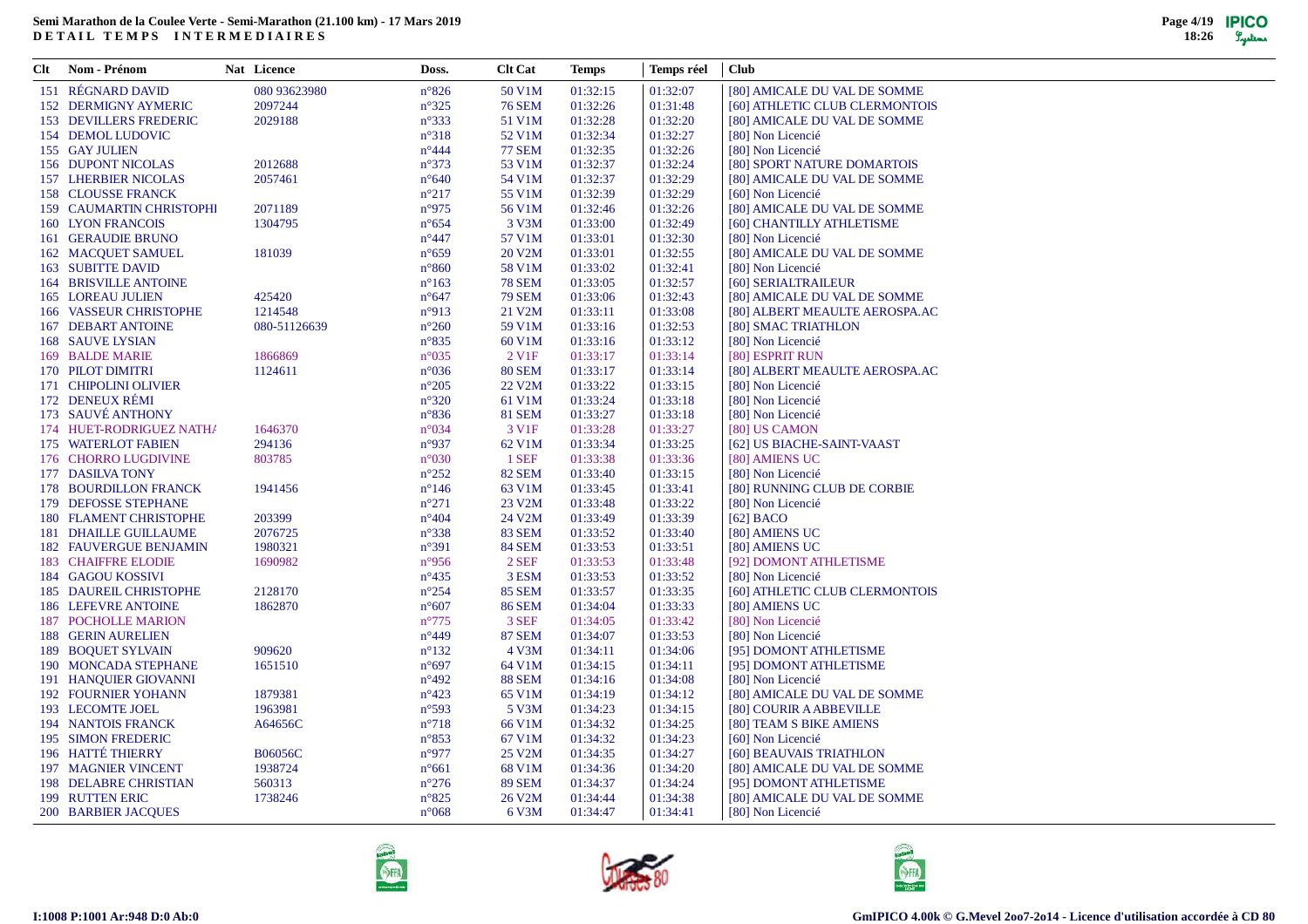| Clt | Nom - Prénom                  | Nat Licence  | Doss.           | <b>Clt Cat</b>    | <b>Temps</b> | Temps réel | <b>Club</b>                                |
|-----|-------------------------------|--------------|-----------------|-------------------|--------------|------------|--------------------------------------------|
|     | 201 LESAGE SIMON              | 1754552      | $n^{\circ}632$  | <b>90 SEM</b>     | 01:34:47     | 01:34:42   | [80] US CAMON                              |
|     | <b>202 LARGILLERE FRANCK</b>  | 2017323      | $n^{\circ}572$  | <b>91 SEM</b>     | 01:34:49     | 01:34:46   | [80] ALBERT MEAULTE AEROSPA.AC             |
|     | <b>203 FOURDINIER QUENTIN</b> | 1756431      | $n^{\circ}422$  | 92 SEM            | 01:34:54     | 01:34:51   | [80] ALBERT MEAULTE AEROSPA.AC             |
|     | 204 LEBESGUE BRUNO            | 1062670      | $n^{\circ}581$  | 27 V2M            | 01:35:07     | 01:35:01   | [80] US CAMON                              |
|     | <b>205 GUYON FRANCK</b>       | 1117578      | $n^{\circ}486$  | 28 V2M            | 01:35:11     | 01:35:00   | [80] MONTDIDIER ATHLETIX                   |
|     | 206 MORELLE JEAN-PHILIPPE     | 1287790      | $n^{\circ}710$  | 69 V1M            | 01:35:21     | 01:35:18   | [80] AMIENS UC                             |
|     | 207 MESNIL GUILLAUME          |              | $n^{\circ}691$  | 93 SEM            | 01:35:27     | 01:35:17   | [80] Non Licencié                          |
|     | 208 DEPUILLE CELINE           | 1461132      | $n^{\circ}032$  | 4 V <sub>1F</sub> | 01:35:28     | 01:35:27   | [80] AMICALE DU VAL DE SOMME               |
|     | <b>209 DEVERITE JULIEN</b>    | 2062343      | n°983           | <b>94 SEM</b>     | 01:35:34     | 01:35:27   | [80] LES FOULEES FLESSELLOISES             |
|     | 210 LESOURD BAPTISTE          | B35694C      | $n^{\circ}636$  | <b>95 SEM</b>     | 01:35:49     | 01:35:36   | [80] AMIENS TRIATHLON                      |
|     | 211 VIENET HERVE              | 1563462      | n°922           | 70 V1M            | 01:35:49     | 01:35:30   | [60] CHANTILLY ATHLETISME                  |
|     | 212 TALLON FABRICE            |              | $n^{\circ}866$  | 7 V3M             | 01:35:50     | 01:35:40   | [60] Non Licencié                          |
|     | 213 DUNAUD OLIVIER            |              | $n^{\circ}966$  | <b>96 SEM</b>     | 01:35:58     | 01:35:34   | [80] Non Licencié                          |
|     | 214 BRASSEUR THOMAS           |              | $n^{\circ}157$  | <b>97 SEM</b>     | 01:35:59     | 01:35:22   | [80] Non Licencié                          |
|     | 215 MALLET EMMANUEL           | 1679153      | $n^{\circ}1010$ | 29 V2M            | 01:36:04     | 01:35:44   | [80] COURIR A ABBEVILLE                    |
|     | 216 BELHADI HASSEN            |              | $n^{\circ}090$  | 71 V1M            | 01:36:04     | 01:35:36   | [60] Non Licencié                          |
|     | 217 DORMEVAL CYPRIEN          |              | $n^{\circ}346$  | <b>98 SEM</b>     | 01:36:06     | 01:35:46   | [75] Non Licencié                          |
|     | 218 LUX LAURENT               |              | $n^{\circ}653$  | 30 V2M            | 01:36:10     | 01:36:01   | [80] TURTLE BIKE                           |
|     | 219 VANDENBERGHE VINCEN       | 060 95893314 | n°904           | <b>99 SEM</b>     | 01:36:12     | 01:35:46   | [60] COFLEURINES                           |
|     | 220 GAIDA PIERRE              |              | $n^{\circ}436$  | 72 V1M            | 01:36:14     | 01:36:03   | [80] LES TRAILEURS DU MONT SOUFFLARD       |
|     | 221 BOULME GILLES             | 415499       | n°979           | 31 V2M            | 01:36:20     | 01:36:15   | $[02]$ FC LAON                             |
|     | 222 PRUVOT SEBASTIEN          | 2012744      | $n^{\circ}791$  | <b>100 SEM</b>    | 01:36:24     | 01:36:11   | [80] SPORT NATURE DOMARTOIS                |
|     | 223 CARETTE JEAN-PHILIPPE     | 217642       | $n^{\circ}179$  | 8 V3M             | 01:36:25     | 01:36:15   | [80] LES FOULEES FLESSELLOISES             |
|     | 224 RAYMOND HERVÉ             |              | $n^{\circ}798$  | 73 V1M            | 01:36:26     | 01:35:49   | [02] Non Licencié                          |
|     | 225 PERINET ROMUALD           | 1370454      | $n^{\circ}757$  | 74 V1M            | 01:36:26     | 01:36:14   | [60] ATHLETIC CLUB DE MARGNY LES COMPIEGNE |
|     | 226 RENAULT LAURENT           |              | $n^{\circ}802$  | 75 V1M            | 01:36:32     | 01:36:26   | [80] SAINT MARTIN                          |
|     | 227 BELHADI NORDINE           | 2090891      | $n^{\circ}091$  | <b>101 SEM</b>    | 01:36:36     | 01:36:21   | [80] VYTAJOG                               |
|     | 228 OGEZ THIERRY              | B01434C      | $n^{\circ}$ 736 | 32 V2M            | 01:36:40     | 01:36:28   | [80] TEAM 'S BIKE AMIENS TRIATHLON         |
|     | 229 BOURSE PHILIPPE           | 2084069      | $n^{\circ}151$  | 76 V1M            | 01:36:42     | 01:36:33   | [80] RUNNING CLUB DE CORBIE                |
|     | 230 CARRE FREDERIC            | 1894641      | $n^{\circ}184$  | 33 V2M            | 01:36:42     | 01:36:24   | [80] PERONNE ATHLETISME CLUB               |
|     | 231 DELEPINE BERTRAND         | 1758145      | $n^{\circ}298$  | <b>102 SEM</b>    | 01:36:44     | 01:36:28   | [80] AMICALE DU VAL DE SOMME               |
|     | 232 BOOUET ALAIN              | 2125446      | $n^{\circ}131$  | 34 V2M            | 01:36:48     | 01:36:38   | [80] LES FOULEES FLESSELLOISES             |
|     | 233 NOWAK ALISA               | 1754870      | $n^{\circ}031$  | 4 SEF             | 01:36:49     | 01:36:34   | [80] AMICALE DU VAL DE SOMME               |
|     | 234 GERVOIS FREDERIC          |              | $n^{\circ}451$  | 77 V1M            | 01:36:51     | 01:36:25   | [80] EPSF                                  |
|     | 235 GAMARD CHRISTOPHE         | 1987090      | $n^{\circ}438$  | 35 V2M            | 01:36:55     | 01:36:49   | [80] AMICALE DU VAL DE SOMME               |
|     | 236 JOURNET ROMAIN            |              | $n^{\circ}$ 546 | <b>103 SEM</b>    | 01:36:56     | 01:36:20   | [80] Non Licencié                          |
|     | 237 BENONY MAXIME             | 2012678      | $n^{\circ}098$  | <b>104 SEM</b>    | 01:37:01     | 01:36:51   | [80] SPORT NATURE DOMARTOIS                |
|     | 238 GORI ALEX                 |              | $n^{\circ}466$  | <b>78 V1M</b>     | 01:37:09     | 01:36:50   | [80] Non Licencié                          |
|     | 239 DESWAERTE CHARLES         |              | $n^{\circ}331$  | <b>105 SEM</b>    | 01:37:11     | 01:37:06   | [80] ALBERT MEAULTE AEROSPA.AC             |
|     | 240 DESPÉRELLE FABIEN         |              | $n^{\circ}329$  | <b>106 SEM</b>    | 01:37:16     | 01:36:56   | [80] Non Licencié                          |
|     | 241 MONNOT PHILIPPE           | 340948       | $n^{\circ}699$  | 9 V3M             | 01:37:21     | 01:37:19   | [80] ESPRIT RUN                            |
|     | 242 DUJARDIN FRANCK           |              | $n^{\circ}365$  | 79 V1M            | 01:37:29     | 01:37:02   | [80] Non Licencié                          |
|     | 243 FREY THIBAULT             |              | $n^{\circ}428$  | <b>107 SEM</b>    | 01:37:33     | 01:37:09   | [80] Non Licencié                          |
|     | 244 MACHADO AURELIEN          |              | n°992           | 80 V1M            | 01:37:35     | 01:37:09   | [80] Non Licencié                          |
|     | 245 ESNUS JEAN-LUC            |              | $n^{\circ}383$  | 81 V1M            | 01:37:37     | 01:37:07   | [80] Non Licencié                          |
|     | 246 KICHOU LYAZID             |              | $n^{\circ}551$  | 82 V1M            | 01:37:37     | 01:37:08   | [80] Non Licencié                          |
|     | 247 DEGAVRE MATHIEU           | 1187974      | $n^{\circ}273$  | <b>108 SEM</b>    | 01:37:44     | 01:36:48   | [80] AMICALE DU VAL DE SOMME               |
|     | 248 DELIENS ROMUALD           |              | $n^{\circ}304$  | 83 V1M            | 01:37:56     | 01:37:08   | [80] COS AMIENS METROPOLE                  |
|     | 249 GERVOIS GUILLAUME         |              | $n^{\circ}452$  | 84 V1M            | 01:38:00     | 01:37:35   | [62] Non Licencié                          |
|     | 250 CARANTON BERNARD          | 1062615      | $n^{\circ}178$  | 10 V3M            | 01:38:05     | 01:37:58   | [80] AMICALE DU VAL DE SOMME               |
|     |                               |              |                 |                   |              |            |                                            |





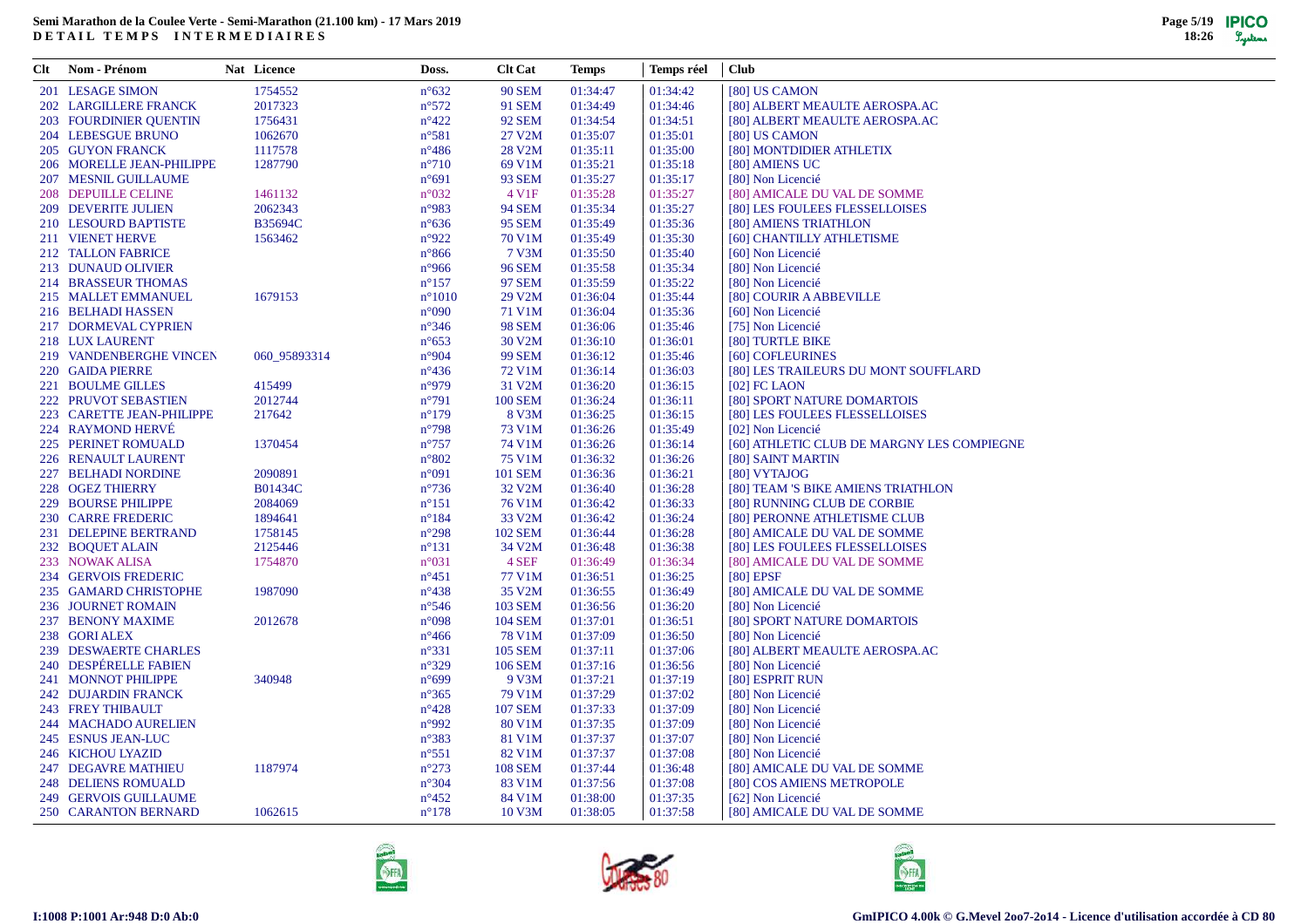| Clt | Nom - Prénom                 | Nat Licence | Doss.           | <b>Clt Cat</b>      | <b>Temps</b> | Temps réel | <b>Club</b>                                |
|-----|------------------------------|-------------|-----------------|---------------------|--------------|------------|--------------------------------------------|
|     | 251 CHIAPOLINI FIONA         |             | $n^{\circ}204$  | 5 SEF               | 01:38:09     | 01:38:03   | [80] Non Licencié                          |
|     | 252 FILES TEIXEIRA ARISTIDE  |             | $n^{\circ}402$  | <b>109 SEM</b>      | 01:38:10     | 01:37:39   | [80] Non Licencié                          |
|     | 253 CARINCOTTE JONATHAN      |             | n°985           | <b>110 SEM</b>      | 01:38:11     | 01:37:53   | [80] Non Licencié                          |
|     | 254 HAUTBOUT NICOLAS         | B12460C     | $n^{\circ}498$  | 85 V1M              | 01:38:15     | 01:38:07   | [80] SC ABBEVILLE TRIATHLON                |
|     | 255 VIGNOLLES SYLVAIN        | A62003C     | $n^{\circ}923$  | 86 V1M              | 01:38:16     | 01:37:58   | [60] AMIENS TRIATHLON                      |
|     | 256 DEMEYER CHRISTOPHE       |             | $n^{\circ}316$  | 36 V <sub>2</sub> M | 01:38:22     | 01:37:42   | [80] COS CAP AMIENS METROPOLE              |
|     | 257 BISSUEL NATHAN           |             | $n^{\circ}115$  | <b>111 SEM</b>      | 01:38:26     | 01:38:16   | [80] Non Licencié                          |
|     | <b>258 GACEL FABRICE</b>     |             | $n^{\circ}433$  | <b>112 SEM</b>      | 01:38:26     | 01:38:07   | [80] COURIR A VILLERS                      |
|     | 259 DUCQ ALEXANDRE           |             | $n^{\circ}362$  | <b>113 SEM</b>      | 01:38:28     | 01:38:00   | [62] Non Licencié                          |
|     | 260 NEUEZ DAVID              | 1944439     | $n^{\circ}720$  | 87 V1M              | 01:38:32     | 01:37:59   | [80] AMICALE DU VAL DE SOMME               |
|     | 261 LEFRANCOIS LAURENT       |             | $n^{\circ}608$  | 37 V2M              | 01:38:32     | 01:38:20   | [80] Non Licencié                          |
|     | 262 GRAINDÉPICE CHRISTOPI    |             | $n^{\circ}471$  | 38 V2M              | 01:38:35     | 01:38:13   | [80] Non Licencié                          |
|     | 263 BOULOY PHILIPPE          |             | $n^{\circ}$ 144 | 39 V2M              | 01:38:40     | 01:38:33   | [80] PIOU - TRANKILOU                      |
|     | 264 YORDAN ALAIN             |             | n°945           | 88 V1M              | 01:38:42     | 01:38:34   | [80] Non Licencié                          |
|     | <b>265 BAYARD CHRISTOPHE</b> |             | $n^{\circ}082$  | 89 V1M              | 01:38:46     | 01:38:18   | [80] Non Licencié                          |
|     | <b>266 DEVISSE BERNARD</b>   | 1986995     | $n^{\circ}335$  | 90 V1M              | 01:38:47     | 01:38:18   | [80] COURIR A ABBEVILLE                    |
|     | 267 HOLLINGUE STEPHANE       | 52109345    | $n^{\circ}515$  | 91 V1M              | 01:38:48     | 01:38:41   | $[80]$ USCA                                |
|     | 268 DESREUMAUX PIERRE-EN     |             | $n^{\circ}330$  | <b>114 SEM</b>      | 01:38:49     | 01:38:15   | [60] Non Licencié                          |
|     | <b>269 LARTIQUE STEPHANE</b> | 1454567     | $n^{\circ}573$  | 92 V1M              | 01:38:51     | 01:38:31   | [80] RUNNING CLUB DE CORBIE                |
|     | 270 NGOM ABDOU               |             | $n^{\circ}721$  | 40 V2M              | 01:38:56     | 01:38:30   | [80] LESAJITES                             |
|     |                              |             |                 |                     |              |            |                                            |
|     | 271 DUPONT OLIVIER           |             | $n^{\circ}374$  | 93 V1M              | 01:38:58     | 01:38:43   | [80] Non Licencié                          |
|     | 272 BARBIEUX ALAIN           | 719811      | $n^{\circ}070$  | 41 V2M              | 01:39:00     | 01:38:51   | [80] AMICALE DU VAL DE SOMME               |
|     | 273 DELAPORTE LAURENT        | 1965024     | $n^{\circ}285$  | 94 V1M              | 01:39:02     | 01:38:36   | [80] AMICALE DU VAL DE SOMME               |
|     | 274 MARSZALKOWSKI JERON      |             | $n^{\circ}675$  | 95 V1M              | 01:39:03     | 01:38:25   | [80] Non Licencié                          |
|     | 275 CATALAN JIMMY            |             | $n^{\circ}189$  | <b>115 SEM</b>      | 01:39:05     | 01:38:31   | [80] Non Licencié                          |
|     | 276 PINETEAU SEBASTIEN       | 2070930     | $n^{\circ}768$  | 116 SEM             | 01:39:05     | 01:38:53   | [95] DOMONT ATHLETISME                     |
|     | 277 FERNANDES SANDRINE       | 1751038     | $n^{\circ}394$  | 5 V <sub>1F</sub>   | 01:39:08     | 01:38:46   | [80] AMICALE DU VAL DE SOMME               |
|     | 278 DEMOULIN THOMAS          |             | $n^{\circ}319$  | <b>117 SEM</b>      | 01:39:08     | 01:39:04   | [80] Non Licencié                          |
|     | 279 DURAND JEAN MARC         | 2004120     | $n^{\circ}379$  | 96 V1M              | 01:39:15     | 01:38:52   | [80] SPORT NATURE DOMARTOIS                |
|     | 280 DELARUE EMMANUEL         | 1872510     | $n^{\circ}286$  | 97 V1M              | 01:39:16     | 01:39:02   | [95] DOMONT ATHLETISME                     |
|     | 281 DURAND FABIEN            |             | $n^{\circ}378$  | 42 V2M              | 01:39:17     | 01:39:02   | [80] Non Licencié                          |
|     | <b>282 SIMIER EMMANUELLE</b> | 1211504     | $n^{\circ}850$  | 6 SEF               | 01:39:17     | 01:39:01   | [60] US CREPY-EN-VALOIS                    |
|     | 283 PATARD JEROME            | 1970282     | $n^{\circ}748$  | 98 V1M              | 01:39:17     | 01:38:59   | [60] US CRÉPY EN VALOIS                    |
|     | 284 TREMENEC Yannick         | 1382531     | $n^{\circ}893$  | 99 V1M              | 01:39:18     | 01:38:56   | [60] ATHLETIC CLUB CLERMONTOIS             |
|     | 285 LOPES-LAMY SARAH         | 2056676     | $n^{\circ}033$  | 6 V1F               | 01:39:22     | 01:39:21   | [80] AMICALE DU VAL DE SOMME               |
|     | 286 GAY JULIEN               |             | $n^{\circ}443$  | <b>118 SEM</b>      | 01:39:23     | 01:39:07   | [60] Non Licencié                          |
|     | 287 RUIN LAURY               | 1875202     | $n^{\circ}824$  | 7 SEF               | 01:39:27     | 01:39:06   | [80] RUNNING CLUB DE CORBIE                |
|     | 288 BRET CHRISTOPHE          | 1213956     | $n^{\circ}159$  | 100 V1M             | 01:39:28     | 01:39:00   | [80] AMIENS UC                             |
|     | 289 CHARLEY MICKAEL          |             | $n^{\circ}197$  | 101 V1M             | 01:39:40     | 01:38:56   | [80] Non Licencié                          |
|     | 290 DELAMBRE JACQUES         | 1846416     | $n^{\circ}282$  | 11 V3M              | 01:39:41     | 01:39:26   | [80] ALBERT MEAULTE AEROSPA.AC             |
|     | <b>291 LESIEUR OLIVIER</b>   |             | $n^{\circ}634$  | 102 V1M             | 01:39:41     | 01:39:24   | [80] Non Licencié                          |
|     | 292 DUPUIS ALEXANDRE         |             | $n^{\circ}375$  | <b>119 SEM</b>      | 01:39:44     | 01:39:37   | [80] TEAM LIGER                            |
|     | 293 SCHWAB JEROME            |             | $n^{\circ}839$  | <b>120 SEM</b>      | 01:39:49     | 01:39:23   | [80] Non Licencié                          |
|     | 294 HAMIEZ BERNARD           | 1149978     | $n^{\circ}491$  | 43 V2M              | 01:39:51     | 01:39:31   | [80] RUNNING CLUB DE CORBIE                |
|     | 295 LEROY STEPHANE           | 1634085     | $n^{\circ}630$  | 103 V1M             | 01:39:55     | 01:39:44   | [60] ATHLETIC CLUB DE MARGNY LES COMPIEGNE |
|     | 296 BOULOT MAURICE           |             | $n^{\circ}$ 143 | 44 V2M              | 01:39:59     | 01:39:44   | [80] ATCHU AMIENS                          |
|     | 297 SELLIER STEFFI           | 1735499     | $n^{\circ}845$  | 8 SEF               | 01:40:00     | 01:39:16   | [80] ACP BRETEUIL                          |
|     | 298 VANDAME ANTOINE          | 1518377     | $n^{\circ}898$  | 45 V2M              | 01:40:02     | 01:39:51   | [80] MONTDIDIER ATHLETIX                   |
|     | <b>299 VIGUIER VINCENT</b>   | 1973003     | $n^{\circ}926$  | 104 V1M             | 01:40:05     | 01:39:50   | [95] DOMONT ATHLETISME                     |
|     | 300 DUBOIS DAVID             |             | $n^{\circ}354$  | 105 V1M             | 01:40:07     | 01:39:48   | [80] MORLANCOURT                           |





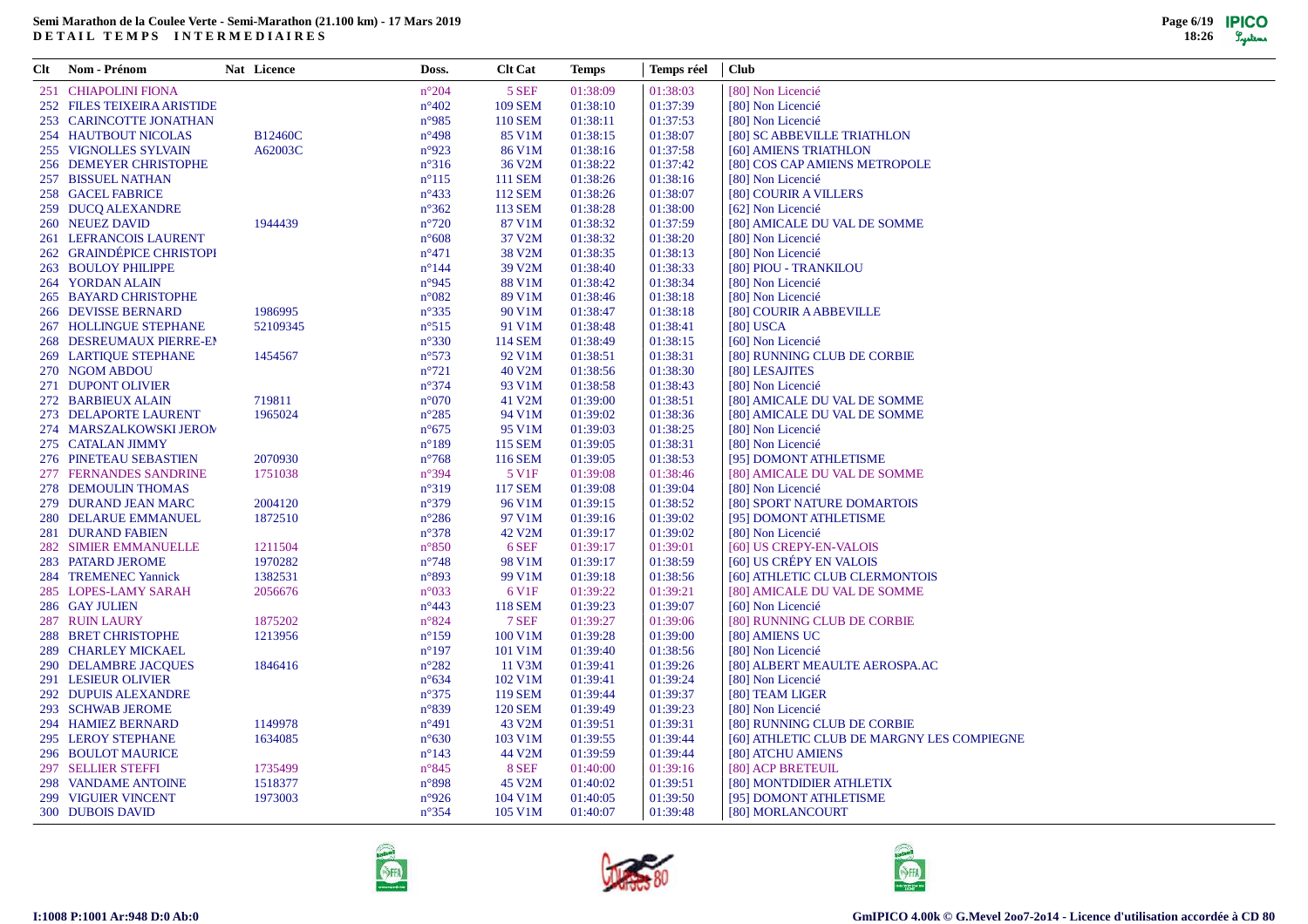| Clt | Nom - Prénom                   | Nat Licence    | Doss.           | <b>Clt Cat</b>    | <b>Temps</b> | Temps réel | <b>Club</b>                                |
|-----|--------------------------------|----------------|-----------------|-------------------|--------------|------------|--------------------------------------------|
|     | <b>301 MONNEHAY MORGAN</b>     | 1497288        | $n^{\circ}698$  | 4 ESM             | 01:40:07     | 01:39:45   | [80] US CAMON                              |
|     | 302 MUCHEMBLED YANN            | 2017860        | $n^{\circ}714$  | <b>121 SEM</b>    | 01:40:07     | 01:39:39   | [80] DREAMRUN                              |
|     | 303 DUBOIS GUILLAUME           |                | $n^{\circ}355$  | 106 V1M           | 01:40:10     | 01:39:51   | [80] Non Licencié                          |
|     | 304 HOUZEAU LUDOVIC            | 2142477-2019   | $n^{\circ}524$  | 107 V1M           | 01:40:11     | 01:39:32   | [95] CHANTILLY ATHLETISME                  |
|     | 305 CASCALES LAURENT           | 1461184        | $n^{\circ}187$  | 46 V2M            | 01:40:14     | 01:40:01   | [80] US CAMON                              |
|     | 306 BOVE FLORA                 |                | $n^{\circ}154$  | 9 SEF             | 01:40:15     | 01:39:51   | [80] SMAC TRIATHLON                        |
|     | 307 HAIGNERE MARC-ANDRÉ        |                | $n^{\circ}488$  | 108 V1M           | 01:40:16     | 01:40:07   | [62] Non Licencié                          |
|     | 308 COSTE JEAN-JACQUES         | 2140985        | $n^{\circ}227$  | 109 V1M           | 01:40:22     | 01:39:25   | [80] AMIENS UC                             |
|     | 309 WYCKAERT CHRISTIAN         | 1062544        | $n^{\circ}943$  | 12 V3M            | 01:40:29     | 01:40:15   | [80] AMICALE DU VAL DE SOMME               |
|     | 310 LEBLANC CYRIL              |                | $n^{\circ}584$  | <b>122 SEM</b>    | 01:40:43     | 01:40:23   | $[80]$ TMAP                                |
|     | 311 COTTEL PATRICK             |                | $n^{\circ}229$  | 47 V2M            | 01:40:43     | 01:40:23   | $[60]$ TMAP                                |
|     | 312 GUENARD SYLVAIN            |                | $n^{\circ}482$  | 48 V2M            | 01:40:45     | 01:40:18   | [80] Non Licencié                          |
|     | 313 CAUCHY PHILIPPE            | 820198         | $n^{\circ}190$  | 49 V2M            | 01:40:48     | 01:40:46   | [95] AMICALE DU VAL DE SOMME               |
|     | 314 COPPEE VINCENT             | 93574824       | $n^{\circ}224$  | 110 V1M           | 01:40:52     | 01:40:37   | [80] LES PIEDS NICLEYS ROYE 80             |
|     | 315 ROOSE VALENTIN             | 060_95904386   | $n^{\circ}817$  | <b>123 SEM</b>    | 01:41:02     | 01:40:22   | [60] ACP BRETEUIL                          |
|     | 316 COTTEAU SÉBASTIEN          |                | $n^{\circ}228$  | <b>124 SEM</b>    | 01:41:03     | 01:40:25   | [80] Non Licencié                          |
|     | <b>317 BEAUVOIS CORALIE</b>    | 1743458        | $n^{\circ}951$  | <b>10 SEF</b>     | 01:41:05     | 01:40:59   | [62] TOUQUET TRAIL NATURE                  |
|     | 318 DELAIRE GAËTAN             |                | $n^{\circ}281$  | <b>125 SEM</b>    | 01:41:15     | 01:41:00   | [80] Non Licencié                          |
|     | 319 LAFILÉ VINCENT             |                | $n^{\circ}560$  | <b>126 SEM</b>    | 01:41:19     | 01:41:03   | [80] Non Licencié                          |
|     | 320 CORDONNIER MAXIME          | 1865775        | $n^{\circ}225$  | <b>127 SEM</b>    | 01:41:21     | 01:40:56   | [80] LES FOULEES DOULLENNAISES             |
|     | 321 FLERS CHRISTOPHE           |                | $n^{\circ}406$  | 111 V1M           | 01:41:22     | 01:41:08   | [80] VEGAN RUNNERS                         |
|     | 322 GUILLAUME LOIC             |                | $n^{\circ}484$  | 5 ESM             | 01:41:25     | 01:41:15   | [95] Non Licencié                          |
|     | 323 CHIVOT FREDERIC            |                | $n^{\circ}206$  | 112 V1M           | 01:41:25     | 01:40:20   | [80] Non Licencié                          |
|     | 324 GOLFIERI CLAUDINE          | 761696         | $n^{\circ}463$  | 1 V <sub>2F</sub> | 01:41:29     | 01:41:26   | [60] AMICALE DU VAL DE SOMME               |
|     | 325 CHAMPEAU ALEXANDRE         |                | $n^{\circ}196$  | <b>128 SEM</b>    | 01:41:33     | 01:41:11   | [60] Non Licencié                          |
|     | <b>326 PASSEPONT YVES</b>      | 979366         | $n^{\circ}747$  | 13 V3M            | 01:41:33     | 01:41:14   | [80] ALBERT MEAULTE AEROSPA.AC             |
|     | <b>327 WALLET STEPHANE</b>     | 1772159        | $n^{\circ}933$  | 50 V2M            | 01:41:39     | 01:41:28   | [80] RUNNING CLUB DE CORBIE                |
|     | 328 FERRAND JULIEN             |                | $n^{\circ}397$  | <b>129 SEM</b>    | 01:41:39     | 01:41:15   | [80] Non Licencié                          |
|     | 329 JAN JACKY                  |                | $n^{\circ}531$  | 14 V3M            | 01:41:42     | 01:41:30   | [80] Non Licencié                          |
|     | 330 FLAUTRE VINCENT            | 1233503        | $n^{\circ}405$  | 51 V2M            | 01:41:43     | 01:41:29   | [80] AMICALE DU VAL DE SOMME               |
|     | 331 LEMAIRE GRÉGORY            | 2144567        | $n^{\circ}621$  | 113 V1M           | 01:41:45     | 01:41:36   | [80] LES FOULEES FLESSELLOISES             |
|     | 332 LECOMTE CHRISTOPHE         | 2080838        | $n^{\circ}592$  | 52 V2M            | 01:41:47     | 01:41:30   | [80] US CAMON                              |
|     | 333 ROUXEL AUDREY              | 2095318        | $n^{\circ}823$  | <b>11 SEF</b>     | 01:41:47     | 01:41:26   | [80] US CAMON                              |
|     | 334 LIPPENS LUDOVIC            |                | $n^{\circ}644$  | 114 V1M           | 01:41:49     | 01:41:09   | [80] Non Licencié                          |
|     | <b>335 DELAPORTE FLORIAN</b>   |                | $n^{\circ}284$  | <b>130 SEM</b>    | 01:41:54     | 01:41:38   | [80] Non Licencié                          |
|     | 336 DELMER LILIAN              |                | $n^{\circ}308$  | 131 SEM           | 01:41:54     | 01:41:08   | [80] Non Licencié                          |
|     | 337 LEROY KARINE               | 1634081        | $n^{\circ}628$  | 7 V1F             | 01:41:57     | 01:41:27   | [60] ATHLETIC CLUB DE MARGNY LES COMPIEGNE |
|     | 338 DUDZIK REMY                |                | $n^{\circ}965$  | 6ESM              | 01:41:57     | 01:41:02   | [60] Non Licencié                          |
|     | 339 ISAMBERT ERICK             |                | $n^{\circ}529$  | 115 V1M           | 01:42:06     | 01:41:42   | [60] Non Licencié                          |
|     | <b>340 DEVAUCHELLE FABRICE</b> | 760426         | $n^{\circ}332$  | 53 V2M            | 01:42:10     | 01:41:52   | [80] SAINT OUEN DSL                        |
|     | <b>341 BAUDRIN EMMANUEL</b>    |                | $n^{\circ}081$  | 116 V1M           | 01:42:12     | 01:41:55   | [80] Non Licencié                          |
|     | 342 JORON LUDO                 |                | $n^{\circ}542$  | <b>132 SEM</b>    | 01:42:15     | 01:41:59   | [80] Non Licencié                          |
|     | 343 PECOURT JEAN-MICHEL        | 964550         | $n^{\circ}751$  | 15 V3M            | 01:42:17     | 01:41:49   | [80] US CAMON                              |
|     | <b>344 MARCHIENNE XAVIER</b>   |                | $n^{\circ}1007$ | 133 SEM           | 01:42:21     | 01:41:55   | [80] Non Licencié                          |
|     | <b>345 MARILLIER PIERRE</b>    | <b>B15115C</b> | $n^{\circ}672$  | <b>134 SEM</b>    | 01:42:26     | 01:41:53   | [80] AMIENS TRIATHLON                      |
|     | 346 BEAUMEL MARC               | 677104         | $n^{\circ}086$  | 54 V2M            | 01:42:29     | 01:42:18   | [95] DOMONT ATHLETISME                     |
|     | 347 DIOT CORALIE               | 1544873        | $n^{\circ}342$  | 8 V1F             | 01:42:34     | 01:42:18   | [02] S/L ASG GAUCHY ATHLETISME             |
|     | 348 MANCEL ARNAUD              |                | $n^{\circ}668$  | 135 SEM           | 01:42:36     | 01:42:32   | [80] Non Licencié                          |
|     | 349 JONGBLOET MONIOUE          | 1870085        | $n^{\circ}$ 536 | 2 V <sub>2F</sub> | 01:42:37     | 01:42:21   | [60] US CREPY-EN-VALOIS                    |
|     | 350 FOLIN LAURENT              |                | $n^{\circ}408$  | 136 SEM           | 01:42:42     | 01:41:47   | [80] Non Licencié                          |





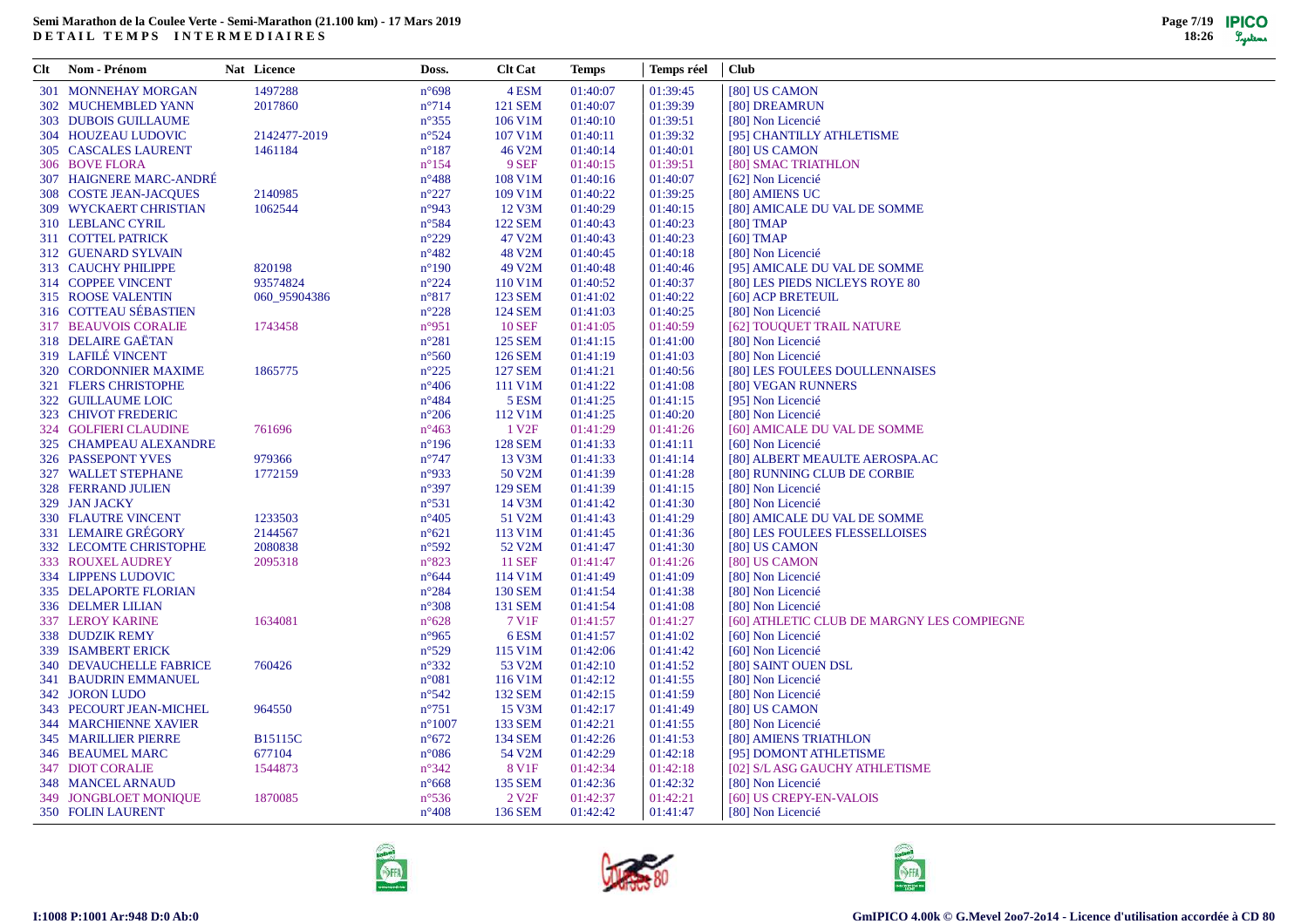| Clt Nom - Prénom                | Nat Licence    | Doss.                            | <b>Clt Cat</b> | Temps                | Temps réel | <b>Club</b>                               |
|---------------------------------|----------------|----------------------------------|----------------|----------------------|------------|-------------------------------------------|
| 351 LAMPAERT JEAN MICHEL        | 194981         | $n^{\circ}$ 566                  | 16 V3M         | 01:42:44             | 01:42:17   | [80] RUNNING CLUB DE CORBIE               |
| <b>352 TABOULET SAMUEL</b>      |                | $n^{\circ}968$                   | 117 V1M        | 01:42:45             | 01:42:29   | [60] RUN AND BIKE DESFRESNOY              |
| <b>353 MONTARDIER SEBASTIEN</b> | 1906509        | $n^{\circ}700$                   | 118 V1M        | 01:42:50             | 01:42:21   | [80] AMICALE DU VAL DE SOMME              |
| 354 LECONTE ANNE-AGATHE         | 1603010        | $n^{\circ}595$                   | <b>12 SEF</b>  | 01:42:52             | 01:42:26   | [80] MONTDIDIER ATHLETIX                  |
| <b>355 DEROY FRANCK</b>         |                | $n^{\circ}974$                   | 55 V2M         | 01:42:52             | 01:42:22   | [80] Non Licencié                         |
| 356 CHEVALIER ALAIN             |                | $n^{\circ}203$                   | 119 V1M        | 01:42:53             | 01:42:40   | [80] Non Licencié                         |
| 357 DA-SILVA-BARBOSA TEDI       | 1966901        | $n^{\circ}247$                   | <b>137 SEM</b> | 01:42:56             | 01:42:24   | [80] AMICALE DU VAL DE SOMME              |
| 358 CHRIST LAURENT              | <b>B38285C</b> | $n^{\circ}208$                   | 120 V1M        | 01:42:59             | 01:42:38   | [80] AMIENS TRIATHLON                     |
| 359 COULON PHILIPPE             | 312525         | $n^{\circ}230$                   | 17 V3M         | 01:42:59             | 01:42:50   | [80] AMICALE DU VAL DE SOMME              |
| 360 LEBESGUE JOSE               |                | $n^{\circ}582$                   | 121 V1M        | 01:43:00             | 01:42:43   | [80] Non Licencié                         |
| 361 LATTEUX RAPHAEL             |                | $n^{\circ}576$                   | <b>138 SEM</b> | 01:43:02             | 01:42:38   | [60] TEAM DU CHÂTEAU DE VERNEUIL          |
| 362 VATEL ARNAUD                | 1580302        | $n^{\circ}916$                   | 122 V1M        | 01:43:08             | 01:42:25   | [80] VYTAJOG                              |
| 363 FRANCATEL LAURENT           | 2010619        | $n^{\circ}424$                   | 123 V1M        | 01:43:08             | 01:42:45   | [80] VYTAJOG                              |
| <b>364 CAILLY MICHAEL</b>       |                | $n^{\circ}170$                   | 139 SEM        | 01:43:13             | 01:42:52   | [60] Non Licencié                         |
| <b>365 NIQUET ROMUALD</b>       |                | $n^{\circ}727$                   | 124 V1M        | 01:43:16             | 01:42:37   | [80] COS CAP AMIENS METROPOLE             |
| 366 FERRAND DAVID               |                | $n^{\circ}396$                   | 140 SEM        | 01:43:17             | 01:42:52   | [39] Non Licencié                         |
| <b>367 MARTIN LAURENT</b>       | 2094365        | $n^{\circ}677$                   | 125 V1M        | 01:43:17             | 01:42:56   | [80] US CAMON                             |
|                                 |                |                                  | 126 V1M        |                      | 01:42:57   |                                           |
| 368 GERARD CYRIL                |                | $n^{\circ}446$<br>$n^{\circ}575$ | 56 V2M         | 01:43:20<br>01:43:23 | 01:43:15   | [80] Non Licencié                         |
| 369 LASSALLE DOMINIQUE          | 1217207        |                                  | 57 V2M         |                      |            | [80] AMICALE DU VAL DE SOMME              |
| 370 LENOIR STEPHANE             | 1101724        | $n^{\circ}626$                   |                | 01:43:29             | 01:43:19   | $[62]$ BACO                               |
| 371 DELACOURT PASCAL            | 1297226        | $n^{\circ}277$                   | 58 V2M         | 01:43:37             | 01:43:24   | [80] SPORTING CLUB ABBEVILLOIS ATHLÉTISME |
| 372 ADELINE CYRIL               |                | $n^{\circ}045$                   | 127 V1M        | 01:43:37             | 01:43:22   | [62] Non Licencié                         |
| 373 COZETTE DAVID               | 1906524        | $n^{\circ}239$                   | 128 V1M        | 01:43:40             | 01:43:13   | [80] AMICALE DU VAL DE SOMME              |
| 374 BRASSEUR ALEXIS             |                | $n^{\circ}156$                   | 7 ESM          | 01:43:40             | 01:43:03   | [80] Non Licencié                         |
| 375 HEIN XAVIER                 | 1285547        | $n^{\circ}499$                   | 129 V1M        | 01:43:42             | 01:43:28   | [80] US CAMON                             |
| 376 PLOTTU YANNICK              | 278982         | $n^{\circ}774$                   | 130 V1M        | 01:43:43             | 01:43:24   | [60] ACA BEAUVAIS                         |
| 377 LASSAIRE BENOIT             |                | $n^{\circ}574$                   | 131 V1M        | 01:43:43             | 01:43:36   | [80] Non Licencié                         |
| 378 LARCHER FRANCK              |                | $n^{\circ}571$                   | 132 V1M        | 01:43:47             | 01:43:04   | [80] FOREVER                              |
| 379 CHARPENTIER JÉRÔME          | 2073425        | $n^{\circ}199$                   | 133 V1M        | 01:43:47             | 01:43:17   | [80] PERONNE ATHLETISME CLUB              |
| 380 JORON GÉRALD                | 080_93616673   | $n^{\circ}541$                   | 134 V1M        | 01:43:51             | 01:43:36   | [80] LES PIEDS NICLEYS ROYE 80            |
| 381 HONORE PAUL                 | 1733001        | $n^{\circ}519$                   | 135 V1M        | 01:43:54             | 01:43:37   | [80] VYTAJOG                              |
| 382 FAIT JEAN-PHILIP            | 1050245        | n°988                            | 136 V1M        | 01:43:54             | 01:43:30   | [62] TOUQUET TRAIL NATURE                 |
| 383 MAILLARD SEBASTIEN          | 1745873        | $n^{\circ}663$                   | 141 SEM        | 01:43:56             | 01:43:46   | [80] LES FOULEES FLESSELLOISES            |
| 384 ASSELOT OLIVIER             | 1871042        | $n^{\circ}057$                   | 142 SEM        | 01:43:58             | 01:43:22   | [80] ETOILE SPORTIVE MERSEN               |
| <b>385 LEROY MARIE</b>          | 447607         | $n^{\circ}629$                   | <b>13 SEF</b>  | 01:44:04             | 01:43:37   | [80] AMIENS UC                            |
| <b>386 BERTRON CYRIL</b>        | 1973946        | $n^{\circ}104$                   | 137 V1M        | 01:44:08             | 01:43:51   | [60] US CREPY-EN-VALOIS                   |
| <b>387 LAFILE BENOIT</b>        |                | $n^{\circ}559$                   | 143 SEM        | 01:44:14             | 01:43:58   | [80] Non Licencié                         |
| <b>388 ROSIAUX HERVE</b>        | 2136297        | $n^{\circ}819$                   | 138 V1M        | 01:44:17             | 01:43:49   | [80] AMICALE DU VAL DE SOMME              |
| 389 RICHARD DELPHINE            | 1555730        | $n^{\circ}804$                   | 9 V1F          | 01:44:17             | 01:44:10   | [80] AMICALE DU VAL DE SOMME              |
| 390 COUSTENOBLE DOMINIQ         |                | $n^{\circ}235$                   | 139 V1M        | 01:44:18             | 01:44:08   | [60] Non Licencié                         |
| <b>391 DRAME ISABELLE</b>       | 1664207        | $n^{\circ}349$                   | 10 V1F         | 01:44:19             | 01:44:05   | [95] DOMONT ATHLETISME                    |
| <b>392 PAILLE THIERRY</b>       |                | $n^{\circ}741$                   | 59 V2M         | 01:44:30             | 01:43:42   | [80] COURIR A VILLERS                     |
| 393 GACEL YOANN                 |                | $n^{\circ}434$                   | 144 SEM        | 01:44:33             | 01:44:15   | [33] Non Licencié                         |
| <b>394 DUBUC FRANCIS</b>        | 1184435        | $n^{\circ}359$                   | 60 V2M         | 01:44:34             | 01:44:04   | [80] AMICALE DU VAL DE SOMME              |
| 395 RIZZUTO LORETTA             |                | $n^{\circ}810$                   | 14 SEF         | 01:44:35             | 01:44:16   | [80] TEAM BÊTE DE COURSE                  |
| 396 DASSE FREDERIC              | 1313570        | $n^{\circ}253$                   | 61 V2M         | 01:44:39             | 01:43:57   | [80] VYTAJOG                              |
| 397 CARRESI DAVID               |                | $n^{\circ}185$                   | 140 V1M        | 01:44:40             | 01:44:34   | [02] RUNNING SAINT-MARTIN                 |
| 398 WILLEMOT GUILLAUME          |                | $n^{\circ}984$                   | 18 V3M         | 01:44:42             | 01:44:23   | [80] Non Licencié                         |
| 399 TRANCART PHILIPPE           | 1448651        | $n^{\circ}892$                   | 62 V2M         | 01:44:47             | 01:44:36   | [80] VYTAJOG                              |
| 400 BOCLET JEAN-YVES            | 1469047        | $n^{\circ}124$                   | 63 V2M         | 01:44:53             | 01:44:32   | [80] AMIENS UC                            |
|                                 |                |                                  |                |                      |            |                                           |





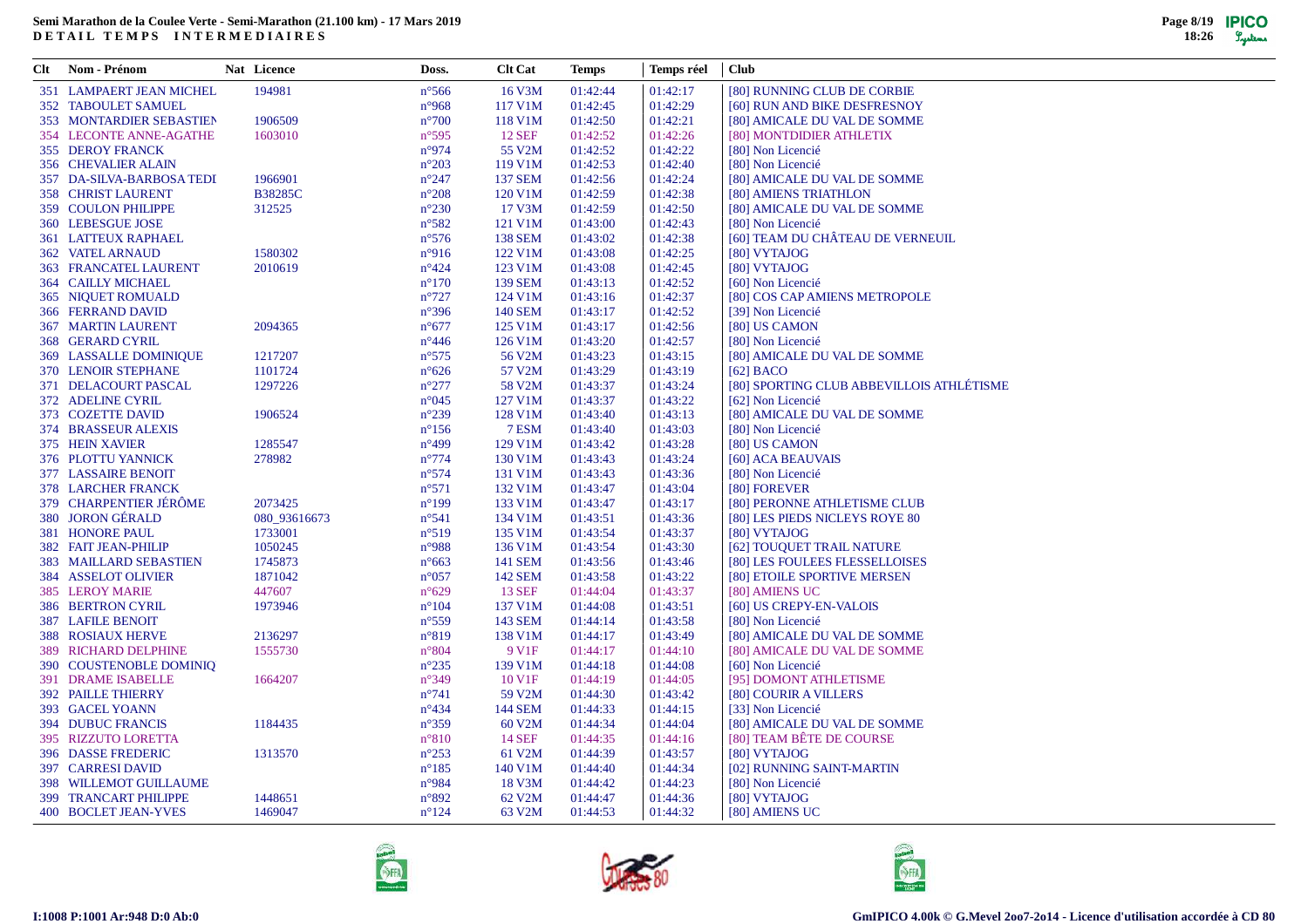| Clt Nom - Prénom             | Nat Licence  | Doss.                            | <b>Clt Cat</b> | <b>Temps</b>         | Temps réel           | <b>Club</b>                                |
|------------------------------|--------------|----------------------------------|----------------|----------------------|----------------------|--------------------------------------------|
| <b>401 FRANCOIS CEDRIC</b>   |              | $n^{\circ}427$                   | 141 V1M        | 01:44:59             | 01:44:28             | [80] Non Licencié                          |
| <b>402 LEFEBVRE FRANCOIS</b> | 1947368      | $n^{\circ}602$                   | 142 V1M        | 01:45:03             | 01:44:43             | [62] TOUQUET TRAIL NATURE                  |
| 403 KOEBERLE PASCAL          |              | $n^{\circ}$ 553                  | 145 SEM        | 01:45:03             | 01:44:03             | [80] Non Licencié                          |
| 404 JONGBLOET PHILIPPE       | 931629       | $n^{\circ}537$                   | 19 V3M         | 01:45:06             | 01:44:50             | [60] US CREPY-EN-VALOIS                    |
| <b>405 STYCZEN PIERRE</b>    |              | $n^{\circ}859$                   | 20 V3M         | 01:45:07             | 01:44:54             | [80] AMIENS TRIATHLON                      |
| 406 DEVISME STÉPHANIE        |              | $n^{\circ}334$                   | 11 V1F         | 01:45:08             | 01:44:41             | [80] Non Licencié                          |
| <b>407 WARME MATHIEU</b>     |              | n°935                            | 146 SEM        | 01:45:17             | 01:44:46             | [80] Non Licencié                          |
| 408 DUVIELGUERBIGNY BEN      | 1221034      | $n^{\circ}145$                   | 143 V1M        | 01:45:19             | 01:44:57             | [80] ESPRIT RUN                            |
| <b>409 DELARUE YANN</b>      | 2021090      | $n^{\circ}288$                   | 144 V1M        | 01:45:19             | 01:44:41             | [80] MONTDIDIER ATHLETIX                   |
| 410 SECCI CHRISTINE          | 2132562      | $n^{\circ}841$                   | <b>15 SEF</b>  | 01:45:20             | 01:44:47             | [60] ATHLETIC CLUB DE MARGNY LES COMPIEGNE |
| 411 LE DROUMAGUET ALEXIS     | 1670751      | $n^{\circ}579$                   | <b>147 SEM</b> | 01:45:20             | 01:44:47             | [60] ATHLETIC CLUB DE MARGNY LES COMPIEGNE |
| <b>412 DEJONGHE BRICE</b>    |              | $n^{\circ}275$                   | <b>148 SEM</b> | 01:45:20             | 01:44:56             | [59] CH'TI MARATHONIENS                    |
| <b>413 CLAISSE FRANCOIS</b>  |              | $n^{\circ}212$                   | 145 V1M        | 01:45:21             | 01:44:23             | [80] Non Licencié                          |
| <b>414 CROIZE JACQUES</b>    | 1114122      | $n^{\circ}244$                   | 64 V2M         | 01:45:21             | 01:45:03             | [80] US CAMON                              |
| 415 DIOT JEROME              | 2120214      | $n^{\circ}343$                   | 146 V1M        | 01:45:22             | 01:44:42             | [60] CHANTILLY ATHLETISME                  |
| <b>416 BORDIER LAURENT</b>   |              | $n^{\circ}$ 135                  | 65 V2M         | 01:45:23             | 01:45:01             | [80] PROCTER ET GAMBLE                     |
| <b>417 VADUREL VINCENT</b>   | 2132951      | $n^{\circ}897$                   | 147 V1M        | 01:45:23             | 01:45:05             | [80] US CAMON                              |
| 418 CRÉTÉ BENOIT             |              | $n^{\circ}245$                   | 148 V1M        | 01:45:25             | 01:44:55             | [80] Non Licencié                          |
| 419 PARAGE CHRISTELLE        | 1589422      | $n^{\circ}743$                   | <b>16 SEF</b>  | 01:45:27             | 01:45:16             | [80] RUNNING CLUB DE CORBIE                |
| 420 MACEDO NICOLAS           |              | $n^{\circ}655$                   | 149 V1M        | 01:45:28             | 01:45:18             | [80] Non Licencié                          |
| <b>421 NICOLAS CHRISTIAN</b> | 903463       | $n^{\circ}723$                   | 21 V3M         | 01:45:34             | 01:45:31             | [80] AMICALE DU VAL DE SOMME               |
| 422 PEYRAUD RUDY             | 2073465      | n°991                            | 150 V1M        | 01:45:37             | 01:45:16             | [62] TOUQUET TRAIL NATURE                  |
| <b>423 FATIER ODILE</b>      | 1267512      | $n^{\circ}389$                   | 12 V1F         | 01:45:38             | 01:45:13             | [80] AMICALE DU VAL DE SOMME               |
| 424 HESEQUE NICOLAS          |              | $n^{\circ}510$                   | 151 V1M        | 01:45:38             | 01:45:18             | [80] Non Licencié                          |
| 425 BIGARNET EMMANUEL        | 1850427      | $n^{\circ}110$                   | <b>149 SEM</b> | 01:45:43             | 01:45:31             | [80] AMICALE DU VAL DE SOMME               |
| <b>426 BEUVRY PATRICK</b>    | 505172       | $n^{\circ}108$                   | 22 V3M         | 01:45:54             | 01:45:25             | [80] COURIR A ABBEVILLE                    |
| <b>427 OUTREBON NICOLAS</b>  |              | $n^{\circ}739$                   | <b>150 SEM</b> | 01:46:03             | 01:45:36             | [80] Non Licencié                          |
| 428 KADDOURI HAMADI          | 1756448      | $n^{\circ}548$                   | 152 V1M        | 01:46:04             | 01:45:58             | [80] AMICALE DU VAL DE SOMME               |
| 429 LECLERCQ MELANIE         |              | $n^{\circ}590$                   | 13 V1F         | 01:46:18             | 01:46:08             | [80] Non Licencié                          |
| 430 ALEXIS LECLERCQ          | 93592141     | $n^{\circ}049$                   | 153 V1M        | 01:46:18             | 01:46:08             | $[80]$ USCA                                |
| <b>431 HATIF FREDERIC</b>    | 1914576      | $n^{\circ}497$                   | 66 V2M         | 01:46:20             | 01:45:51             | [80] VYTAJOG                               |
|                              |              |                                  |                |                      |                      |                                            |
| <b>432 DAVID EMMANUEL</b>    | 2057121      | $n^{\circ}255$<br>$n^{\circ}932$ | 154 V1M        | 01:46:21<br>01:46:25 | 01:46:02             | [80] COURIR AU CHU D AMIENS<br>[80] EPSF   |
| 433 VÉLU JORDANE             |              |                                  | <b>151 SEM</b> |                      | 01:45:35             |                                            |
| <b>434 BELVAL STEPHEN</b>    |              | $n^{\circ}096$                   | <b>152 SEM</b> | 01:46:30             | 01:46:01             | [60] Non Licencié                          |
| <b>435 VILBERT CHRISTIAN</b> |              | n°927                            | 155 V1M        | 01:46:31             | 01:46:20             | [80] Non Licencié                          |
| <b>436 SUEUR AXELLE</b>      |              | $n^{\circ}861$                   | <b>17 SEF</b>  | 01:46:34             | 01:46:17<br>01:45:55 | [80] COS AMIENS METROPOLE                  |
| <b>437 PARISET ROMAIN</b>    | 2144592      | $n^{\circ}$ 744                  | <b>153 SEM</b> | 01:46:35             |                      | [60] CHANTILLY ATHLETISME                  |
| 438 NOYE YVON                |              | $n^{\circ}732$                   | 67 V2M         | 01:46:43             | 01:46:06             | [80] Non Licencié                          |
| 439 MERCIER SEVERINE         | 060-95894146 | $n^{\circ}690$                   | 14 V1F         | 01:46:45             | 01:46:05             | [60] ACP BRETEUIL                          |
| 440 CHOQUET REMI             |              | $n^{\circ}207$                   | <b>154 SEM</b> | 01:46:47             | 01:46:21             | [62] Non Licencié                          |
| <b>441 LEFEBVRE FRANCK</b>   | 1970491      | $n^{\circ}601$                   | 156 V1M        | 01:46:53             | 01:46:28             | [80] AMICALE DU VAL DE SOMME               |
| <b>442 MOREL CHRISTOPHE</b>  | 93616737     | $n^{\circ}706$                   | 157 V1M        | 01:46:55             | 01:46:40             | [80] LES PIEDS NICLEYS ROYE 80             |
| <b>443 GUILBART MATHIEU</b>  |              | $n^{\circ}483$                   | <b>155 SEM</b> | 01:46:58             | 01:46:33             | [80] Non Licencié                          |
| <b>444 LEFEVRE YANNICK</b>   | 1410229      | n°973                            | 23 V3M         | 01:47:00             | 01:46:45             | [80] AMICALE DU VAL DE SOMME               |
| 445 DUBROMER PIERRE-EDO      |              | $n^{\circ}357$                   | <b>156 SEM</b> | 01:47:05             | 01:46:33             | [80] Non Licencié                          |
| <b>446 DELATTRE MELANIE</b>  |              | $n^{\circ}291$                   | 15 V1F         | 01:47:06             | 01:46:34             | [80] Non Licencié                          |
| <b>447 PINAUD PIERRE</b>     |              | n°997                            | <b>157 SEM</b> | 01:47:08             | 01:46:43             | [80] Non Licencié                          |
| <b>448 MARTIN OLIVIER</b>    | 1212555      | $n^{\circ}678$                   | 68 V2M         | 01:47:09             | 01:46:26             | [80] VYTAJOG                               |
| <b>449 SILVA BENEDICTE</b>   | 1830790      | $n^{\circ}849$                   | 16 V1F         | 01:47:17             | 01:46:55             | [60] S/L VGA COMPIEGNE                     |
| 450 GOURGUECHON STEPHAI      |              | $n^{\circ}470$                   | 69 V2M         | 01:47:21             | 01:46:48             | [80] Non Licencié                          |





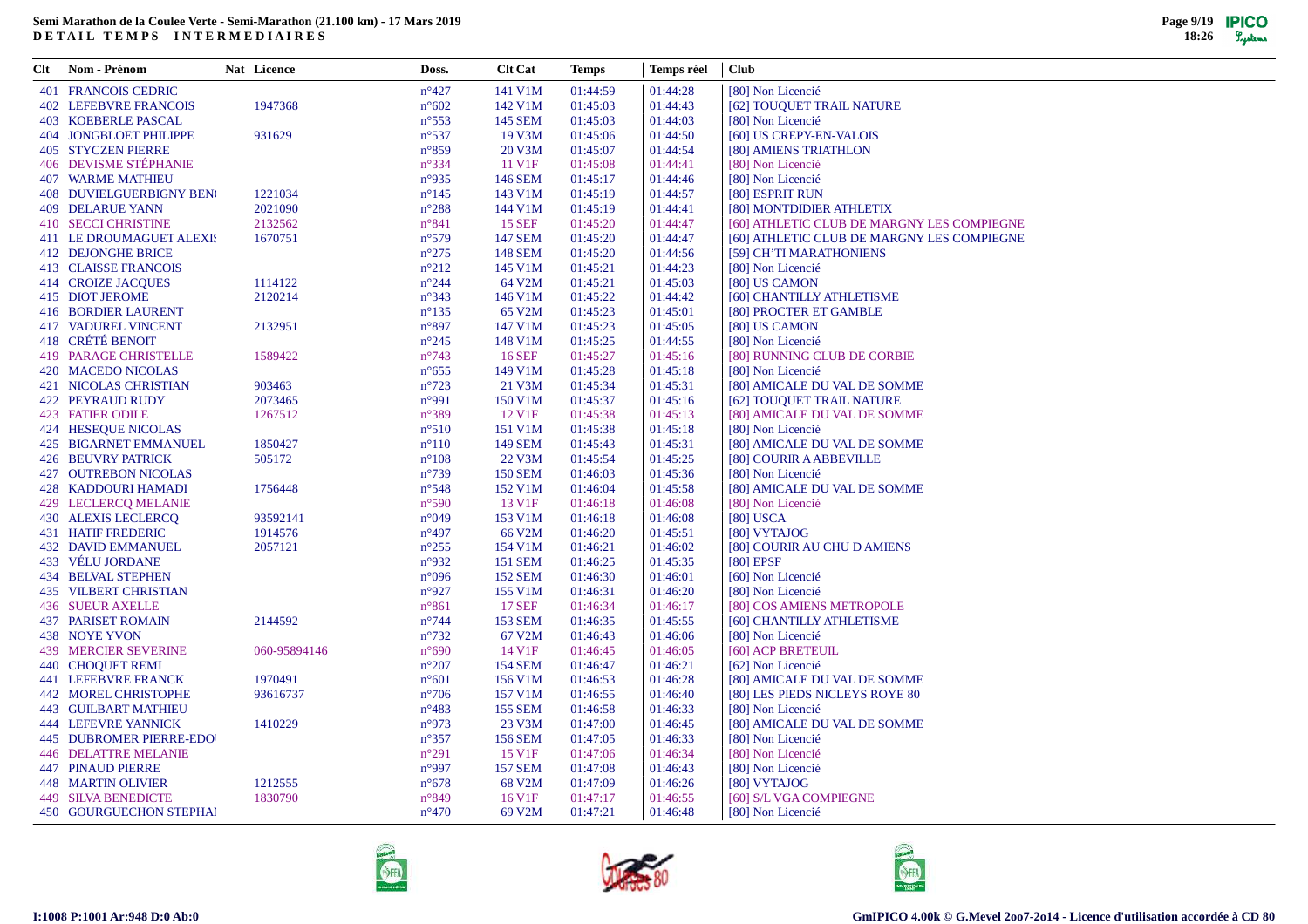| Clt | Nom - Prénom                   | Nat Licence | Doss.          | <b>Clt Cat</b>     | Temps    | Temps réel | <b>Club</b>                      |
|-----|--------------------------------|-------------|----------------|--------------------|----------|------------|----------------------------------|
|     | <b>451 TOUZARD BRUNO</b>       |             | $n^{\circ}889$ | 70 V2M             | 01:47:26 | 01:47:12   | [80] Non Licencié                |
|     | <b>452 HÉNOCQUE MARIE</b>      |             | $n^{\circ}527$ | <b>18 SEF</b>      | 01:47:26 | 01:47:12   | [80] TEAM LIGER                  |
|     | <b>453 MAILLARD FREDERIC</b>   | 2072339     | $n^{\circ}662$ | 71 V2M             | 01:47:33 | 01:46:36   | [60] COURSE A PIED BEAUVAIS OISE |
|     | <b>454 TOULOUSE RAYNALD</b>    |             | $n^{\circ}888$ | 158 V1M            | 01:47:35 | 01:47:06   | [80] Non Licencié                |
|     | <b>455 VASSEUR CHRISTOPHE</b>  | 1951476     | n°912          | 72 V2M             | 01:47:36 | 01:47:05   | [80] PERONNE ATHLETISME CLUB     |
|     | <b>456 PRUDHOMME OLIVIER</b>   |             | $n^{\circ}787$ | 73 V2M             | 01:47:40 | 01:47:15   | [80] Non Licencié                |
|     | <b>457 SPICHER MICKAEL</b>     |             | n°969          | 159 V1M            | 01:47:40 | 01:47:15   | [80] TEAM SAMARA                 |
|     | 458 BAYARD JEAN-MICHEL         | 1864658     | $n^{\circ}083$ | 160 V1M            | 01:47:43 | 01:47:17   | [80] LES FOULEES DOULLENNAISES   |
|     | 459 CAPITANI JACKIE            | 1759148     | $n^{\circ}177$ | 24 V3M             | 01:47:43 | 01:47:30   | [80] US CAMON                    |
|     | <b>460 CAMILLE FONGUEUSE</b>   |             | $n^{\circ}172$ | <b>158 SEM</b>     | 01:47:43 | 01:47:27   | [77] Non Licencié                |
|     | <b>461 ALLARD JACQUES</b>      |             | $n^{\circ}050$ | <b>159 SEM</b>     | 01:47:48 | 01:47:00   | [80] Non Licencié                |
|     | <b>462 FOUET CAROLINE</b>      | 1535411     | $n^{\circ}417$ | 17 V1F             | 01:47:53 | 01:47:36   | [80] VYTAJOG                     |
|     | 463 BEUGNET SÉBASTIEN          |             | $n^{\circ}106$ | 161 V1M            | 01:47:53 | 01:47:08   | [80] Non Licencié                |
|     | <b>464 BODECOT JULIEN</b>      | 1968944     | $n^{\circ}125$ | <b>160 SEM</b>     | 01:48:00 | 01:47:36   | [80] US CAMON                    |
|     | <b>465 LEMAIRE VIVIEN</b>      |             | $n^{\circ}622$ | <b>161 SEM</b>     | 01:48:05 | 01:48:01   | [80] Non Licencié                |
|     | <b>466 MARQUANT DANIEL</b>     |             | $n^{\circ}674$ | 25 V3M             | 01:48:07 | 01:48:00   | [80] Non Licencié                |
|     | <b>467 HOR KIRIRIETH</b>       |             | $n^{\circ}520$ | <b>162 SEM</b>     | 01:48:07 | 01:47:35   | [80] Non Licencié                |
|     | <b>468 VAUTHERIN BENOIT</b>    |             | n°917          | 162 V1M            | 01:48:11 | 01:47:51   | [80] Non Licencié                |
|     | <b>469 MALLART ALINE</b>       |             | $n^{\circ}667$ | <b>19 SEF</b>      | 01:48:12 | 01:48:02   | [62] Non Licencié                |
|     | 470 BRUNIAUX CAROLINE          |             | $n^{\circ}168$ | 18 V1F             | 01:48:12 | 01:48:01   | [62] Non Licencié                |
|     | 471 LECLERCQ JEAN_MARC         | 176180      | $n^{\circ}589$ | 74 V2M             | 01:48:15 | 01:47:38   | [80] LES FOULEES DOULLENNAISES   |
|     | 472 MAUNY ALAIN                |             | $n^{\circ}681$ | 26 V3M             | 01:48:16 | 01:47:26   | [80] Non Licencié                |
|     | 473 MOREL MÉLANIE              |             | $n^{\circ}709$ | <b>20 SEF</b>      | 01:48:16 | 01:47:40   | [80] Non Licencié                |
|     | 474 ADOLPHE CORALIE            | 1982857     | $n^{\circ}046$ | 19 V1F             | 01:48:21 | 01:47:51   | [80] PERONNE ATHLETISME CLUB     |
|     | <b>475 CREVISIER SEBASTIEN</b> |             | $n^{\circ}243$ | 163 V1M            | 01:48:22 | 01:47:31   | [80] Non Licencié                |
|     | 476 GHESQUIERE DAVID           |             | $n^{\circ}459$ | 164 V1M            | 01:48:22 | 01:47:49   | [60] Non Licencié                |
|     | <b>477 ETEVE NICOLAS</b>       | 1757603     | $n^{\circ}384$ | 165 V1M            | 01:48:22 | 01:47:52   | [80] PERONNE ATHLETISME CLUB     |
|     | <b>478 TAINTURIER MAUD</b>     | 1616486     | $n^{\circ}864$ | 20 V1F             | 01:48:37 | 01:48:04   | [60] CHANTILLY ATHLETISME        |
|     | <b>479 SEGRET PIERRIC</b>      | 1969650     | $n^{\circ}842$ | 166 V1M            | 01:48:38 | 01:47:49   | $[62]$ BACO                      |
|     | <b>480 LOYER CHRISTOPHE</b>    |             | $n^{\circ}651$ | 167 V1M            | 01:48:38 | 01:48:26   | [80] Non Licencié                |
|     | 481 DRODE LOUIS                |             | $n^{\circ}972$ | 8 ESM              | 01:48:38 | 01:48:17   | [80] Non Licencié                |
|     | <b>482 LEVE CHRISTOPHE</b>     |             | $n^{\circ}639$ | 168 V1M            | 01:48:42 | 01:47:40   | [80] Non Licencié                |
|     | <b>483 HALEINE JOSE</b>        |             | $n^{\circ}489$ | 169 V1M            | 01:48:43 | 01:48:22   | [80] Non Licencié                |
|     | <b>484 DELIQUE FANNY</b>       | 2131039     | $n^{\circ}307$ | 21 SEF             | 01:48:43 | 01:48:02   | [60] MONTDIDIER ATHLETIX         |
|     | <b>485 DEBRAY STEPHANE</b>     | 08065727577 | $n^{\circ}266$ | 170 V1M            | 01:48:51 | 01:48:30   | [80] PROCTER ET GAMBLE           |
|     | <b>486 PICART NATHALIE</b>     | 619209      | $n^{\circ}766$ | <b>22 SEF</b>      | 01:48:53 | 01:48:21   | [80] AMIENS UC                   |
|     | <b>487 HALLIER GILLES</b>      | 1259972     | $n^{\circ}490$ | 27 V3M             | 01:48:53 | 01:48:09   | [80] AMICALE DU VAL DE SOMME     |
|     | <b>488 TANTON BERTRAND</b>     | 1463340     | $n^{\circ}868$ | 75 V2M             | 01:48:54 | 01:48:12   | [60] MONTDIDIER ATHLETIX         |
|     | <b>489 HEMART NICOLAS</b>      |             | $n^{\circ}500$ | <b>163 SEM</b>     | 01:48:56 | 01:48:12   | [80] Non Licencié                |
|     | 490 RINGARD BRUNO              | 1265836     | $n^{\circ}809$ | 76 V2M             | 01:48:58 | 01:48:32   | [80] AMICALE DU VAL DE SOMME     |
|     | 491 POSTEL SIMON               |             | $n^{\circ}778$ | <b>164 SEM</b>     | 01:49:17 | 01:48:27   | [80] Non Licencié                |
|     | 492 DRODE LOIC                 |             | $n^{\circ}350$ | 171 V1M            | 01:49:26 | 01:48:22   | [80] Non Licencié                |
|     | 493 RAU CEDRIC                 |             | $n^{\circ}797$ | <b>165 SEM</b>     | 01:49:36 | 01:49:09   | [60] Non Licencié                |
|     | 494 ALLONNEAU JEAN-MARII       | 1650412     | $n^{\circ}051$ | 28 V3M             | 01:49:40 | 01:49:25   | [80] AMICALE DU VAL DE SOMME     |
|     | 495 BRIOIS ANDONIAINA-MIR      | 1954511     | $n^{\circ}162$ | 21 V1F             | 01:49:47 | 01:49:02   | [80] SAINT-OUEN DSL              |
|     | 496 TOBO GIANNI                | 964552      | $n^{\circ}023$ | 77 V2M             | 01:49:47 | 01:49:46   | [80] SAINT-OUEN DSL              |
|     | <b>497 LANIER FRANCIS</b>      | 2104593     | $n^{\circ}569$ | 78 V2M             | 01:49:49 | 01:49:23   | [80] LES FOULEES DOULLENNAISES   |
|     | <b>498 LEFRANCOIS PHILIPPE</b> | 1768447     | $n^{\circ}609$ | 79 V2M             | 01:49:50 | 01:49:38   | [95] L'ISLE ADAM AC              |
|     | 499 SAVARD PASCAL              |             | $n^{\circ}837$ | 29 V3M             | 01:49:50 | 01:48:58   | [80] Non Licencié                |
|     | 500 MOLIN JEAN-PAUL            | 1384729     | $n^{\circ}696$ | 1 V <sub>4</sub> M | 01:49:51 | 01:49:27   | [80] VYTAJOG                     |





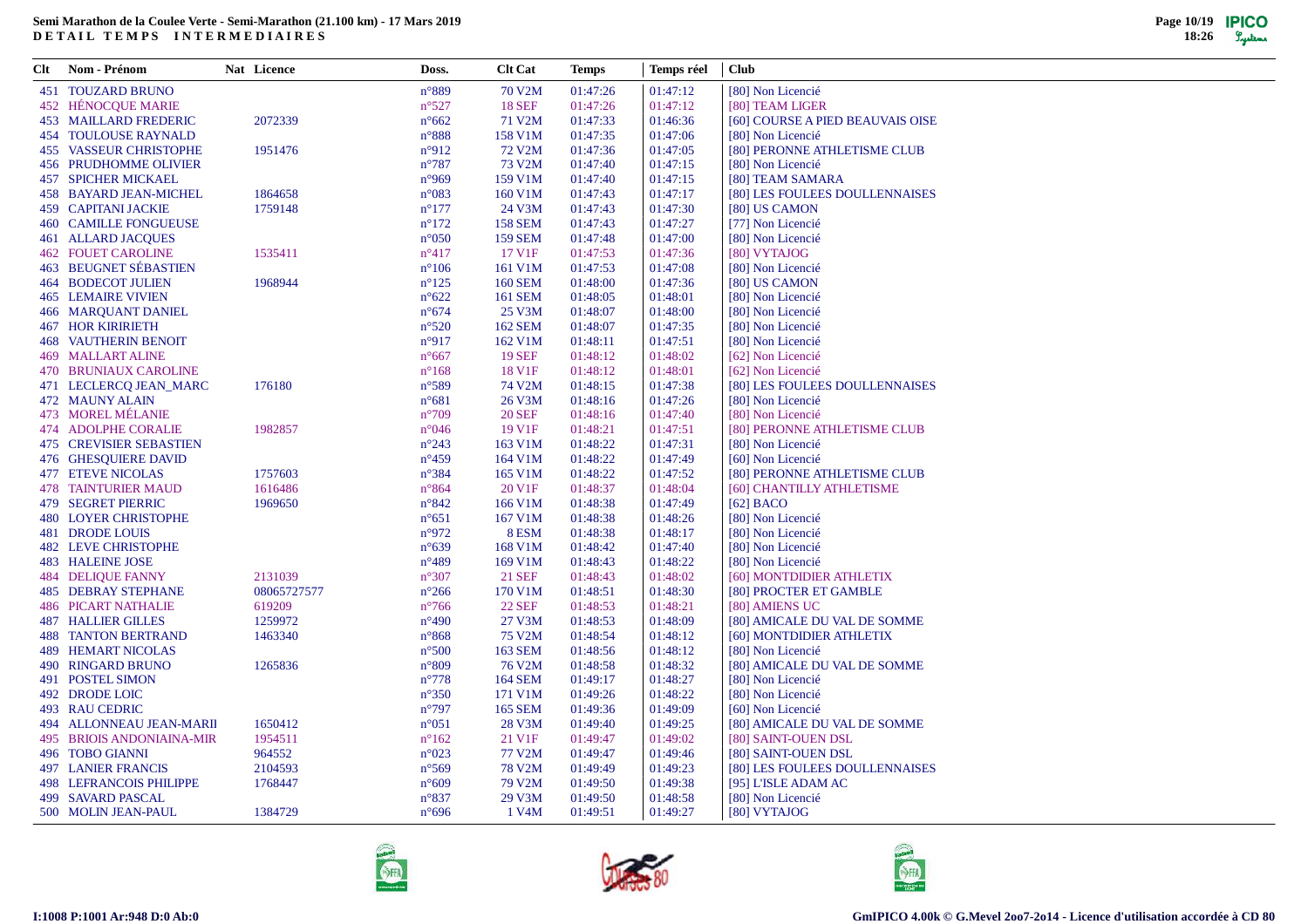| Clt Nom - Prénom              | Nat Licence    | Doss.                            | <b>Clt Cat</b>     | Temps    | Temps réel | <b>Club</b>                                                    |
|-------------------------------|----------------|----------------------------------|--------------------|----------|------------|----------------------------------------------------------------|
| 501 BEBIN LYDIE               | 2089770        | $n^{\circ}087$                   | <b>23 SEF</b>      | 01:49:55 | 01:49:26   | [60] ATHLETIC CLUB CLERMONTOIS                                 |
| 502 DENGLEHEM NOEMIE          |                | $n^{\circ}321$                   | <b>24 SEF</b>      | 01:49:55 | 01:49:25   | [78] Non Licencié                                              |
| 503 SALAR ROMAIN              |                | $n^{\circ}829$                   | 172 V1M            | 01:49:57 | 01:48:53   | [80] Non Licencié                                              |
| 504 DEFOSSE LAETITIA          | 1940956        | $n^{\circ}270$                   | <b>25 SEF</b>      | 01:49:58 | 01:49:39   | [80] RUNNING CLUB DE CORBIE                                    |
| 505 MOREL FABRICE             |                | $n^{\circ}708$                   | 80 V2M             | 01:49:59 | 01:49:00   | [60] Non Licencié                                              |
| 506 GRENU BERNARD             |                | $n^{\circ}475$                   | 81 V2M             | 01:50:03 | 01:49:37   | [80] Non Licencié                                              |
| 507 BELHADI SIZANE            |                | $n^{\circ}092$                   | 82 V2M             | 01:50:04 | 01:49:29   | [60] Non Licencié                                              |
| <b>508 FONTAINE NELLY</b>     | 1408373        | $n^{\circ}411$                   | 22 V <sub>1F</sub> | 01:50:06 | 01:49:48   | [80] RUNNING CLUB DE CORBIE                                    |
| 509 MACOUART FABRICE          | 1847960        | $n^{\circ}658$                   | 173 V1M            | 01:50:08 | 01:49:40   | [80] DREAMRUN                                                  |
| 510 DECOUTURE GAUTHIER        | <b>B14534C</b> | $n^{\circ}269$                   | 166 SEM            | 01:50:11 | 01:49:07   | [80] POIX TRIATHLON                                            |
| 511 MASSON LOIC               |                | $n^{\circ}680$                   | 167 SEM            | 01:50:18 | 01:49:28   | [59] Non Licencié                                              |
| <b>512 BEROUIER CHRISTINE</b> |                | $n^{\circ}101$                   | 3 V <sub>2F</sub>  | 01:50:20 | 01:49:51   | [80] Non Licencié                                              |
| 513 DENIS NICOLAS             |                | $n^{\circ}323$                   | <b>168 SEM</b>     | 01:50:21 | 01:49:16   | [80] Non Licencié                                              |
| 514 CORREIA AGOSTINHO         |                | $n^{\circ}226$                   | 174 V1M            | 01:50:28 | 01:49:55   | [60] Non Licencié                                              |
| 515 KEHREN VINCENT            | 1680277        | $n^{\circ}550$                   | 175 V1M            | 01:50:29 | 01:49:33   | [80] RUNNING UNITHER PHARMACEUTICALS                           |
| 516 VACANT NUNES LAIA CEO     | 1394331        | $n^{\circ}896$                   | <b>26 SEF</b>      | 01:50:30 | 01:49:57   | [60] BEAUVAIS OISE UNION CLUB*                                 |
| 517 OLLIVIER MICHEL           | 557237         | $n^{\circ}738$                   | 30 V3M             | 01:50:34 | 01:50:06   | [76] AC VEULAIS                                                |
| 518 HONORE CATHERINE          | 1520358        | $n^{\circ}518$                   | 4 V <sub>2F</sub>  | 01:50:38 | 01:50:21   | [80] VYTAJOG                                                   |
| 519 DELIGNE ADRIEN            |                | $n^{\circ}305$                   | <b>169 SEM</b>     | 01:50:41 | 01:49:56   | [62] Non Licencié                                              |
| 520 LEFEVRE MATHILDE          | 1738243        | $n^{\circ}961$                   | 23 V <sub>1F</sub> | 01:50:41 | 01:50:26   | [80] AMICALE DU VAL DE SOMME                                   |
| 521 LEDUC STEPHANE            |                | $n^{\circ}599$                   | 176 V1M            | 01:50:43 | 01:50:31   | [80] Non Licencié                                              |
| <b>522 CAMPION PATRICK</b>    | 2067911        | $n^{\circ}173$                   | 83 V2M             | 01:50:50 | 01:50:18   | [80] COURIR A ABBEVILLE                                        |
| 523 GASPARINI MATTHIEU        | 2094431        | $n^{\circ}439$                   | <b>170 SEM</b>     | 01:50:51 | 01:50:28   | [80] ALBERT MEAULTE AEROSPA.AC                                 |
| 524 DELAFOSSE NAOMIE          | 1761615        | $n^{\circ}278$                   | 24 V1F             | 01:51:01 | 01:50:18   | [80] VYTAJOG                                                   |
| 525 MIANNAY JULIA             |                | $n^{\circ}958$                   | 1 JUF              | 01:51:05 | 01:50:37   | [80] Non Licencié                                              |
| 526 ARMAND DOMINIQUE          | 1863522        | $n^{\circ}056$                   | 2 V3F              | 01:51:06 | 01:50:46   | [60] RUN POUR TOUS                                             |
| <b>527 CIRON PATRICE</b>      | 2037962        | $n^{\circ}209$                   | 177 V1M            | 01:51:07 | 01:50:48   | [95] CHANTILLY ATHLETISME                                      |
| 528 NIQUET MÉLIANY            |                | $n^{\circ}726$                   | 171 SEM            | 01:51:11 | 01:50:32   | [80] Non Licencié                                              |
| 529 MARLANGE VIRGINIE         | 2085088        | $n^{\circ}673$                   | <b>27 SEF</b>      | 01:51:16 | 01:50:20   | [60] COURSE A PIED BEAUVAIS OISE                               |
| 530 GOSSON ANTONY             | 2085082        | $n^{\circ}468$                   | 172 SEM            | 01:51:17 | 01:50:20   | [60] COURSE A PIED BEAUVAIS OISE                               |
| 531 LHOEST VANESSA            |                | $n^{\circ}641$                   | 25 V <sub>1F</sub> | 01:51:28 | 01:51:14   | [80] Non Licencié                                              |
| 532 ABOU ARAB OSAMA           |                | $n^{\circ}043$                   | 173 SEM            | 01:51:28 | 01:51:02   | [80] Non Licencié                                              |
| 533 SANSONETTI ERIC           |                | $n^{\circ}833$                   | 84 V2M             | 01:51:37 | 01:51:11   | [62] Non Licencié                                              |
| 534 GUEANT ALEXANDRE          |                | $n^{\circ}481$                   | 174 SEM            | 01:51:39 | 01:50:45   | [80] Non Licencié                                              |
| 535 DEBRAY MICHEL             | 1672765        |                                  | 31 V3M             | 01:51:46 | 01:51:31   |                                                                |
| 536 URBANIAK MARIE            | 1862015        | $n^{\circ}265$<br>$n^{\circ}894$ | <b>28 SEF</b>      | 01:51:47 | 01:51:15   | [80] ALBERT MEAULTE AEROSPA.AC<br>[80] AMICALE DU VAL DE SOMME |
| 537 DE FRANSSU HUBERT         |                | $n^{\circ}258$                   | 175 SEM            | 01:51:49 | 01:51:43   | [80] Non Licencié                                              |
| 538 FECAMP AGNÈS              | 1696704        | $n^{\circ}392$                   | 26 V1F             | 01:51:56 | 01:51:39   | [80] SAINT OUEN DSL                                            |
| 539 MUCHEMBLED JEREMY         | 1651641        | $n^{\circ}713$                   | 178 V1M            | 01:51:59 | 01:51:42   | [80] AMICALE DU VAL DE SOMME                                   |
|                               | 1567709        | $n^{\circ}947$                   |                    |          |            |                                                                |
| 540 ZEGHADI NOURYA            |                |                                  | 27 V1F             | 01:52:00 | 01:51:47   | [95] DOMONT ATHLETISME                                         |
| <b>541 BRIET FREDDY</b>       |                | $n^{\circ}161$                   | 179 V1M            | 01:52:01 | 01:51:26   | [80] Non Licencié                                              |
| 542 GREGORY POITTEVIN         |                | $n^{\circ}474$                   | 180 V1M            | 01:52:02 | 01:51:26   | [80] Non Licencié                                              |
| <b>543 HOLLVILLE SABINE</b>   | 1848911        | $n^{\circ}517$                   | 5 V <sub>2F</sub>  | 01:52:03 | 01:51:51   | [80] US CAMON                                                  |
| 544 PLESSIER GAELLE           |                | $n^{\circ}772$                   | 28 V1F             | 01:52:05 | 01:51:37   | [80] Non Licencié                                              |
| 545 LECOMTE THIERRY           | 1758165        | $n^{\circ}594$                   | 85 V2M             | 01:52:15 | 01:51:46   | [80] VYTAJOG                                                   |
| 546 NOURTIER JEAN-PIERRE      | 1938663        | $n^{\circ}731$                   | 32 V3M             | 01:52:23 | 01:52:01   | [80] VYTAJOG                                                   |
| <b>547 BOETTE STEPHANIE</b>   | 1967656        | $n^{\circ}126$                   | 29 V1F             | 01:52:27 | 01:51:55   | [80] AMICALE DU VAL DE SOMME                                   |
| 548 LETURCQ HELENE            |                | $n^{\circ}637$                   | 30 V1F             | 01:52:31 | 01:52:14   | [80] Non Licencié                                              |
| 549 FOURCROY LAURENT          | 1845042        | $n^{\circ}421$                   | 181 V1M            | 01:52:41 | 01:52:12   | [80] PERONNE ATHLETISME CLUB                                   |
| 550 BELHOUT NADIA             | 1269230        | $n^{\circ}093$                   | 31 V1F             | 01:52:41 | 01:52:28   | [95] DOMONT ATHLETISME                                         |





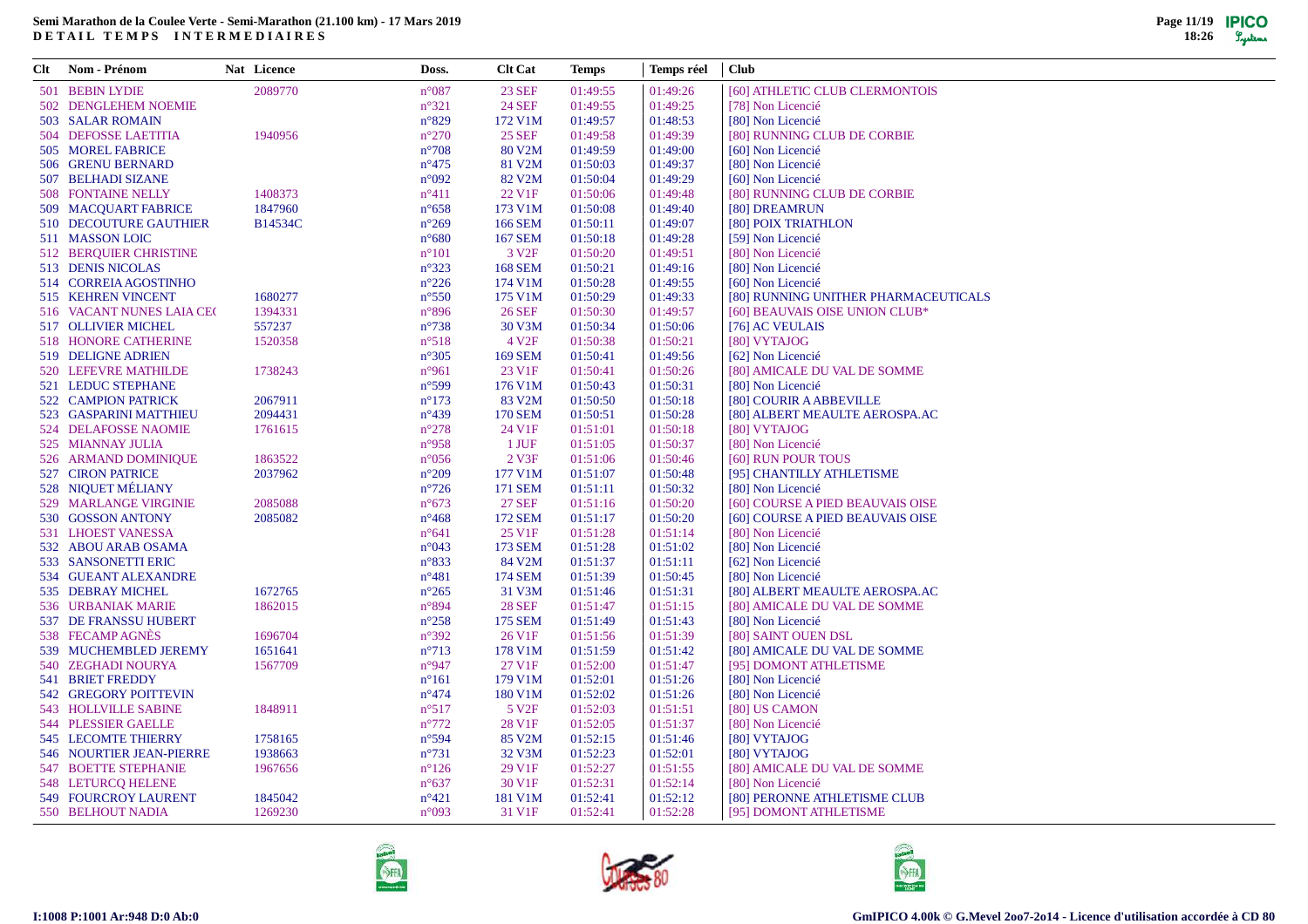| Clt | <b>Nom - Prénom</b>             | Nat Licence    | Doss.           | <b>Clt Cat</b>     | <b>Temps</b> | Temps réel | <b>Club</b>                      |
|-----|---------------------------------|----------------|-----------------|--------------------|--------------|------------|----------------------------------|
|     | 551 MAILLET ALICE               | 2055077        | $n^{\circ}664$  | <b>29 SEF</b>      | 01:52:44     | 01:52:24   | [62] TOUQUET TRAIL NATURE        |
|     | 552 VANDEMOORTELE STEPH         | 1775139        | $n^{\circ}901$  | 182 V1M            | 01:52:46     | 01:52:01   | [80] VYTAJOG                     |
|     | 553 DELASSALLE EMMANUEI         | <b>B10561C</b> | $n^{\circ}289$  | 183 V1M            | 01:52:48     | 01:52:32   | [80] SC ABBEVILLE TRIATHLON      |
|     | <b>554 EUDELINE SEBASTIEN</b>   | 1788154        | $n^{\circ}385$  | 176 SEM            | 01:52:55     | 01:52:34   | [80] LES FOULEES FLESSELLOISES   |
|     | 555 BATARDY MAXIME              |                | $n^{\circ}079$  | 177 SEM            | 01:52:56     | 01:52:38   | [60] Non Licencié                |
|     | 556 BARRE ANTHONY               |                | $n^{\circ}074$  | 184 V1M            | 01:52:57     | 01:52:22   | [80] Non Licencié                |
|     | 557 BISSIERE SARAH              | 1575525        | $n^{\circ}114$  | 32 V1F             | 01:52:57     | 01:52:24   | [80] AMICALE DU VAL DE SOMME     |
|     | 558 GOMES BARROS AMELIA         |                | $n^{\circ}464$  | 6 V <sub>2F</sub>  | 01:53:02     | 01:52:44   | [62] Non Licencié                |
|     | 559 PREVOST ALAIN               |                | $n^{\circ}784$  | 86 V2M             | 01:53:03     | 01:52:31   | [62] Non Licencié                |
|     | <b>560 DARRAS THIERRY</b>       |                | $n^{\circ}251$  | 87 V2M             | 01:53:03     | 01:52:26   | [80] Non Licencié                |
|     | <b>561 GERAUDIE SOPHIE</b>      |                | $n^{\circ}448$  | 33 V1F             | 01:53:04     | 01:52:32   | [80] Non Licencié                |
|     | <b>562 CLAISSE LAURENT</b>      |                | $n^{\circ}214$  | 185 V1M            | 01:53:04     | 01:52:46   | [80] COS AMIENS METROPOLE        |
|     | 563 MONTARIOL PHILIPPE          | 1555733        | $n^{\circ}701$  | 33 V3M             | 01:53:05     | 01:52:11   | [80] AMICALE DU VAL DE SOMME     |
|     | 564 MERCIER MELVYN              | 1499899        | $n^{\circ}689$  | <b>178 SEM</b>     | 01:53:08     | 01:52:41   | [80] RUNNING CLUB DE CORBIE      |
|     | 565 HERLIN SANDRINE             |                | $n^{\circ}506$  | 34 V1F             | 01:53:08     | 01:52:41   | [80] Non Licencié                |
|     | 566 FONDEMENT BENOIT            |                | $n^{\circ}409$  | <b>179 SEM</b>     | 01:53:12     | 01:52:21   | [80] Non Licencié                |
|     | 567 MONTIGNY TONY               |                | $n^{\circ}704$  | 186 V1M            | 01:53:14     | 01:52:32   | [60] TEAM DU CHÂTEAU DE VERNEUIL |
|     | 568 BOSSU JÉRÉMIE               |                | $n^{\circ}137$  | <b>180 SEM</b>     | 01:53:25     | 01:52:53   | [80] Non Licencié                |
|     | 569 LOUISE CECILE               | 1471196        | $n^{\circ}650$  | 35 V1F             | 01:53:27     | 01:53:18   | $[62]$ BACO                      |
|     | 570 DECLE CLAUDINE              | 1599459        | $n^{\circ}268$  | 7 V <sub>2F</sub>  | 01:53:28     | 01:52:38   | [80] ESPRIT RUN                  |
|     | 571 VANHERPE JEAN-REMI          | 1970289        | n°907           | 34 V3M             | 01:53:28     | 01:52:39   | [80] ESPRIT RUN                  |
|     | 572 TALEC JULIEN                |                | $n^{\circ}865$  | 187 V1M            | 01:53:29     | 01:53:15   | [80] Non Licencié                |
|     | 573 BEUN AUDREY                 |                | $n^{\circ}107$  | 36 V1F             | 01:53:30     | 01:53:16   | [80] Non Licencié                |
|     | 574 DUBRULLE CORENTIN           | 1955701        | $n^{\circ}358$  | <b>181 SEM</b>     | 01:53:31     | 01:52:33   | [60] COURSE A PIED BEAUVAIS OISE |
|     | 575 FENES AMELIE                |                | $n^{\circ}393$  | <b>30 SEF</b>      | 01:53:33     | 01:52:50   | [80] Non Licencié                |
|     | 576 ROBILLARD SEBASTIEN         | 1862374        | $n^{\circ}811$  | 188 V1M            | 01:53:33     | 01:52:50   | [80] AMICALE DU VAL DE SOMME     |
|     | 577 CAUX ANTOINE                |                | $n^{\circ}193$  | 182 SEM            | 01:53:40     | 01:53:06   | [80] Non Licencié                |
|     |                                 |                |                 | 88 V2M             | 01:53:40     |            |                                  |
|     | 578 LEGEAY LAURENT              | 698471         | $n^{\circ}610$  |                    |              | 01:53:19   | [80] Non Licencié                |
|     | 579 CARTIERE FLORIAN            |                | $n^{\circ}186$  | 183 SEM            | 01:53:42     | 01:53:34   | [80] US CAMON                    |
|     | 580 DE RUYCK SOLANGE            |                | $n^{\circ}962$  | 31 SEF             | 01:53:51     | 01:53:47   | [59] Non Licencié                |
|     | 581 BARBIER JEAN-MARC           | 1062616        | $n^{\circ}069$  | 35 V3M             | 01:53:54     | 01:53:54   | [80] AMICALE DU VAL DE SOMME     |
|     | 582 RICHE SIMON-PIERRE          |                | $n^{\circ}805$  | 189 V1M            | 01:53:57     | 01:53:06   | [80] COURIR A VILLERS            |
|     | 583 KREBS DELPHINE              |                | $n^{\circ}$ 555 | 32 SEF             | 01:53:57     | 01:53:05   | [80] COURIR A VILLERS            |
|     | <b>584 DELARUE EMMANUELLE</b>   | 1872537        | $n^{\circ}287$  | 37 V1F             | 01:54:00     | 01:53:49   | [95] DOMONT ATHLETISME           |
|     | 585 LEFEBVRE ADRIEN             |                | $n^{\circ}600$  | <b>184 SEM</b>     | 01:54:04     | 01:53:34   | [80] Non Licencié                |
|     | 586 QUEFFELEC ALINE             | 1534200        | $n^{\circ}792$  | 8 V <sub>2F</sub>  | 01:54:25     | 01:54:13   | [80] US CAMON                    |
|     | <b>587 CARON FABRICE</b>        | 2123701        | $n^{\circ}182$  | 89 V2M             | 01:54:31     | 01:53:35   | [60] COURSE A PIED BEAUVAIS OISE |
|     | <b>588 LEGUILLIER STEPHANIE</b> | 1960005        | $n^{\circ}614$  | 38 V1F             | 01:54:32     | 01:53:51   | [80] US CAMON                    |
|     | 589 DUHAMEL SYLVIE              | 1415158        | $n^{\circ}952$  | 39 V1F             | 01:54:33     | 01:54:10   | [62] TOUQUET TRAIL NATURE        |
|     | 590 PIOT SANDRINE               |                | $n^{\circ}769$  | 40 V1F             | 01:54:34     | 01:54:03   | [80] Non Licencié                |
|     | 591 BARLOT LAURA                |                | $n^{\circ}073$  | <b>33 SEF</b>      | 01:54:44     | 01:53:52   | [60] Non Licencié                |
|     | 592 BARLOT GUY                  |                | $n^{\circ}072$  | 90 V2M             | 01:54:44     | 01:53:52   | [60] Non Licencié                |
|     | 593 LE BLOND FRANCOIS           |                | $n^{\circ}578$  | 190 V1M            | 01:54:52     | 01:53:46   | [80] Non Licencié                |
|     | 594 GAVELLE ANICET              | 805058         | $n^{\circ}441$  | 2 V <sub>4</sub> M | 01:54:52     | 01:54:41   | [95] AMICALE DU VAL DE SOMME     |
|     | 595 HOCHARD ALICE               |                | $n^{\circ}513$  | 41 V1F             | 01:54:57     | 01:53:56   | [80] Non Licencié                |
|     | 596 FORESTIER ISABELLE          | 1726307        | $n^{\circ}414$  | 9 V <sub>2F</sub>  | 01:55:04     | 01:54:28   | [80] COURIR A ABBEVILLE          |
|     | 597 BASQUIN SOPHIE              |                | $n^{\circ}076$  | <b>34 SEF</b>      | 01:55:13     | 01:54:35   | [59] Non Licencié                |
|     | 598 DELCROS CRISTELE            | 1267588        | $n^{\circ}295$  | 10 V <sub>2F</sub> | 01:55:13     | 01:55:02   | [80] US CAMON                    |
|     | 599 LOQUET KARINE               |                | $n^{\circ}646$  | 42 V1F             | 01:55:16     | 01:54:54   | [80] Non Licencié                |
|     | 600 LEDREUX JOSE                | 1086136        | $n^{\circ}598$  | 36 V3M             | 01:55:17     | 01:54:48   | [80] AMICALE DU VAL DE SOMME     |





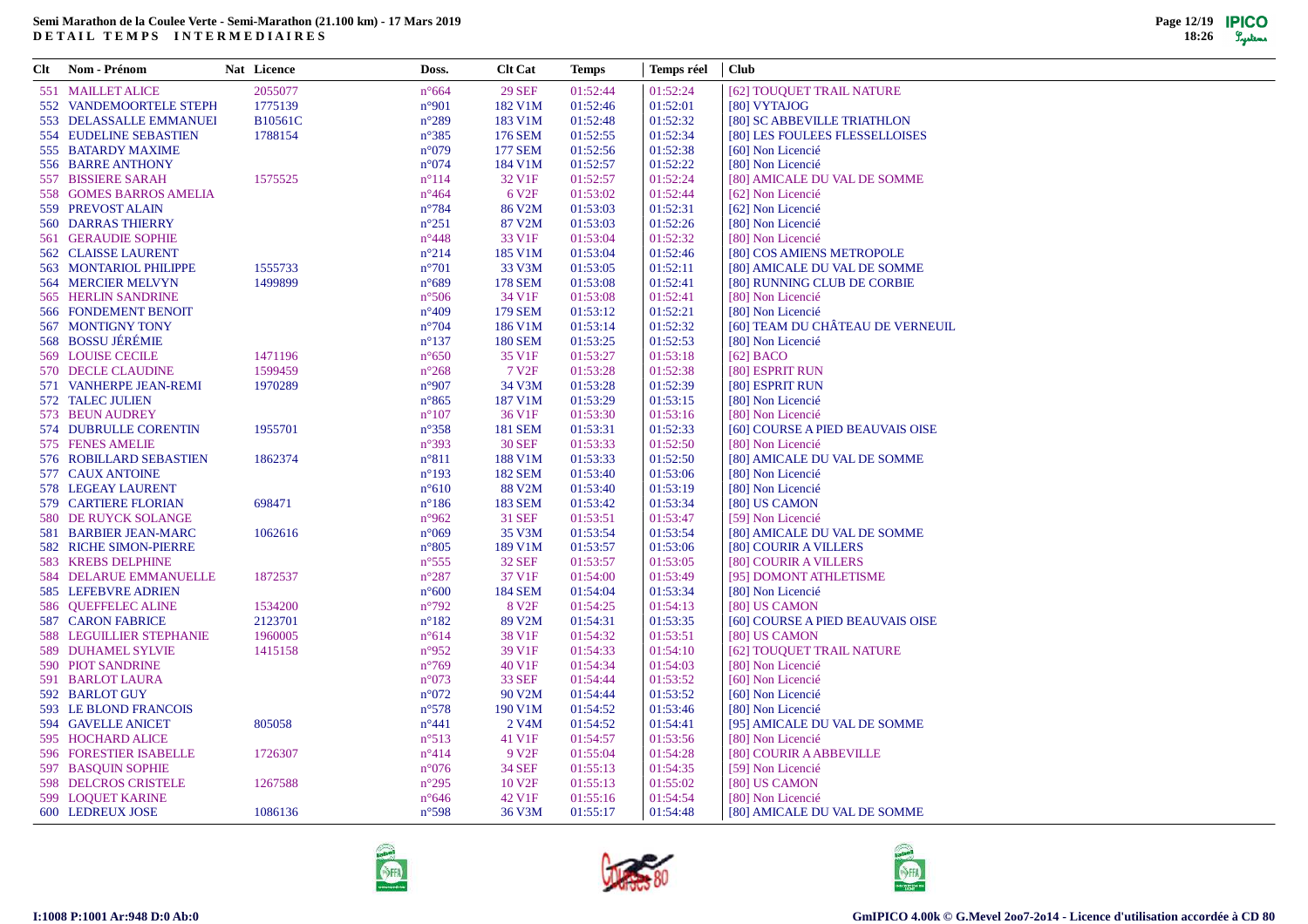| Clt | Nom - Prénom                    | Nat Licence | Doss.           | <b>Clt Cat</b>      | <b>Temps</b> | Temps réel | <b>Club</b>                                |
|-----|---------------------------------|-------------|-----------------|---------------------|--------------|------------|--------------------------------------------|
|     | <b>601 PINGUET ELRIC</b>        |             | n°993           | <b>185 SEM</b>      | 01:55:20     | 01:54:51   | [80] Non Licencié                          |
|     | 602 DEFRAIN EDDY                |             | $n^{\circ}272$  | 191 V1M             | 01:55:23     | 01:55:02   | [80] Non Licencié                          |
|     | <b>603 SEJOURNE JULIEN</b>      |             | $n^{\circ}843$  | <b>186 SEM</b>      | 01:55:24     | 01:54:47   | [80] Non Licencié                          |
|     | <b>604 KLEIN SAMUEL</b>         |             | $n^{\circ}552$  | 192 V1M             | 01:55:25     | 01:55:09   | [80] Non Licencié                          |
|     | <b>605 FIEVET SYLVAIN</b>       | 1967582     | $n^{\circ}400$  | <b>187 SEM</b>      | 01:55:31     | 01:55:06   | [80] LES FOULEES DOULLENNAISES             |
|     | <b>606 COLLIGNON NICOLAS</b>    | 2163558     | $n^{\circ}221$  | 193 V1M             | 01:55:32     | 01:55:24   | [80] RUNNING CLUB DE CORBIE                |
|     | <b>607 DUCAUROY FREDERIC</b>    | 1875143     | $n^{\circ}360$  | 194 V1M             | 01:55:34     | 01:55:01   | [60] ATHLETIC CLUB CLERMONTOIS             |
|     | <b>608 HARDY PIERRE</b>         | 1736525     | $n^{\circ}495$  | 91 V2M              | 01:55:34     | 01:55:01   | [60] BEAUVAIS OISE UNION CLUB*             |
|     | <b>609 BATARDY DANIEL</b>       |             | $n^{\circ}078$  | 92 V <sub>2</sub> M | 01:55:42     | 01:55:24   | [60] Non Licencié                          |
|     | 610 VANDAMME ANDREA             |             | n°900           | 43 V1F              | 01:55:43     | 01:54:54   | [80] COURIR A VILLERS                      |
|     | 611 CASILE ANNE-SOPHIE          | 2116001     | $n^{\circ}188$  | 44 V1F              | 01:55:44     | 01:55:02   | [80] US CAMON                              |
|     | <b>612 RICQUE ANNE</b>          | 1520443     | $n^{\circ}806$  | 45 V1F              | 01:55:48     | 01:55:21   | [80] AMICALE DU VAL DE SOMME               |
|     | 613 FRANCELLE HUBERT            | 208801      | $n^{\circ}425$  | 37 V3M              | 01:55:48     | 01:55:38   | [80] AMICALE DU VAL DE SOMME               |
|     | 614 MAJCHRZAK BERNADET.         | 1164124     | $n^{\circ}665$  | 11 V <sub>2F</sub>  | 01:55:51     | 01:55:43   | $[62]$ BACO                                |
|     | <b>615 DHERBECOURT STEPHAN</b>  | 1917114     | $n^{\circ}340$  | 46 V1F              | 01:55:57     | 01:55:49   | $[62]$ BACO                                |
|     | 616 ABILIO PUBLIO MARCELO       | 2013849     | $n^{\circ}042$  | 195 V1M             | 01:56:00     | 01:55:06   | [80] COURIR AU CHU D AMIENS                |
|     | <b>617 NACRY NATHAN</b>         |             | $n^{\circ}715$  | 9 ESM               | 01:56:02     | 01:55:19   | [62] Non Licencié                          |
|     | 618 MIRVAL MÉLISSA              | 2072532     | $n^{\circ}960$  | 35 SEF              | 01:56:04     | 01:55:37   | [80] MIRVAL                                |
|     | 619 LEBLOND SEBASTIEN           |             | $n^{\circ}585$  | <b>188 SEM</b>      | 01:56:05     | 01:55:05   | [80] Non Licencié                          |
|     | 620 GHESQUIERE ANNE-SOPH        | 2144549     | $n^{\circ}458$  | 47 V1F              | 01:56:06     | 01:55:43   | [60] ATHLETIC CLUB DE MARGNY LES COMPIEGNE |
|     | 621 BLOQUEL FABRICE             |             | $n^{\circ}122$  | 93 V <sub>2</sub> M | 01:56:06     | 01:55:29   | [62] Non Licencié                          |
|     | <b>622 PECHON KARINE</b>        | 2082627     | $n^{\circ}750$  | 48 V1F              | 01:56:07     | 01:55:28   | [80] MONTDIDIER ATHLETIX                   |
|     | <b>623 TASSART ROBERT</b>       | 1823736     | $n^{\circ}870$  | 94 V2M              | 01:56:07     | 01:55:25   | [80] MONTDIDIER ATHLETIX                   |
|     | <b>624 COURTIN EDOUARD</b>      |             | $n^{\circ}233$  | <b>189 SEM</b>      | 01:56:14     | 01:55:24   | $[80]$ EPSF                                |
|     | <b>625 DOUAY CORINNE</b>        | 179937      | $n^{\circ}348$  | 3 V3F               | 01:56:14     | 01:55:40   | $[62]$ BACO                                |
|     | 626 COURTIN AUDREY              |             | $n^{\circ}232$  | <b>36 SEF</b>       | 01:56:14     | 01:55:26   | [59] Non Licencié                          |
|     | 627 DIGNOCOURT AURELIEN         |             | $n^{\circ}341$  | <b>190 SEM</b>      | 01:56:16     | 01:55:54   | [80] Non Licencié                          |
|     | 628 DROUART Laurent             |             | $n^{\circ}1000$ | 95 V2M              | 01:56:20     | 01:55:19   | [80] LES FOULEES FLESSELLOISES             |
|     | 629 DARKAOUI ABDELKADEF         |             | $n^{\circ}250$  | 96 V2M              | 01:56:21     | 01:56:06   | [80] Non Licencié                          |
|     | 630 LECLERCQ FANNY              | 1756081     | $n^{\circ}588$  | 49 V1F              | 01:56:24     | 01:55:51   | [80] AMICALE DU VAL DE SOMME               |
|     | 631 CLEMENT CORINNE             | 1392367     | $n^{\circ}216$  | 12 V <sub>2F</sub>  | 01:56:27     | 01:55:45   | [80] VYTAJOG                               |
|     | <b>632 CLAVERIE STEPHANIE</b>   |             | $n^{\circ}215$  | 50 V1F              | 01:56:29     | 01:56:11   | [02] Non Licencié                          |
|     | <b>633 BARBEY PAULINE</b>       |             | $n^{\circ}067$  | 2 JUF               | 01:56:29     | 01:56:01   | [80] Non Licencié                          |
|     | <b>634 MALOU THIERRY</b>        | 2156225     | $n^{\circ}1008$ | 97 V2M              | 01:56:29     | 01:55:33   | [60] VGA COMPIEGNE                         |
|     | 635 HEMMERLING ANAIS            | 2160110     | $n^{\circ}501$  | <b>37 SEF</b>       | 01:56:35     | 01:56:13   | [80] US CAMON                              |
|     | 636 ODELOT LAURENT              | 1972514     | $n^{\circ}$ 734 | 196 V1M             | 01:56:38     | 01:55:44   | [80] COURIR AU CHU D AMIENS                |
|     | <b>637 BARDY VANESSA</b>        | 1745876     | $n^{\circ}071$  | <b>38 SEF</b>       | 01:56:39     | 01:55:48   | [80] COURIR AU CHU D AMIENS                |
|     | <b>638 POTAGE FABIENNE</b>      | 1559271     | $n^{\circ}779$  | 51 V1F              | 01:56:42     | 01:56:12   | [80] ALBERT MEAULTE AEROSPA.AC             |
|     | 639 GROSJEAN CHRISTOPHE         | 2012708     | $n^{\circ}479$  | 197 V1M             | 01:56:43     | 01:55:43   | [80] SPORT NATURE DOMARTOIS                |
|     | <b>640 BONNAY CHARLINE</b>      | 2072537     | $n^{\circ}128$  | 39 SEF              | 01:56:43     | 01:56:16   | [80] AMIENS UC                             |
|     | <b>641 FLORIN CHARLOTTE</b>     | 1526008     | $n^{\circ}407$  | <b>40 SEF</b>       | 01:56:44     | 01:56:16   | [80] AMIENS UC                             |
|     | <b>642 CARON DOMINIQUE</b>      | 1062538     | $n^{\circ}181$  | 98 V2M              | 01:56:48     | 01:56:00   | [80] VYTAJOG                               |
|     | <b>643 ROHAUT JEAN-CHRISTOP</b> | 2153387     | $n^{\circ}815$  | 99 V2M              | 01:56:53     | 01:56:08   | [80] AMIENS UC                             |
|     | <b>644 PARSY FRANCIS</b>        |             | $n^{\circ}745$  | 198 V1M             | 01:56:57     | 01:56:46   | [80] Non Licencié                          |
|     | <b>645 TOURE KADIATOU</b>       |             | $n^{\circ}959$  | <b>41 SEF</b>       | 01:56:59     | 01:56:40   | [80] Non Licencié                          |
|     | <b>646 DORMEVAL DAMIEN</b>      |             | $n^{\circ}347$  | <b>191 SEM</b>      | 01:57:05     | 01:56:44   | [02] Non Licencié                          |
|     | <b>647 MAUNY ROMAIN</b>         |             | $n^{\circ}682$  | <b>192 SEM</b>      | 01:57:05     | 01:56:14   | [80] Non Licencié                          |
|     | <b>648 CLAIR STEPHANE</b>       |             | n°978           | 100 V2M             | 01:57:12     | 01:56:50   | [80] COURIR A VILLERS                      |
|     | <b>649 CHENEAU LAURE</b>        |             | $n^{\circ}201$  | 52 V1F              | 01:57:14     | 01:56:23   | [75] Non Licencié                          |
|     | <b>650 AKKAOUI SOFIANE</b>      |             | $n^{\circ}048$  | <b>193 SEM</b>      | 01:57:20     | 01:56:38   | [80] Non Licencié                          |





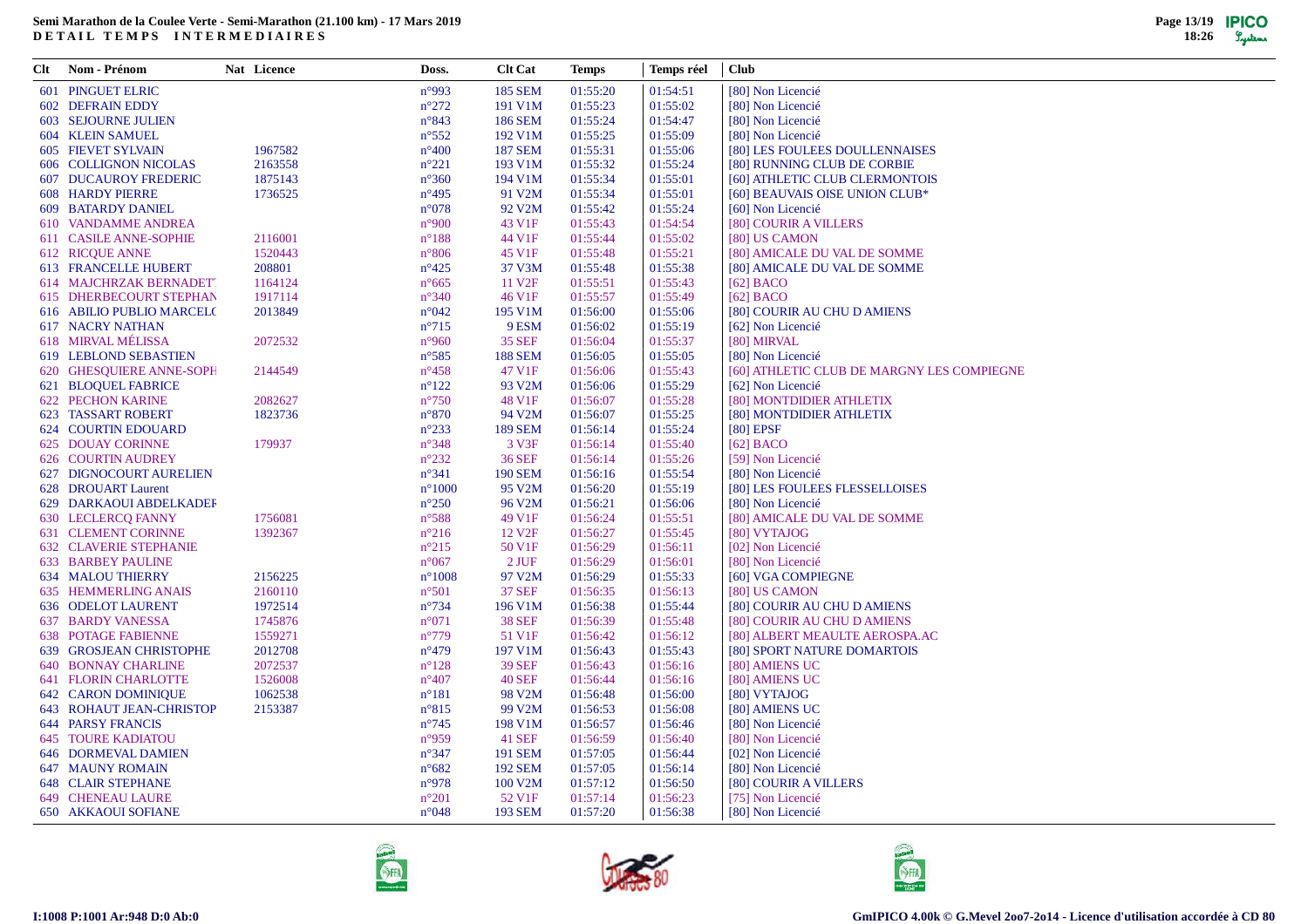| Clt | Nom - Prénom                  | Nat Licence   | Doss.           | <b>Clt Cat</b>       | <b>Temps</b> | Temps réel | <b>Club</b>                      |
|-----|-------------------------------|---------------|-----------------|----------------------|--------------|------------|----------------------------------|
|     | <b>651 ROSSET SOPHIE</b>      | 2152422       | $n^{\circ}820$  | 42 SEF               | 01:57:24     | 01:56:53   | [80] PICQUIGNY RUNNING CLUB      |
|     | <b>652 CLOUX SANDRA</b>       | 2150583       | $n^{\circ}218$  | 53 V1F               | 01:57:27     | 01:56:47   | [60] CHANTILLY ATHLETISME        |
|     | 653 PETIT FRÉDÉRIC            |               | $n^{\circ}762$  | 101 V2M              | 01:57:28     | 01:56:51   | [80] Non Licencié                |
|     | <b>654 LAFFAITEUR SAMUEL</b>  |               | $n^{\circ}$ 557 | 199 V1M              | 01:57:41     | 01:56:37   | [80] Non Licencié                |
|     | 655 VANDERZYPPE CATHY         | 47026         | $n^{\circ}905$  | 54 V1F               | 01:57:41     | 01:57:32   | $[62]$ BACO                      |
|     | <b>656 BOURNAILLIE NICOLE</b> | 1331729       | $n^{\circ}150$  | 4 V3F                | 01:57:41     | 01:57:32   | $[62]$ BACO                      |
|     | 657 LESAUVAGE FRÉDÉRIC        |               | $n^{\circ}633$  | 102 V2M              | 01:57:42     | 01:57:05   | [60] Non Licencié                |
|     | <b>658 MALARME STEPHANE</b>   | 1176533       | $n^{\circ}666$  | 103 V <sub>2</sub> M | 01:57:42     | 01:56:48   | [60] S/L VGA COMPIEGNE           |
|     | 659 NORMAND STEPHANE          | 080_93603570  | $n^{\circ}976$  | 200 V1M              | 01:57:43     | 01:56:40   | [80] SPORT NATURE DOMARTOIS      |
|     | 660 EYNARD CELINE             | 1585434       | $n^{\circ}388$  | 55 V1F               | 01:57:43     | 01:56:48   | [60] S/L VGA COMPIEGNE           |
|     | 661 OBERHOLTZ AURELIE         | 1464660       | $n^{\circ}733$  | 56 V1F               | 01:57:44     | 01:57:03   | [95] DOMONT ATHLETISME           |
|     | 662 GREVIN EVIE               |               | $n^{\circ}477$  | 43 SEF               | 01:57:45     | 01:57:07   | [80] HAILLES SOLIDAIRE           |
|     | <b>663 SERGENT GAUTIER</b>    |               | $n^{\circ}847$  | 201 V1M              | 01:57:46     | 01:56:57   | $[80]$ EPSF                      |
|     | 664 GEST DIDIER               |               | $n^{\circ}453$  | 38 V3M               | 01:57:49     | 01:56:58   | [80] Non Licencié                |
|     | <b>665 BRAZIER CYRILLE</b>    |               | $n^{\circ}158$  | 202 V1M              | 01:57:51     | 01:57:26   | [80] LA CENTRALE DE FINANCEMENT  |
|     | <b>666 VITASSE SEBASTIEN</b>  | 2089763       | $n^{\circ}929$  | 203 V1M              | 01:57:52     | 01:57:34   | [80] COURIR AU CHU D AMIENS      |
|     | <b>667 COUTURIER GERARD</b>   | 1121769       | $n^{\circ}237$  | 39 V3M               | 01:57:53     | 01:56:57   | [60] COURSE A PIED BEAUVAIS OISE |
|     | <b>668 BRIANCHON EMILIE</b>   | 1996175       | $n^{\circ}160$  | <b>44 SEF</b>        | 01:57:53     | 01:57:14   | <b>RC ARRAS</b>                  |
|     | <b>669 LEFERT AGNES</b>       | 1993427       | $n^{\circ}606$  | <b>45 SEF</b>        | 01:57:53     | 01:57:12   | [80] VYTAJOG                     |
|     | <b>670 THERIER THIBAUT</b>    | 2073468       | $n^{\circ}875$  | <b>194 SEM</b>       | 01:57:56     | 01:57:31   | [80] US CAMON                    |
|     | <b>671 BAILLIN LUDIVINE</b>   |               | $n^{\circ}063$  | <b>46 SEF</b>        | 01:58:00     | 01:57:43   | [80] Non Licencié                |
|     | <b>672 BOINET ARNAUD</b>      | 146642        | $n^{\circ}127$  | 40 V3M               | 01:58:04     | 01:57:27   | [80] RUNNING CLUB ABBEVILLOIS    |
|     | 673 VASSAL CLAUDINE           | 1985259       | n°911           | 13 V <sub>2F</sub>   | 01:58:14     | 01:58:03   | [95] DOMONT ATHLETISME           |
|     | 674 ZAEPFFEL ANDRÉ            |               | $n^{\circ}946$  | 41 V3M               | 01:58:16     | 01:57:35   | [60] TEAM DU CHÂTEAU DE VERNEUIL |
|     | 675 SIMIONI CLAUDE            | 1062618       | $n^{\circ}851$  | 5 V3F                | 01:58:18     | 01:58:13   | [80] AMICALE DU VAL DE SOMME     |
|     | 676 TBENCHARD CELINE          | 2078212       | $n^{\circ}871$  | <b>47 SEF</b>        | 01:58:20     | 01:57:28   | [95] DOMONT ATHLETISME           |
|     | 677 YOLLENT JACKY             |               | n°944           | 204 V1M              | 01:58:26     | 01:57:48   | [80] Non Licencié                |
|     | 678 ANTIDE JOSEPHINE          |               | $n^{\circ}054$  | <b>48 SEF</b>        | 01:58:30     | 01:57:43   | [80] UF ANTIDE                   |
|     | 679 AUBRY ANNE                | 980322        | $n^{\circ}059$  | 14 V <sub>2F</sub>   | 01:58:30     | 01:58:00   | [80] AMICALE DU VAL DE SOMME     |
|     | <b>680 BROUARD DOMINIQUE</b>  |               | $n^{\circ}165$  | 104 V2M              | 01:58:34     | 01:57:41   | [80] Non Licencié                |
|     | <b>681 FREYERMUTA CLAIRE</b>  | 1873300       | $n^{\circ}429$  | <b>49 SEF</b>        | 01:58:35     | 01:57:47   | [60] CHANTILLY ATHLETISME        |
|     | <b>682 DELAVENNE ETIENNE</b>  |               | $n^{\circ}292$  | <b>195 SEM</b>       | 01:58:40     | 01:57:52   | [80] Non Licencié                |
|     | <b>683 MARTEL FRANÇOIS</b>    |               | $n^{\circ}676$  | 205 V1M              | 01:58:42     | 01:58:33   | [80] Non Licencié                |
|     | <b>684 MOREL EMELINE</b>      | 1967969       | $n^{\circ}707$  | 57 V1F               | 01:58:43     | 01:57:55   | [80] VYTAJOG                     |
|     | <b>685 SART FREDERIC</b>      |               | $n^{\circ}834$  | 206 V1M              | 01:58:44     | 01:58:09   | [80] Non Licencié                |
|     | <b>686 GODARD FLORENT</b>     |               | $n^{\circ}462$  | <b>196 SEM</b>       | 01:58:45     | 01:58:09   | [80] Non Licencié                |
|     | <b>687 LUCAS CHRISTOPHE</b>   |               | $n^{\circ}652$  | 207 V1M              | 01:58:48     | 01:58:10   | [80] Non Licencié                |
|     | 688 DESPRAT-COQUEL MATHI      |               | $n^{\circ}328$  | <b>50 SEF</b>        | 01:58:48     | 01:58:31   | [80] GRAVITY RUNNING EXPERIENCE  |
|     | <b>689 MELCHIOR LAETITIA</b>  | 1652756       | $n^{\circ}684$  | 58 V1F               | 01:58:48     | 01:58:35   | [80] AMICALE DU VAL DE SOMME     |
|     | 690 BOUCHER ANNE-SOPHIE       | 1501621       | $n^{\circ}138$  | 59 V1F               | 01:58:52     | 01:58:25   | [80] AMICALE DU VAL DE SOMME     |
|     | <b>691 CANDELIER PATRICE</b>  |               | $n^{\circ}175$  | 208 V1M              | 01:58:58     | 01:57:59   | [80] Non Licencié                |
|     | <b>692 DELPORTE CELINE</b>    |               | $n^{\circ}312$  | 60 V <sub>1F</sub>   | 01:59:05     | 01:58:18   | [80] Non Licencié                |
|     | <b>693 SANNIER PHILIPPE</b>   |               | $n^{\circ}832$  | 105 V2M              | 01:59:05     | 01:58:13   | [80] Non Licencié                |
|     | <b>694 DUVERNE JULIE</b>      | 1415727       | $n^{\circ}381$  | <b>51 SEF</b>        | 01:59:05     | 01:58:23   | [80] VYTAJOG                     |
|     | <b>695 WATTIER FLORIAN</b>    |               | $n^{\circ}938$  | <b>197 SEM</b>       | 01:59:16     | 01:58:36   | [80] Non Licencié                |
|     | 696 FRANCO NICOLAS            | <b>B00079</b> | $n^{\circ}426$  | <b>198 SEM</b>       | 01:59:16     | 01:58:36   | [80] SC ABBEVILLE TRIATHLON      |
|     | <b>697 BOURGEOIS ELISE</b>    |               | $n^{\circ}147$  | 61 V1F               | 01:59:24     | 01:58:28   | [80] FRABOUDEK                   |
|     | <b>698 BRABANDER CHANTAL</b>  |               | $n^{\circ}953$  | 6 V3F                | 01:59:27     | 01:59:13   | [80] GRAVITY RUNNING EXPERIENCE  |
|     | 699 CANDELOT VINCENT          |               | $n^{\circ}176$  | 209 V1M              | 01:59:28     | 01:58:52   | [80] Non Licencié                |
|     | 700 DELMOTTE OPHELIE          |               | $n^{\circ}309$  | 1 ESF                | 01:59:29     | 01:58:51   | [60] Non Licencié                |





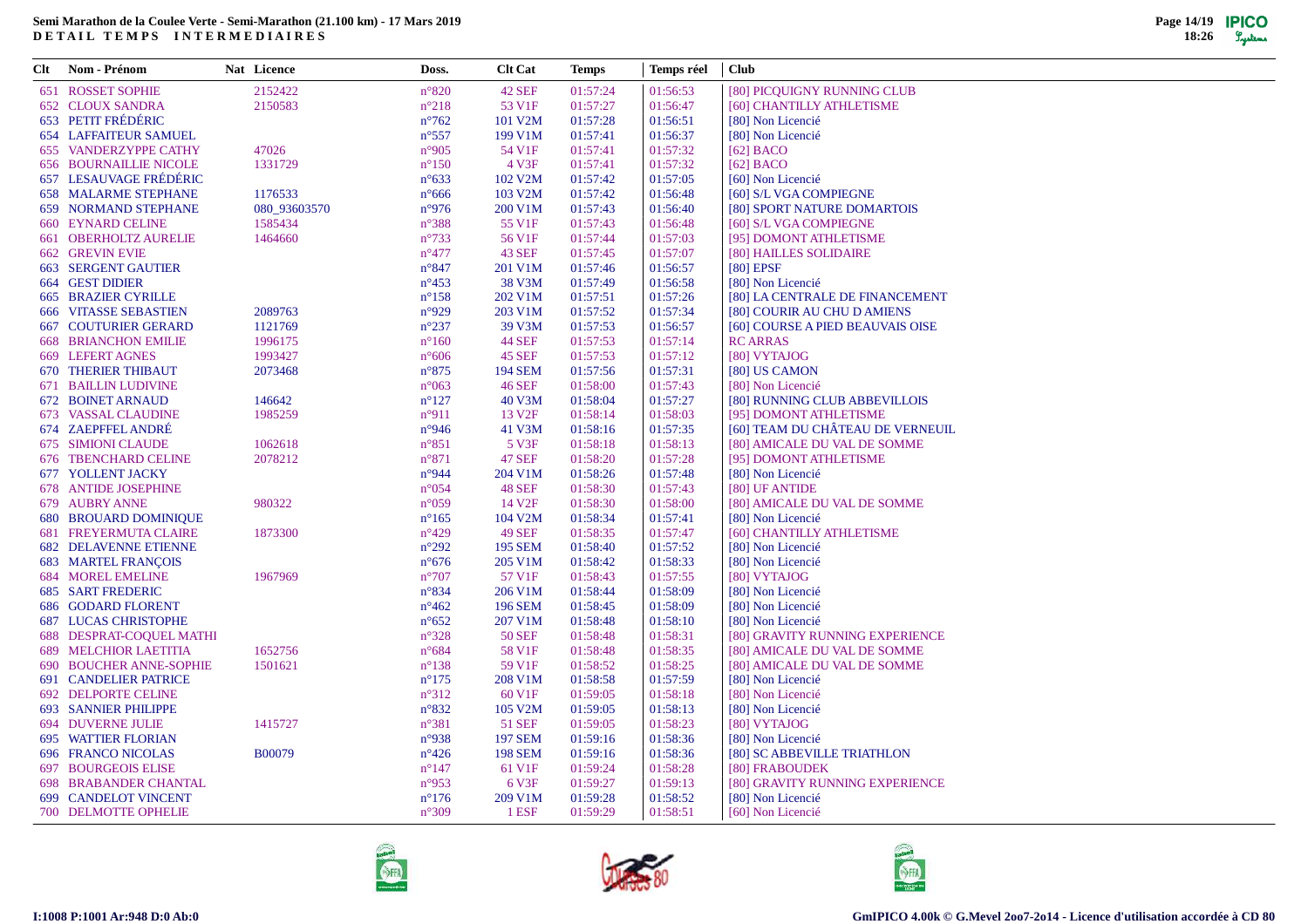| Clt Nom - Prénom              | Nat Licence | Doss.           | <b>Clt Cat</b>       | <b>Temps</b> | Temps réel | <b>Club</b>                    |
|-------------------------------|-------------|-----------------|----------------------|--------------|------------|--------------------------------|
| 701 DEBLOOS JOHANNA           | 1463339     | $n^{\circ}262$  | <b>52 SEF</b>        | 01:59:32     | 01:58:54   | [80] MONTDIDIER ATHLETIX       |
| <b>702 COUTIEZ ADELINE</b>    | 1440903     | $n^{\circ}236$  | <b>53 SEF</b>        | 01:59:32     | 01:58:46   | $[62]$ BACO                    |
| <b>703 FIEVEZ CAROLINE</b>    | 1515122     | $n^{\circ}401$  | <b>54 SEF</b>        | 01:59:33     | 01:58:54   | [80] MONTDIDIER ATHLETIX       |
| 704 PERRAI AMELIE             | 1430310     | $n^{\circ}758$  | <b>55 SEF</b>        | 01:59:43     | 01:58:48   | [60] ASPTT COMPIEGNE           |
| 705 LOUEY SOPHIE              | 2071501     | $n^{\circ}649$  | 56 SEF               | 01:59:45     | 01:58:56   | [80] AMICALE DU VAL DE SOMME   |
| 706 BORDET JONATHAN           |             | $n^{\circ}134$  | <b>199 SEM</b>       | 01:59:51     | 01:58:47   | [80] Non Licencié              |
| 707 DUPONCHELLE VALERIE       | 1571497     | $n^{\circ}369$  | 62 V1F               | 01:59:53     | 01:59:29   | [80] RUNNING CLUB DE CORBIE    |
| <b>708 DUPONCHELLE EMMANU</b> |             | $n^{\circ}987$  | 210 V1M              | 01:59:53     | 01:59:29   | [80] Non Licencié              |
| 709 PAPIN ARNAUD              |             | $n^{\circ}742$  | 106 V <sub>2</sub> M | 01:59:56     | 01:59:20   | [80] Non Licencié              |
| 710 DUVIELGUERBIGNY HELI      |             | $n^{\circ}382$  | 63 V <sub>1F</sub>   | 01:59:58     | 01:59:16   | [80] Non Licencié              |
| 711 MENET ISABELLE            | 2012734     | $n^{\circ}686$  | 64 V1F               | 02:00:08     | 01:59:30   | [80] SPORT NATURE DOMARTOIS    |
| 712 LEROY JUSTINE             | 2101756     | $n^{\circ}627$  | <b>57 SEF</b>        | 02:00:09     | 01:59:57   | [80] ESPRIT RUN                |
| 713 PLEE MARILAINE            | 1765457     | $n^{\circ}771$  | 15 V <sub>2F</sub>   | 02:00:10     | 01:59:37   | [62] ALBERT MEAULTE AEROSPA.AC |
| 714 JOURDAIN JEREMY           |             | $n^{\circ}545$  | <b>200 SEM</b>       | 02:00:12     | 01:59:23   | [80] Non Licencié              |
| 715 DUHIN PRISCILLIA          |             | $n^{\circ}364$  | <b>58 SEF</b>        | 02:00:13     | 01:59:24   | [60] BE BOLDER                 |
| 716 GAUMAND CECILE            | 1692389     | $n^{\circ}440$  | 16 V <sub>2F</sub>   | 02:00:18     | 01:59:35   | [60] CHANTILLY ATHLETISME      |
| <b>717 JORON AURELIE</b>      | 2022024     | $n^{\circ}539$  | <b>59 SEF</b>        | 02:00:19     | 01:59:37   | [80] US CAMON                  |
| <b>718 FORTIER BENJAMIN</b>   |             | $n^{\circ}415$  | <b>201 SEM</b>       | 02:00:21     | 01:59:35   | [80] Non Licencié              |
| 719 FRONVAL DAVID             | 415556      | $n^{\circ}431$  | <b>202 SEM</b>       | 02:00:22     | 01:59:28   | [80] AMICALE DU VAL DE SOMME   |
| 720 LEMPERNESSE ALBAN         |             | $n^{\circ}624$  | 211 V1M              | 02:00:26     | 01:59:42   | [80] Non Licencié              |
| <b>721 NAMONT EMELINE</b>     |             | $n^{\circ}717$  | 60 SEF               | 02:00:28     | 02:00:14   | [80] Non Licencié              |
| 722 COUSTENOBLE ARNAUD        |             | $n^{\circ}234$  | 212 V1M              | 02:00:34     | 02:00:24   | [80] Non Licencié              |
| <b>723 VRIDAUD SEBASTIEN</b>  |             | $n^{\circ}930$  | 213 V1M              | 02:00:34     | 02:00:03   | [80] Non Licencié              |
| 724 VASSEUR GUY               |             | $n^{\circ}914$  | 42 V3M               | 02:00:34     | 01:59:44   | [80] TEAM SAMARA TRIATHLON     |
| 725 ZEITEL SANDRINE           |             | $n^{\circ}949$  | 65 V1F               | 02:00:34     | 02:00:03   | [80] Non Licencié              |
| 726 PELOSO SANDRINE           | 1736848     | $n^{\circ}754$  | 17 V <sub>2F</sub>   | 02:00:35     | 01:59:40   | [80] AMICALE DU VAL DE SOMME   |
| 727 LEFEBVRE DE RIEUX MA      |             | $n^{\circ}605$  | <b>203 SEM</b>       | 02:00:36     | 01:59:30   | [80] Non Licencié              |
| 728 PASDOIS JOHN              | 2129618     | $n^{\circ}$ 746 | <b>204 SEM</b>       | 02:00:37     | 01:59:37   | [80] ESPRIT RUN                |
| 729 VANDURME PHILIPPE         | 537036      | $n^{\circ}906$  | 107 V2M              | 02:00:38     | 01:59:55   | [80] AMICALE DU VAL DE SOMME   |
| <b>730 GALLAIS LAURENCE</b>   | 1735670     | $n^{\circ}437$  | 18 V <sub>2F</sub>   | 02:00:40     | 02:00:29   | [80] US CAMON                  |
| 731 PETIT ISABELLE            |             | $n^{\circ}763$  | 19 V <sub>2F</sub>   | 02:00:42     | 02:00:05   | [80] Non Licencié              |
| 732 WOJTARKOWSKI CLAIRE       |             | $n^{\circ}942$  | <b>61 SEF</b>        | 02:00:42     | 02:00:32   | [80] Non Licencié              |
| 733 PETIT MICHAEL             |             | $n^{\circ}765$  | 214 V1M              | 02:00:42     | 02:00:05   | [80] Non Licencié              |
| 734 OLIVIER CELINE            |             | $n^{\circ}737$  | 66 V1F               | 02:00:43     | 02:00:31   | [60] Non Licencié              |
| <b>735 MARTIN CLAUDINE</b>    | 1640606     | $n^{\circ}200$  | 20 V <sub>2F</sub>   | 02:00:43     | 02:00:01   | [80] ESPRIT RUN                |
| 736 DUHEM SANDRINE            |             | $n^{\circ}363$  | 67 V1F               | 02:00:46     | 02:00:32   | [80] Non Licencié              |
| <b>737 NIVEL VALERIE</b>      |             | $n^{\circ}728$  | 21 V <sub>2F</sub>   | 02:00:57     | 01:59:58   | [80] Non Licencié              |
| <b>738 POUSSET PATRICE</b>    | 1650344     | $n^{\circ}783$  | 43 V3M               | 02:01:05     | 02:00:10   | [80] AMICALE DU VAL DE SOMME   |
| 739 EVRARD JEAN-PASCAL        |             | $n^{\circ}386$  | 108 V2M              | 02:01:06     | 02:00:07   | [80] Non Licencié              |
| 740 EVRARD - ROYER ESTHEI     |             | $n^{\circ}387$  | 68 V <sub>1F</sub>   | 02:01:06     | 02:00:07   | [80] Non Licencié              |
| <b>741 MARCHIENNE ESTELLE</b> |             | $n^{\circ}669$  | <b>62 SEF</b>        | 02:01:12     | 02:00:46   | [80] Non Licencié              |
| <b>742 MORIT MICHEL</b>       | 1131967     | $n^{\circ}711$  | 109 V2M              | 02:01:13     | 02:00:39   | [60] CHANTILLY ATHLETISME      |
| <b>743 LEGER JULES</b>        |             | $n^{\circ}611$  | <b>205 SEM</b>       | 02:01:13     | 02:00:09   | [75] Non Licencié              |
| 744 DEMOL ADRIEN              |             | $n^{\circ}317$  | <b>10 ESM</b>        | 02:01:15     | 02:00:42   | [80] Non Licencié              |
| <b>745 COLOMBANI CLAIRE</b>   | 2164066     | $n^{\circ}222$  | 63 SEF               | 02:01:25     | 02:01:05   | [60] US CREPY-EN-VALOIS        |
| 746 NOIRAT JACKY              | 2004123     | $n^{\circ}729$  | 44 V3M               | 02:01:28     | 02:00:27   | [80] SPORT NATURE DOMARTOIS    |
| 747 BELON JEROME              |             | $n^{\circ}095$  | 215 V1M              | 02:01:44     | 02:01:18   | [62] Non Licencié              |
| <b>748 BOURSE VALERIE</b>     | 2084075     | $n^{\circ}152$  | 69 V1F               | 02:01:56     | 02:01:12   | [80] RUNNING CLUB DE CORBIE    |
| <b>749 MICHAU EMMANUEL</b>    | 1662143     | $n^{\circ}694$  | 216 V1M              | 02:02:00     | 02:01:17   | [80] US CAMON                  |
| <b>750 DEGONVILLE JAMES</b>   |             | $n^{\circ}274$  | 110 V2M              | 02:02:05     | 02:01:14   | [80] Non Licencié              |
|                               |             |                 |                      |              |            |                                |





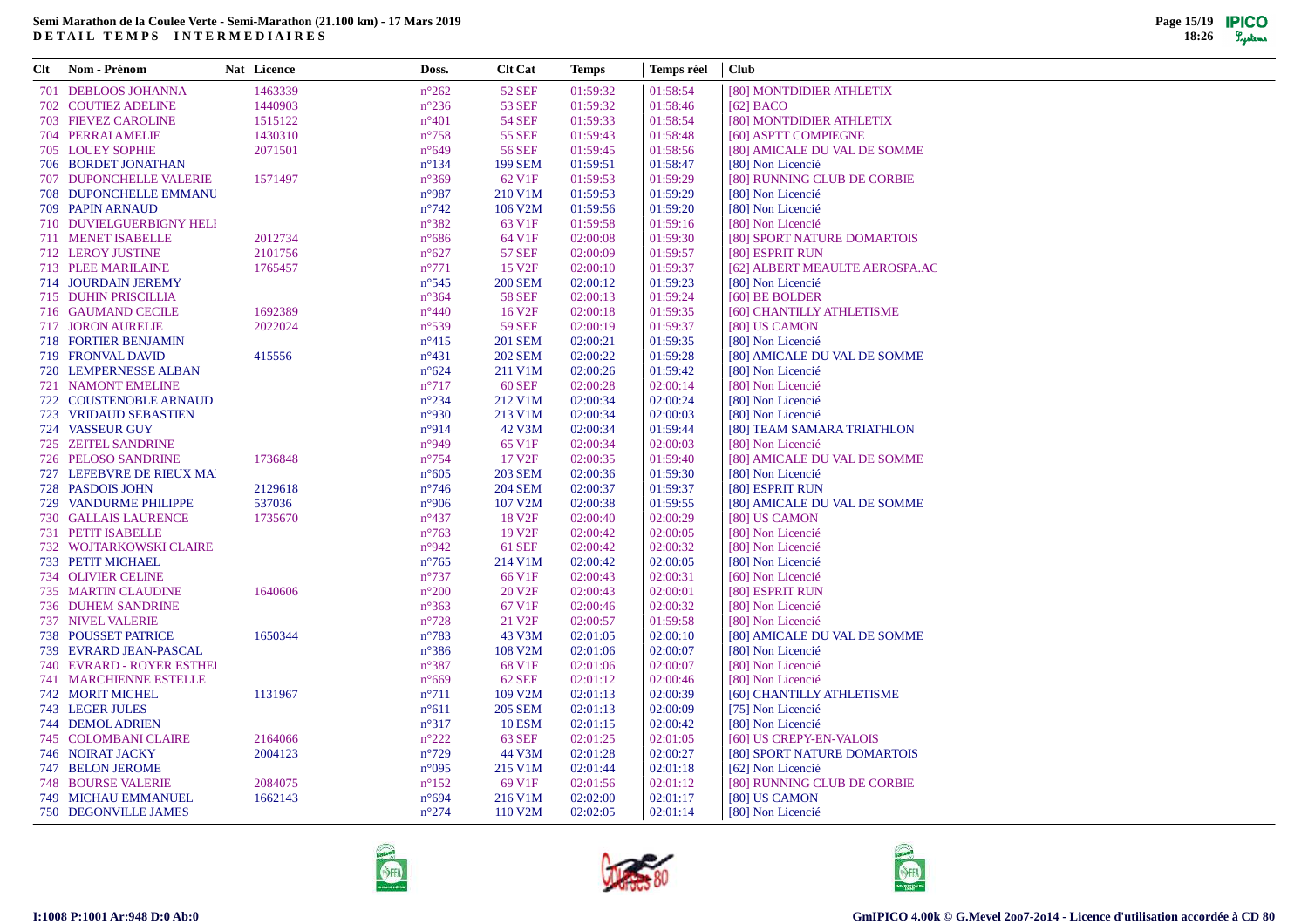| Clt | Nom - Prénom                  | Nat Licence | Doss.           | <b>Clt Cat</b>       | Temps    | Temps réel | <b>Club</b>                    |
|-----|-------------------------------|-------------|-----------------|----------------------|----------|------------|--------------------------------|
|     | <b>751 BEAUDOIN CLAUDE</b>    |             | $n^{\circ}084$  | 45 V3M               | 02:02:06 | 02:01:25   | [80] Non Licencié              |
|     | 752 ANDRIANANTOANDRO JC       |             | $n^{\circ}053$  | 111 V2M              | 02:02:06 | 02:01:15   | [80] Non Licencié              |
|     | <b>753 BOUCHER FANNY</b>      |             | $n^{\circ}139$  | <b>64 SEF</b>        | 02:02:06 | 02:01:26   | [80] Non Licencié              |
|     | <b>754 HUTIN THIERRY</b>      |             | $n^{\circ}526$  | <b>206 SEM</b>       | 02:02:06 | 02:01:14   | [80] Non Licencié              |
|     | <b>755 JOSSE LUCILLE</b>      | 619321      | $n^{\circ}543$  | <b>65 SEF</b>        | 02:02:07 | 02:01:12   | [60] S/L VGA COMPIEGNE         |
|     | 756 LESIEUR-BRIDEL DELPHII    |             | $n^{\circ}957$  | 70 V1F               | 02:02:08 | 02:01:26   | [80] Non Licencié              |
|     | 757 BLOND GREGORY             | 1338540     | $n^{\circ}120$  | 217 V1M              | 02:02:13 | 02:01:24   | $[62]$ BACO                    |
|     | <b>758 GERVAIS KRISTEL</b>    |             | $n^{\circ}450$  | <b>66 SEF</b>        | 02:02:14 | 02:01:24   | [80] Non Licencié              |
|     | <b>759 SCOTTE ANGELIQUE</b>   | 2063360     | $n^{\circ}840$  | <b>67 SEF</b>        | 02:02:16 | 02:01:14   | [80] LES FOULEES FLESSELLOISES |
|     | <b>760 DELEZENNE DOROTHEE</b> |             | $n^{\circ}302$  | <b>68 SEF</b>        | 02:02:17 | 02:02:06   | [80] Non Licencié              |
|     | <b>761 DELEZENNE NICOLAS</b>  |             | $n^{\circ}303$  | <b>207 SEM</b>       | 02:02:17 | 02:02:06   | [80] Non Licencié              |
|     | <b>762 PLANCKE SIMON</b>      |             | $n^{\circ}770$  | 218 V1M              | 02:02:20 | 02:01:48   | [80] Non Licencié              |
|     | <b>763 DUBOURG THIERRY</b>    |             | $n^{\circ}356$  | 112 V <sub>2</sub> M | 02:02:25 | 02:01:33   | [80] Non Licencié              |
|     | <b>764 FOULLOY STÉPHANIE</b>  |             | $n^{\circ}418$  | 71 V1F               | 02:02:25 | 02:01:33   | [80] Non Licencié              |
|     | <b>765 GHANDOUR BERTILLE</b>  |             | $n^{\circ}457$  | <b>69 SEF</b>        | 02:02:25 | 02:01:26   | [59] Non Licencié              |
|     | <b>766 DELETRE ROMAIN</b>     |             | $n^{\circ}301$  | <b>208 SEM</b>       | 02:02:26 | 02:01:26   | [59] Non Licencié              |
|     | <b>767 TOUBACHE YANIS</b>     |             | $n^{\circ}887$  | <b>209 SEM</b>       | 02:02:27 | 02:01:22   | [80] Non Licencié              |
|     | <b>768 JONGBLOET SYLVIE</b>   | 515164      | $n^{\circ}538$  | 7 V3F                | 02:02:33 | 02:02:13   | [60] US CREPY-EN-VALOIS        |
|     | <b>769 FERNANDEZ CECILE</b>   |             | $n^{\circ}395$  | 72 V1F               | 02:02:37 | 02:02:27   | [80] Non Licencié              |
|     | 770 REVOL LUDOVIC             |             | $n^{\circ}803$  | 219 V1M              | 02:02:38 | 02:02:29   | [80] Non Licencié              |
|     | 771 DEVOS REGIS               | 1649975     | $n^{\circ}336$  | 113 V <sub>2</sub> M | 02:02:38 | 02:02:02   | [80] RUNNING CLUB ABBEVILLOIS  |
|     | 772 BECQUE ANTOINE            |             | $n^{\circ}088$  | 210 SEM              | 02:02:45 | 02:02:31   | [80] Non Licencié              |
|     | 773 DENEUX GREGORY            |             | $n^{\circ}1009$ | 211 SEM              | 02:03:00 | 02:02:21   | [80] Non Licencié              |
|     | 774 SEXE MANON                |             | $n^{\circ}848$  | <b>70 SEF</b>        | 02:03:03 | 02:02:21   | [80] Non Licencié              |
|     | 775 JOLY JEAN-PIERRE          | 1079158     | $n^{\circ}535$  | 46 V3M               | 02:03:38 | 02:02:54   | [80] AMICALE DU VAL DE SOMME   |
|     | <b>776 BOULNOIS PHILIPPE</b>  | 1967364     | $n^{\circ}142$  | 114 V2M              | 02:03:43 | 02:02:56   | [80] AMIENS UC                 |
|     | 777 POMART PASCAL             |             | $n^{\circ}777$  | 115 V2M              | 02:03:51 | 02:02:50   | [80] Non Licencié              |
|     | 778 CRESSON LAURENT           |             | $n^{\circ}240$  | 220 V1M              | 02:03:51 | 02:02:51   | [02] Non Licencié              |
|     | 779 THIL MICKAEL              | 1979180     | $n^{\circ}878$  | <b>212 SEM</b>       | 02:03:54 | 02:03:07   | [60] ATHLETIC CLUB CLERMONTOIS |
|     | 780 GIVRE DELPHINE            | 1798749     | $n^{\circ}461$  | 73 V1F               | 02:03:59 | 02:03:13   | [60] CHANTILLY ATHLETISME      |
|     | 781 BROC CATY                 | 1938731     | $n^{\circ}164$  | 74 V1F               | 02:03:59 | 02:03:13   | [60] CHANTILLY ATHLETISME      |
|     | <b>782 RULENCE ALAIN</b>      |             | $n^{\circ}998$  | 116 V2M              | 02:04:09 | 02:03:29   | [80] Non Licencié              |
|     | 783 MESSUVE JEAN JACQUES      | 080021      | $n^{\circ}692$  | 117 V <sub>2</sub> M | 02:04:19 | 02:03:24   | [80] AMICALE DU VAL DE SOMME   |
|     | <b>784 JANECZKO PAULINE</b>   | 2095505     | $n^{\circ}532$  | <b>71 SEF</b>        | 02:04:29 | 02:03:33   | [80] ETOILE SPORTIVE MERSEN    |
|     | <b>785 BERGERET VALERIE</b>   |             | $n^{\circ}099$  | 75 V1F               | 02:04:31 | 02:03:38   | [80] Non Licencié              |
|     | <b>786 PENNEKIN KARINE</b>    | 2140112     | $n^{\circ}756$  | <b>72 SEF</b>        | 02:04:34 | 02:03:45   | [60] CHANTILLY ATHLETISME      |
|     | <b>787 ROBLIN ARNAUD</b>      | 2071865     | $n^{\circ}812$  | 221 V1M              | 02:04:40 | 02:03:53   | [80] AMICALE DU VAL DE SOMME   |
|     | <b>788 CALAIS DELPHINE</b>    | 1956248     | $n^{\circ}171$  | <b>73 SEF</b>        | 02:04:48 | 02:04:17   | [80] PICQUIGNY RUNNING CLUB    |
|     | <b>789 MAYEUX CLAUDINE</b>    | 1981076     | $n^{\circ}683$  | 76 V <sub>1F</sub>   | 02:04:49 | 02:04:10   | [60] MONTDIDIER ATHLETIX       |
|     | <b>790 PRONIER PHILIPPE</b>   |             | $n^{\circ}785$  | 118 V2M              | 02:04:52 | 02:04:18   | [80] Non Licencié              |
|     | 791 WARUSFEL PHILIPPE         | 1758529     | n°936           | 47 V3M               | 02:04:52 | 02:04:11   | [80] LES FOULEES DOULLENNAISES |
|     | 792 PRINGARBE DIDIDIER        | 1461174     | $n^{\circ}970$  | 119 V2M              | 02:04:54 | 02:04:11   | [80] AMICALE DU VAL DE SOMME   |
|     | 793 DESCHANDOL EDITH          | 2054559     | $n^{\circ}326$  | 22 V <sub>2F</sub>   | 02:04:55 | 02:04:08   | $[62]$ BACO                    |
|     | 794 VERHAMME JENNYFER         | 1363446     | $n^{\circ}919$  | 77 V1F               | 02:04:55 | 02:04:08   | [62] BACO                      |
|     | 795 RENARD JONATHAN           |             | $n^{\circ}800$  | 213 SEM              | 02:04:57 | 02:04:41   | [80] Non Licencié              |
|     | 796 BOUTTE ERIC               |             | $n^{\circ}153$  | 120 V2M              | 02:04:59 | 02:04:23   | [80] Non Licencié              |
|     | 797 QUENU BENOIT              | 1365458     | $n^{\circ}794$  | 121 V <sub>2</sub> M | 02:04:59 | 02:04:22   | [80] COURIR A ABBEVILLE        |
|     | 798 MOZIN GREGORY             |             | $n^{\circ}1006$ | 222 V1M              | 02:05:07 | 02:04:15   | [76] Non Licencié              |
|     |                               |             |                 |                      |          |            |                                |
|     | <b>799 MARIETTE VERONIQUE</b> | 1552977     | $n^{\circ}671$  | 23 V <sub>2F</sub>   | 02:05:15 | 02:04:39   | [80] COURIR A ABBEVILLE        |
|     | 800 MESSUVE LAETITIA          |             | $n^{\circ}693$  | <b>74 SEF</b>        | 02:05:16 | 02:04:22   | [76] Non Licencié              |

 $\overline{\phantom{a}}$ 





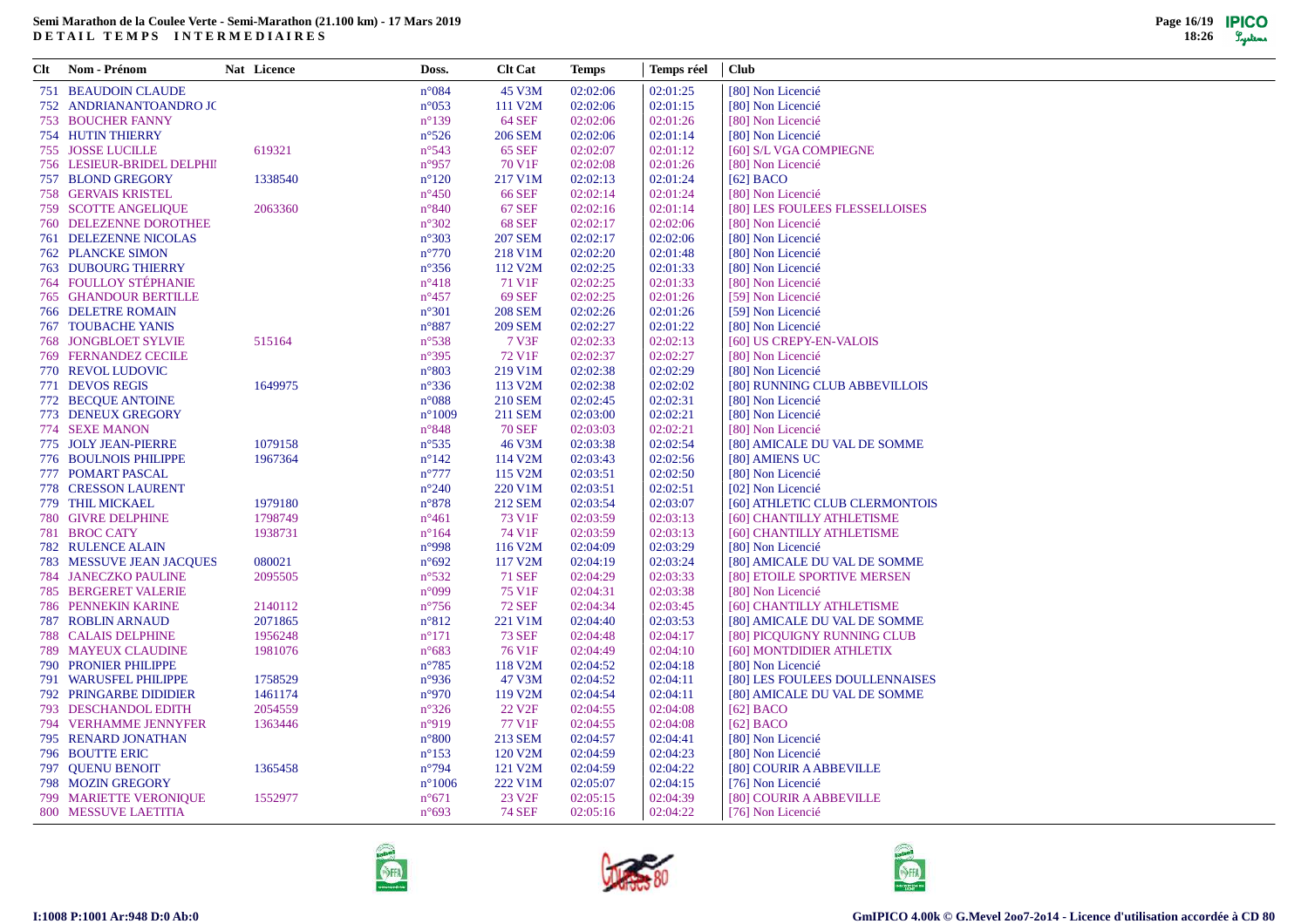| 801 DEBLOOS AUDREY<br>1394797<br><b>75 SEF</b><br>02:04:41<br>$n^{\circ}261$<br>02:05:20<br>[80] MONTDIDIER ATHLETIX<br>1235917<br>24 V2F<br>02:05:27<br>02:04:47<br>802 BALESTAN ISABELLE<br>$n^{\circ}064$<br>[80] MONTDIDIER ATHLETIX<br>803 RIGOBERT OLIVIER<br>1235920<br>n°999<br>122 V2M<br>02:04:48<br>02:05:27<br>[80] MONTDIDIER ATHLETIX<br>804 RIGOBERT LÉONIE<br>$n^{\circ}808$<br>$2$ ESF<br>02:05:27<br>02:04:48<br>[80] Non Licencié<br>805 LABOURDETTE LYDIE<br>78 V1F<br>02:05:53<br>02:04:57<br>[62] Non Licencié<br>$n^{\circ}$ 556<br>79 V1F<br>02:05:53<br>02:04:57<br>806 THESSE ANNABELLE<br>$n^{\circ}877$<br>[62] Non Licencié<br><b>807 DELPORTE LUDOVIC</b><br>$n^{\circ}313$<br>214 SEM<br>02:05:59<br>02:04:58<br>[80] Non Licencié<br>808 LAMBERT PHILIPPE<br>223 V1M<br>$n^{\circ}$ 564<br>02:06:01<br>02:05:05<br>[62] Non Licencié<br>809 VERHAMME JACKY<br>n°918<br>224 V1M<br>02:06:02<br>02:05:17<br>[80] Non Licencié<br>810 FONTENELLE CÉLINE<br>$n^{\circ}413$<br>3 ESF<br>02:06:10<br>02:05:25<br>[80] Non Licencié<br>811 SELLIER PHILIPPE<br>$n^{\circ}844$<br>123 V2M<br>02:06:11<br>02:05:27<br>[80] Non Licencié<br>812 HOCHU LIONEL<br>1541802<br>$n^{\circ}514$<br>48 V3M<br>02:06:17<br>02:05:41<br>[80] COURIR A ABBEVILLE<br>813 LECLERE FLORENCE<br><b>76 SEF</b><br>02:06:28<br>02:05:47<br>[60] Non Licencié<br>$n^{\circ}591$<br>814 HACHETTE AURELIE<br><b>77 SEF</b><br>$n^{\circ}487$<br>02:06:28<br>02:05:48<br>[60] TEAM DU CHATEAU DE VERNEUIL<br>815 PELTIER MICHELE<br>2034341<br>$n^{\circ}755$<br>25 V2F<br>02:06:38<br>02:05:53<br>[80] VYTAJOG<br>816 LAMARQUE BEATRICE<br>2091191<br>$n^{\circ}$ 563<br>26 V <sub>2F</sub><br>02:06:41<br>02:05:59<br>[95] CHANTILLY ATHLETISME<br>817 HERMANT FANNY<br>1874064<br>$n^{\circ}507$<br>80 V1F<br>02:06:45<br>02:06:14<br>[80] AMICALE DU VAL DE SOMME<br>818 LEROGNON AURORE<br>2071497<br>$n^{\circ}954$<br>81 V1F<br>02:06:45<br>02:06:15<br>[80] AMICALE DU VAL DE SOMME<br>82 V1F<br>819 LESOT SEVERINE<br>$n^{\circ}635$<br>02:06:51<br>02:06:21<br>[80] Non Licencié<br>820 FEURTE CYRILLE<br>1888097<br>$n^{\circ}399$<br>83 V1F<br>02:06:55<br>02:06:05<br>[80] ESPRIT RUN<br><b>821 STROH SYLVIE</b><br>123148<br>$n^{\circ}858$<br>8 V3F<br>02:06:57<br>02:06:11<br>[80] VYTAJOG<br>822 VANDENBERGHE JÉRÔMI<br>225 V1M<br>02:07:04<br>02:06:10<br>[76] Non Licencié<br>n°903<br>823 HERMIDA JEAN<br>49 V3M<br>[80] Non Licencié<br>$n^{\circ}508$<br>02:07:06<br>02:06:17<br>824 LECONTE SOPHIE<br>415096<br>84 V1F<br>02:07:07<br>02:06:33<br>[80] CO EU BRESLE<br>$n^{\circ}$ 596<br>825 BERTE AUDREY<br>1516286<br>$n^{\circ}102$<br>85 V1F<br>02:07:09<br>02:06:34<br>[80] COURIR A ABBEVILLE<br>826 FERREIRA ARTHUR<br>$n^{\circ}398$<br>226 V1M<br>02:07:14<br>02:06:14<br>[60] BA13 ISOLATION<br>827 HENNEQUIN CORINNE<br>86 V1F<br>02:07:15<br>02:06:15<br>[60] Non Licencié<br>$n^{\circ}504$<br>828 HOLLVILLE ESTELLE<br>1705876<br>87 V1F<br>02:07:18<br>02:06:20<br>[80] VYTAJOG<br>$n^{\circ}516$<br>829 PINAUD BENOIT<br>1863392<br>$n^{\circ}767$<br>124 V2M<br>02:07:19<br>02:06:33<br>[80] VYTAJOG<br>27 V2F<br>830 NAVARRE ISABELLE<br>1177056<br>$n^{\circ}719$<br>02:07:24<br>02:06:50<br>[60] CHANTILLY ATHLETISME<br><b>78 SEF</b><br>02:07:26<br>831 THUILLIER BERENGERE<br>$n^{\circ}883$<br>02:06:25<br>[80] Non Licencié<br><b>832 TARGET GAELLE</b><br><b>79 SEF</b><br>02:07:28<br>[02] Non Licencié<br>$n^{\circ}869$<br>02:06:43<br>833 BRASSET BAPTISTE<br><b>11 ESM</b><br>02:07:29<br>2005511<br>$n^{\circ}155$<br>02:06:34<br>[60] ESPRIT RUN<br><b>834 TERNOIS PIERRE</b><br><b>12 ESM</b><br>02:07:29<br>02:06:34<br>$n^{\circ}873$<br>[80] Non Licencié<br>835 DONNEZ LOIC<br>$n^{\circ}344$<br>227 V1M<br>02:07:30<br>02:06:33<br>[60] COURSE A PIED BEAUVAIS OISE<br>2079712<br>836 DEBRAY MARCEL<br>$n^{\circ}263$<br>3 V <sub>4</sub> M<br>02:07:40<br>02:07:31<br>[80] Non Licencié<br>837 CAUVEL MURIEL<br>060_95909121<br>$n^{\circ}192$<br>88 V1F<br>02:07:46<br>02:06:59<br>[60] ACP BRETEUIL<br>1245397<br>838 GORDOR FREDERIC<br>$n^{\circ}465$<br>228 V1M<br>02:08:00<br>02:07:40<br>[80] AMICALE DU VAL DE SOMME<br>839 LISEK CELINE<br>1082420<br>89 V1F<br>02:07:43<br>[80] RUNNING CLUB DE CORBIE<br>$n^{\circ}645$<br>02:08:07<br>840 FOULT FREDERIC<br>$n^{\circ}420$<br>50 V3M<br>02:08:07<br>02:07:28<br>[80] Non Licencié<br>841 FOULT ALICE<br>$n^{\circ}419$<br><b>80 SEF</b><br>02:08:07<br>02:07:28<br>[80] ESPRIT RUN<br>[80] COURS TOUJOURS<br><b>842 LELOIRE SANDRINE</b><br>$n^{\circ}619$<br>90 V1F<br>02:08:09<br>02:07:17<br>843 DUPONCHEL MARIE DOM<br>$n^{\circ}368$<br>91 V1F<br>02:08:09<br>02:07:16<br>[80] Non Licencié<br>02:07:20<br>[80] COURIR A VILLERS<br>844 GACEL CLAIRE<br>$n^{\circ}432$<br><b>81 SEF</b><br>02:08:12<br>845 BORDENAVE MÉLANIE<br>$n^{\circ}133$<br><b>82 SEF</b><br>02:07:20<br>02:08:12<br>[80] Non Licencié<br>846 BERTON NATHALIE<br>2089774<br>$n^{\circ}103$<br><b>83 SEF</b><br>02:08:37<br>02:07:51<br>[60] ATHLETIC CLUB CLERMONTOIS<br>847 DELPORTE STEPHANE<br>$n^{\circ}314$<br>229 V1M<br>02:08:44<br>02:07:58<br>[80] Non Licencié<br><b>848 ROSEN FREDERIC</b><br>$n^{\circ}818$<br>230 V1M<br>02:08:44<br>02:07:59<br>[80] Non Licencié<br>849 LEGRIS CAROLE<br>$n^{\circ}613$<br>28 V <sub>2F</sub><br>02:08:46<br>02:08:00<br>[80] COJOGG<br>850 PRUVOST SEBASTIEN<br>$n^{\circ}788$<br>215 SEM<br>02:08:48<br>02:07:54<br>[80] PROCTER ET GAMBLE | Clt | Nom - Prénom | Nat Licence | Doss. | <b>Clt Cat</b> | Temps | Temps réel | <b>Club</b> |
|------------------------------------------------------------------------------------------------------------------------------------------------------------------------------------------------------------------------------------------------------------------------------------------------------------------------------------------------------------------------------------------------------------------------------------------------------------------------------------------------------------------------------------------------------------------------------------------------------------------------------------------------------------------------------------------------------------------------------------------------------------------------------------------------------------------------------------------------------------------------------------------------------------------------------------------------------------------------------------------------------------------------------------------------------------------------------------------------------------------------------------------------------------------------------------------------------------------------------------------------------------------------------------------------------------------------------------------------------------------------------------------------------------------------------------------------------------------------------------------------------------------------------------------------------------------------------------------------------------------------------------------------------------------------------------------------------------------------------------------------------------------------------------------------------------------------------------------------------------------------------------------------------------------------------------------------------------------------------------------------------------------------------------------------------------------------------------------------------------------------------------------------------------------------------------------------------------------------------------------------------------------------------------------------------------------------------------------------------------------------------------------------------------------------------------------------------------------------------------------------------------------------------------------------------------------------------------------------------------------------------------------------------------------------------------------------------------------------------------------------------------------------------------------------------------------------------------------------------------------------------------------------------------------------------------------------------------------------------------------------------------------------------------------------------------------------------------------------------------------------------------------------------------------------------------------------------------------------------------------------------------------------------------------------------------------------------------------------------------------------------------------------------------------------------------------------------------------------------------------------------------------------------------------------------------------------------------------------------------------------------------------------------------------------------------------------------------------------------------------------------------------------------------------------------------------------------------------------------------------------------------------------------------------------------------------------------------------------------------------------------------------------------------------------------------------------------------------------------------------------------------------------------------------------------------------------------------------------------------------------------------------------------------------------------------------------------------------------------------------------------------------------------------------------------------------------------------------------------------------------------------------------------------------------------------------------------------------------------------------------------------------------------------------------------------------------------------------------------------------------------------------------------------------------------------------------------------------------------------------------------------------------------------------------------------------------------------------------------------------------------------------------------------------------------------------------------------------------------------------------------------------------------------------------------------------------------------------------------------------------------------------------------------------------------------------------------------------------------------------------------------------------------------------------------------------------------------------------------------------------------|-----|--------------|-------------|-------|----------------|-------|------------|-------------|
|                                                                                                                                                                                                                                                                                                                                                                                                                                                                                                                                                                                                                                                                                                                                                                                                                                                                                                                                                                                                                                                                                                                                                                                                                                                                                                                                                                                                                                                                                                                                                                                                                                                                                                                                                                                                                                                                                                                                                                                                                                                                                                                                                                                                                                                                                                                                                                                                                                                                                                                                                                                                                                                                                                                                                                                                                                                                                                                                                                                                                                                                                                                                                                                                                                                                                                                                                                                                                                                                                                                                                                                                                                                                                                                                                                                                                                                                                                                                                                                                                                                                                                                                                                                                                                                                                                                                                                                                                                                                                                                                                                                                                                                                                                                                                                                                                                                                                                                                                                                                                                                                                                                                                                                                                                                                                                                                                                                                                                                                                                      |     |              |             |       |                |       |            |             |
|                                                                                                                                                                                                                                                                                                                                                                                                                                                                                                                                                                                                                                                                                                                                                                                                                                                                                                                                                                                                                                                                                                                                                                                                                                                                                                                                                                                                                                                                                                                                                                                                                                                                                                                                                                                                                                                                                                                                                                                                                                                                                                                                                                                                                                                                                                                                                                                                                                                                                                                                                                                                                                                                                                                                                                                                                                                                                                                                                                                                                                                                                                                                                                                                                                                                                                                                                                                                                                                                                                                                                                                                                                                                                                                                                                                                                                                                                                                                                                                                                                                                                                                                                                                                                                                                                                                                                                                                                                                                                                                                                                                                                                                                                                                                                                                                                                                                                                                                                                                                                                                                                                                                                                                                                                                                                                                                                                                                                                                                                                      |     |              |             |       |                |       |            |             |
|                                                                                                                                                                                                                                                                                                                                                                                                                                                                                                                                                                                                                                                                                                                                                                                                                                                                                                                                                                                                                                                                                                                                                                                                                                                                                                                                                                                                                                                                                                                                                                                                                                                                                                                                                                                                                                                                                                                                                                                                                                                                                                                                                                                                                                                                                                                                                                                                                                                                                                                                                                                                                                                                                                                                                                                                                                                                                                                                                                                                                                                                                                                                                                                                                                                                                                                                                                                                                                                                                                                                                                                                                                                                                                                                                                                                                                                                                                                                                                                                                                                                                                                                                                                                                                                                                                                                                                                                                                                                                                                                                                                                                                                                                                                                                                                                                                                                                                                                                                                                                                                                                                                                                                                                                                                                                                                                                                                                                                                                                                      |     |              |             |       |                |       |            |             |
|                                                                                                                                                                                                                                                                                                                                                                                                                                                                                                                                                                                                                                                                                                                                                                                                                                                                                                                                                                                                                                                                                                                                                                                                                                                                                                                                                                                                                                                                                                                                                                                                                                                                                                                                                                                                                                                                                                                                                                                                                                                                                                                                                                                                                                                                                                                                                                                                                                                                                                                                                                                                                                                                                                                                                                                                                                                                                                                                                                                                                                                                                                                                                                                                                                                                                                                                                                                                                                                                                                                                                                                                                                                                                                                                                                                                                                                                                                                                                                                                                                                                                                                                                                                                                                                                                                                                                                                                                                                                                                                                                                                                                                                                                                                                                                                                                                                                                                                                                                                                                                                                                                                                                                                                                                                                                                                                                                                                                                                                                                      |     |              |             |       |                |       |            |             |
|                                                                                                                                                                                                                                                                                                                                                                                                                                                                                                                                                                                                                                                                                                                                                                                                                                                                                                                                                                                                                                                                                                                                                                                                                                                                                                                                                                                                                                                                                                                                                                                                                                                                                                                                                                                                                                                                                                                                                                                                                                                                                                                                                                                                                                                                                                                                                                                                                                                                                                                                                                                                                                                                                                                                                                                                                                                                                                                                                                                                                                                                                                                                                                                                                                                                                                                                                                                                                                                                                                                                                                                                                                                                                                                                                                                                                                                                                                                                                                                                                                                                                                                                                                                                                                                                                                                                                                                                                                                                                                                                                                                                                                                                                                                                                                                                                                                                                                                                                                                                                                                                                                                                                                                                                                                                                                                                                                                                                                                                                                      |     |              |             |       |                |       |            |             |
|                                                                                                                                                                                                                                                                                                                                                                                                                                                                                                                                                                                                                                                                                                                                                                                                                                                                                                                                                                                                                                                                                                                                                                                                                                                                                                                                                                                                                                                                                                                                                                                                                                                                                                                                                                                                                                                                                                                                                                                                                                                                                                                                                                                                                                                                                                                                                                                                                                                                                                                                                                                                                                                                                                                                                                                                                                                                                                                                                                                                                                                                                                                                                                                                                                                                                                                                                                                                                                                                                                                                                                                                                                                                                                                                                                                                                                                                                                                                                                                                                                                                                                                                                                                                                                                                                                                                                                                                                                                                                                                                                                                                                                                                                                                                                                                                                                                                                                                                                                                                                                                                                                                                                                                                                                                                                                                                                                                                                                                                                                      |     |              |             |       |                |       |            |             |
|                                                                                                                                                                                                                                                                                                                                                                                                                                                                                                                                                                                                                                                                                                                                                                                                                                                                                                                                                                                                                                                                                                                                                                                                                                                                                                                                                                                                                                                                                                                                                                                                                                                                                                                                                                                                                                                                                                                                                                                                                                                                                                                                                                                                                                                                                                                                                                                                                                                                                                                                                                                                                                                                                                                                                                                                                                                                                                                                                                                                                                                                                                                                                                                                                                                                                                                                                                                                                                                                                                                                                                                                                                                                                                                                                                                                                                                                                                                                                                                                                                                                                                                                                                                                                                                                                                                                                                                                                                                                                                                                                                                                                                                                                                                                                                                                                                                                                                                                                                                                                                                                                                                                                                                                                                                                                                                                                                                                                                                                                                      |     |              |             |       |                |       |            |             |
|                                                                                                                                                                                                                                                                                                                                                                                                                                                                                                                                                                                                                                                                                                                                                                                                                                                                                                                                                                                                                                                                                                                                                                                                                                                                                                                                                                                                                                                                                                                                                                                                                                                                                                                                                                                                                                                                                                                                                                                                                                                                                                                                                                                                                                                                                                                                                                                                                                                                                                                                                                                                                                                                                                                                                                                                                                                                                                                                                                                                                                                                                                                                                                                                                                                                                                                                                                                                                                                                                                                                                                                                                                                                                                                                                                                                                                                                                                                                                                                                                                                                                                                                                                                                                                                                                                                                                                                                                                                                                                                                                                                                                                                                                                                                                                                                                                                                                                                                                                                                                                                                                                                                                                                                                                                                                                                                                                                                                                                                                                      |     |              |             |       |                |       |            |             |
|                                                                                                                                                                                                                                                                                                                                                                                                                                                                                                                                                                                                                                                                                                                                                                                                                                                                                                                                                                                                                                                                                                                                                                                                                                                                                                                                                                                                                                                                                                                                                                                                                                                                                                                                                                                                                                                                                                                                                                                                                                                                                                                                                                                                                                                                                                                                                                                                                                                                                                                                                                                                                                                                                                                                                                                                                                                                                                                                                                                                                                                                                                                                                                                                                                                                                                                                                                                                                                                                                                                                                                                                                                                                                                                                                                                                                                                                                                                                                                                                                                                                                                                                                                                                                                                                                                                                                                                                                                                                                                                                                                                                                                                                                                                                                                                                                                                                                                                                                                                                                                                                                                                                                                                                                                                                                                                                                                                                                                                                                                      |     |              |             |       |                |       |            |             |
|                                                                                                                                                                                                                                                                                                                                                                                                                                                                                                                                                                                                                                                                                                                                                                                                                                                                                                                                                                                                                                                                                                                                                                                                                                                                                                                                                                                                                                                                                                                                                                                                                                                                                                                                                                                                                                                                                                                                                                                                                                                                                                                                                                                                                                                                                                                                                                                                                                                                                                                                                                                                                                                                                                                                                                                                                                                                                                                                                                                                                                                                                                                                                                                                                                                                                                                                                                                                                                                                                                                                                                                                                                                                                                                                                                                                                                                                                                                                                                                                                                                                                                                                                                                                                                                                                                                                                                                                                                                                                                                                                                                                                                                                                                                                                                                                                                                                                                                                                                                                                                                                                                                                                                                                                                                                                                                                                                                                                                                                                                      |     |              |             |       |                |       |            |             |
|                                                                                                                                                                                                                                                                                                                                                                                                                                                                                                                                                                                                                                                                                                                                                                                                                                                                                                                                                                                                                                                                                                                                                                                                                                                                                                                                                                                                                                                                                                                                                                                                                                                                                                                                                                                                                                                                                                                                                                                                                                                                                                                                                                                                                                                                                                                                                                                                                                                                                                                                                                                                                                                                                                                                                                                                                                                                                                                                                                                                                                                                                                                                                                                                                                                                                                                                                                                                                                                                                                                                                                                                                                                                                                                                                                                                                                                                                                                                                                                                                                                                                                                                                                                                                                                                                                                                                                                                                                                                                                                                                                                                                                                                                                                                                                                                                                                                                                                                                                                                                                                                                                                                                                                                                                                                                                                                                                                                                                                                                                      |     |              |             |       |                |       |            |             |
|                                                                                                                                                                                                                                                                                                                                                                                                                                                                                                                                                                                                                                                                                                                                                                                                                                                                                                                                                                                                                                                                                                                                                                                                                                                                                                                                                                                                                                                                                                                                                                                                                                                                                                                                                                                                                                                                                                                                                                                                                                                                                                                                                                                                                                                                                                                                                                                                                                                                                                                                                                                                                                                                                                                                                                                                                                                                                                                                                                                                                                                                                                                                                                                                                                                                                                                                                                                                                                                                                                                                                                                                                                                                                                                                                                                                                                                                                                                                                                                                                                                                                                                                                                                                                                                                                                                                                                                                                                                                                                                                                                                                                                                                                                                                                                                                                                                                                                                                                                                                                                                                                                                                                                                                                                                                                                                                                                                                                                                                                                      |     |              |             |       |                |       |            |             |
|                                                                                                                                                                                                                                                                                                                                                                                                                                                                                                                                                                                                                                                                                                                                                                                                                                                                                                                                                                                                                                                                                                                                                                                                                                                                                                                                                                                                                                                                                                                                                                                                                                                                                                                                                                                                                                                                                                                                                                                                                                                                                                                                                                                                                                                                                                                                                                                                                                                                                                                                                                                                                                                                                                                                                                                                                                                                                                                                                                                                                                                                                                                                                                                                                                                                                                                                                                                                                                                                                                                                                                                                                                                                                                                                                                                                                                                                                                                                                                                                                                                                                                                                                                                                                                                                                                                                                                                                                                                                                                                                                                                                                                                                                                                                                                                                                                                                                                                                                                                                                                                                                                                                                                                                                                                                                                                                                                                                                                                                                                      |     |              |             |       |                |       |            |             |
|                                                                                                                                                                                                                                                                                                                                                                                                                                                                                                                                                                                                                                                                                                                                                                                                                                                                                                                                                                                                                                                                                                                                                                                                                                                                                                                                                                                                                                                                                                                                                                                                                                                                                                                                                                                                                                                                                                                                                                                                                                                                                                                                                                                                                                                                                                                                                                                                                                                                                                                                                                                                                                                                                                                                                                                                                                                                                                                                                                                                                                                                                                                                                                                                                                                                                                                                                                                                                                                                                                                                                                                                                                                                                                                                                                                                                                                                                                                                                                                                                                                                                                                                                                                                                                                                                                                                                                                                                                                                                                                                                                                                                                                                                                                                                                                                                                                                                                                                                                                                                                                                                                                                                                                                                                                                                                                                                                                                                                                                                                      |     |              |             |       |                |       |            |             |
|                                                                                                                                                                                                                                                                                                                                                                                                                                                                                                                                                                                                                                                                                                                                                                                                                                                                                                                                                                                                                                                                                                                                                                                                                                                                                                                                                                                                                                                                                                                                                                                                                                                                                                                                                                                                                                                                                                                                                                                                                                                                                                                                                                                                                                                                                                                                                                                                                                                                                                                                                                                                                                                                                                                                                                                                                                                                                                                                                                                                                                                                                                                                                                                                                                                                                                                                                                                                                                                                                                                                                                                                                                                                                                                                                                                                                                                                                                                                                                                                                                                                                                                                                                                                                                                                                                                                                                                                                                                                                                                                                                                                                                                                                                                                                                                                                                                                                                                                                                                                                                                                                                                                                                                                                                                                                                                                                                                                                                                                                                      |     |              |             |       |                |       |            |             |
|                                                                                                                                                                                                                                                                                                                                                                                                                                                                                                                                                                                                                                                                                                                                                                                                                                                                                                                                                                                                                                                                                                                                                                                                                                                                                                                                                                                                                                                                                                                                                                                                                                                                                                                                                                                                                                                                                                                                                                                                                                                                                                                                                                                                                                                                                                                                                                                                                                                                                                                                                                                                                                                                                                                                                                                                                                                                                                                                                                                                                                                                                                                                                                                                                                                                                                                                                                                                                                                                                                                                                                                                                                                                                                                                                                                                                                                                                                                                                                                                                                                                                                                                                                                                                                                                                                                                                                                                                                                                                                                                                                                                                                                                                                                                                                                                                                                                                                                                                                                                                                                                                                                                                                                                                                                                                                                                                                                                                                                                                                      |     |              |             |       |                |       |            |             |
|                                                                                                                                                                                                                                                                                                                                                                                                                                                                                                                                                                                                                                                                                                                                                                                                                                                                                                                                                                                                                                                                                                                                                                                                                                                                                                                                                                                                                                                                                                                                                                                                                                                                                                                                                                                                                                                                                                                                                                                                                                                                                                                                                                                                                                                                                                                                                                                                                                                                                                                                                                                                                                                                                                                                                                                                                                                                                                                                                                                                                                                                                                                                                                                                                                                                                                                                                                                                                                                                                                                                                                                                                                                                                                                                                                                                                                                                                                                                                                                                                                                                                                                                                                                                                                                                                                                                                                                                                                                                                                                                                                                                                                                                                                                                                                                                                                                                                                                                                                                                                                                                                                                                                                                                                                                                                                                                                                                                                                                                                                      |     |              |             |       |                |       |            |             |
|                                                                                                                                                                                                                                                                                                                                                                                                                                                                                                                                                                                                                                                                                                                                                                                                                                                                                                                                                                                                                                                                                                                                                                                                                                                                                                                                                                                                                                                                                                                                                                                                                                                                                                                                                                                                                                                                                                                                                                                                                                                                                                                                                                                                                                                                                                                                                                                                                                                                                                                                                                                                                                                                                                                                                                                                                                                                                                                                                                                                                                                                                                                                                                                                                                                                                                                                                                                                                                                                                                                                                                                                                                                                                                                                                                                                                                                                                                                                                                                                                                                                                                                                                                                                                                                                                                                                                                                                                                                                                                                                                                                                                                                                                                                                                                                                                                                                                                                                                                                                                                                                                                                                                                                                                                                                                                                                                                                                                                                                                                      |     |              |             |       |                |       |            |             |
|                                                                                                                                                                                                                                                                                                                                                                                                                                                                                                                                                                                                                                                                                                                                                                                                                                                                                                                                                                                                                                                                                                                                                                                                                                                                                                                                                                                                                                                                                                                                                                                                                                                                                                                                                                                                                                                                                                                                                                                                                                                                                                                                                                                                                                                                                                                                                                                                                                                                                                                                                                                                                                                                                                                                                                                                                                                                                                                                                                                                                                                                                                                                                                                                                                                                                                                                                                                                                                                                                                                                                                                                                                                                                                                                                                                                                                                                                                                                                                                                                                                                                                                                                                                                                                                                                                                                                                                                                                                                                                                                                                                                                                                                                                                                                                                                                                                                                                                                                                                                                                                                                                                                                                                                                                                                                                                                                                                                                                                                                                      |     |              |             |       |                |       |            |             |
|                                                                                                                                                                                                                                                                                                                                                                                                                                                                                                                                                                                                                                                                                                                                                                                                                                                                                                                                                                                                                                                                                                                                                                                                                                                                                                                                                                                                                                                                                                                                                                                                                                                                                                                                                                                                                                                                                                                                                                                                                                                                                                                                                                                                                                                                                                                                                                                                                                                                                                                                                                                                                                                                                                                                                                                                                                                                                                                                                                                                                                                                                                                                                                                                                                                                                                                                                                                                                                                                                                                                                                                                                                                                                                                                                                                                                                                                                                                                                                                                                                                                                                                                                                                                                                                                                                                                                                                                                                                                                                                                                                                                                                                                                                                                                                                                                                                                                                                                                                                                                                                                                                                                                                                                                                                                                                                                                                                                                                                                                                      |     |              |             |       |                |       |            |             |
|                                                                                                                                                                                                                                                                                                                                                                                                                                                                                                                                                                                                                                                                                                                                                                                                                                                                                                                                                                                                                                                                                                                                                                                                                                                                                                                                                                                                                                                                                                                                                                                                                                                                                                                                                                                                                                                                                                                                                                                                                                                                                                                                                                                                                                                                                                                                                                                                                                                                                                                                                                                                                                                                                                                                                                                                                                                                                                                                                                                                                                                                                                                                                                                                                                                                                                                                                                                                                                                                                                                                                                                                                                                                                                                                                                                                                                                                                                                                                                                                                                                                                                                                                                                                                                                                                                                                                                                                                                                                                                                                                                                                                                                                                                                                                                                                                                                                                                                                                                                                                                                                                                                                                                                                                                                                                                                                                                                                                                                                                                      |     |              |             |       |                |       |            |             |
|                                                                                                                                                                                                                                                                                                                                                                                                                                                                                                                                                                                                                                                                                                                                                                                                                                                                                                                                                                                                                                                                                                                                                                                                                                                                                                                                                                                                                                                                                                                                                                                                                                                                                                                                                                                                                                                                                                                                                                                                                                                                                                                                                                                                                                                                                                                                                                                                                                                                                                                                                                                                                                                                                                                                                                                                                                                                                                                                                                                                                                                                                                                                                                                                                                                                                                                                                                                                                                                                                                                                                                                                                                                                                                                                                                                                                                                                                                                                                                                                                                                                                                                                                                                                                                                                                                                                                                                                                                                                                                                                                                                                                                                                                                                                                                                                                                                                                                                                                                                                                                                                                                                                                                                                                                                                                                                                                                                                                                                                                                      |     |              |             |       |                |       |            |             |
|                                                                                                                                                                                                                                                                                                                                                                                                                                                                                                                                                                                                                                                                                                                                                                                                                                                                                                                                                                                                                                                                                                                                                                                                                                                                                                                                                                                                                                                                                                                                                                                                                                                                                                                                                                                                                                                                                                                                                                                                                                                                                                                                                                                                                                                                                                                                                                                                                                                                                                                                                                                                                                                                                                                                                                                                                                                                                                                                                                                                                                                                                                                                                                                                                                                                                                                                                                                                                                                                                                                                                                                                                                                                                                                                                                                                                                                                                                                                                                                                                                                                                                                                                                                                                                                                                                                                                                                                                                                                                                                                                                                                                                                                                                                                                                                                                                                                                                                                                                                                                                                                                                                                                                                                                                                                                                                                                                                                                                                                                                      |     |              |             |       |                |       |            |             |
|                                                                                                                                                                                                                                                                                                                                                                                                                                                                                                                                                                                                                                                                                                                                                                                                                                                                                                                                                                                                                                                                                                                                                                                                                                                                                                                                                                                                                                                                                                                                                                                                                                                                                                                                                                                                                                                                                                                                                                                                                                                                                                                                                                                                                                                                                                                                                                                                                                                                                                                                                                                                                                                                                                                                                                                                                                                                                                                                                                                                                                                                                                                                                                                                                                                                                                                                                                                                                                                                                                                                                                                                                                                                                                                                                                                                                                                                                                                                                                                                                                                                                                                                                                                                                                                                                                                                                                                                                                                                                                                                                                                                                                                                                                                                                                                                                                                                                                                                                                                                                                                                                                                                                                                                                                                                                                                                                                                                                                                                                                      |     |              |             |       |                |       |            |             |
|                                                                                                                                                                                                                                                                                                                                                                                                                                                                                                                                                                                                                                                                                                                                                                                                                                                                                                                                                                                                                                                                                                                                                                                                                                                                                                                                                                                                                                                                                                                                                                                                                                                                                                                                                                                                                                                                                                                                                                                                                                                                                                                                                                                                                                                                                                                                                                                                                                                                                                                                                                                                                                                                                                                                                                                                                                                                                                                                                                                                                                                                                                                                                                                                                                                                                                                                                                                                                                                                                                                                                                                                                                                                                                                                                                                                                                                                                                                                                                                                                                                                                                                                                                                                                                                                                                                                                                                                                                                                                                                                                                                                                                                                                                                                                                                                                                                                                                                                                                                                                                                                                                                                                                                                                                                                                                                                                                                                                                                                                                      |     |              |             |       |                |       |            |             |
|                                                                                                                                                                                                                                                                                                                                                                                                                                                                                                                                                                                                                                                                                                                                                                                                                                                                                                                                                                                                                                                                                                                                                                                                                                                                                                                                                                                                                                                                                                                                                                                                                                                                                                                                                                                                                                                                                                                                                                                                                                                                                                                                                                                                                                                                                                                                                                                                                                                                                                                                                                                                                                                                                                                                                                                                                                                                                                                                                                                                                                                                                                                                                                                                                                                                                                                                                                                                                                                                                                                                                                                                                                                                                                                                                                                                                                                                                                                                                                                                                                                                                                                                                                                                                                                                                                                                                                                                                                                                                                                                                                                                                                                                                                                                                                                                                                                                                                                                                                                                                                                                                                                                                                                                                                                                                                                                                                                                                                                                                                      |     |              |             |       |                |       |            |             |
|                                                                                                                                                                                                                                                                                                                                                                                                                                                                                                                                                                                                                                                                                                                                                                                                                                                                                                                                                                                                                                                                                                                                                                                                                                                                                                                                                                                                                                                                                                                                                                                                                                                                                                                                                                                                                                                                                                                                                                                                                                                                                                                                                                                                                                                                                                                                                                                                                                                                                                                                                                                                                                                                                                                                                                                                                                                                                                                                                                                                                                                                                                                                                                                                                                                                                                                                                                                                                                                                                                                                                                                                                                                                                                                                                                                                                                                                                                                                                                                                                                                                                                                                                                                                                                                                                                                                                                                                                                                                                                                                                                                                                                                                                                                                                                                                                                                                                                                                                                                                                                                                                                                                                                                                                                                                                                                                                                                                                                                                                                      |     |              |             |       |                |       |            |             |
|                                                                                                                                                                                                                                                                                                                                                                                                                                                                                                                                                                                                                                                                                                                                                                                                                                                                                                                                                                                                                                                                                                                                                                                                                                                                                                                                                                                                                                                                                                                                                                                                                                                                                                                                                                                                                                                                                                                                                                                                                                                                                                                                                                                                                                                                                                                                                                                                                                                                                                                                                                                                                                                                                                                                                                                                                                                                                                                                                                                                                                                                                                                                                                                                                                                                                                                                                                                                                                                                                                                                                                                                                                                                                                                                                                                                                                                                                                                                                                                                                                                                                                                                                                                                                                                                                                                                                                                                                                                                                                                                                                                                                                                                                                                                                                                                                                                                                                                                                                                                                                                                                                                                                                                                                                                                                                                                                                                                                                                                                                      |     |              |             |       |                |       |            |             |
|                                                                                                                                                                                                                                                                                                                                                                                                                                                                                                                                                                                                                                                                                                                                                                                                                                                                                                                                                                                                                                                                                                                                                                                                                                                                                                                                                                                                                                                                                                                                                                                                                                                                                                                                                                                                                                                                                                                                                                                                                                                                                                                                                                                                                                                                                                                                                                                                                                                                                                                                                                                                                                                                                                                                                                                                                                                                                                                                                                                                                                                                                                                                                                                                                                                                                                                                                                                                                                                                                                                                                                                                                                                                                                                                                                                                                                                                                                                                                                                                                                                                                                                                                                                                                                                                                                                                                                                                                                                                                                                                                                                                                                                                                                                                                                                                                                                                                                                                                                                                                                                                                                                                                                                                                                                                                                                                                                                                                                                                                                      |     |              |             |       |                |       |            |             |
|                                                                                                                                                                                                                                                                                                                                                                                                                                                                                                                                                                                                                                                                                                                                                                                                                                                                                                                                                                                                                                                                                                                                                                                                                                                                                                                                                                                                                                                                                                                                                                                                                                                                                                                                                                                                                                                                                                                                                                                                                                                                                                                                                                                                                                                                                                                                                                                                                                                                                                                                                                                                                                                                                                                                                                                                                                                                                                                                                                                                                                                                                                                                                                                                                                                                                                                                                                                                                                                                                                                                                                                                                                                                                                                                                                                                                                                                                                                                                                                                                                                                                                                                                                                                                                                                                                                                                                                                                                                                                                                                                                                                                                                                                                                                                                                                                                                                                                                                                                                                                                                                                                                                                                                                                                                                                                                                                                                                                                                                                                      |     |              |             |       |                |       |            |             |
|                                                                                                                                                                                                                                                                                                                                                                                                                                                                                                                                                                                                                                                                                                                                                                                                                                                                                                                                                                                                                                                                                                                                                                                                                                                                                                                                                                                                                                                                                                                                                                                                                                                                                                                                                                                                                                                                                                                                                                                                                                                                                                                                                                                                                                                                                                                                                                                                                                                                                                                                                                                                                                                                                                                                                                                                                                                                                                                                                                                                                                                                                                                                                                                                                                                                                                                                                                                                                                                                                                                                                                                                                                                                                                                                                                                                                                                                                                                                                                                                                                                                                                                                                                                                                                                                                                                                                                                                                                                                                                                                                                                                                                                                                                                                                                                                                                                                                                                                                                                                                                                                                                                                                                                                                                                                                                                                                                                                                                                                                                      |     |              |             |       |                |       |            |             |
|                                                                                                                                                                                                                                                                                                                                                                                                                                                                                                                                                                                                                                                                                                                                                                                                                                                                                                                                                                                                                                                                                                                                                                                                                                                                                                                                                                                                                                                                                                                                                                                                                                                                                                                                                                                                                                                                                                                                                                                                                                                                                                                                                                                                                                                                                                                                                                                                                                                                                                                                                                                                                                                                                                                                                                                                                                                                                                                                                                                                                                                                                                                                                                                                                                                                                                                                                                                                                                                                                                                                                                                                                                                                                                                                                                                                                                                                                                                                                                                                                                                                                                                                                                                                                                                                                                                                                                                                                                                                                                                                                                                                                                                                                                                                                                                                                                                                                                                                                                                                                                                                                                                                                                                                                                                                                                                                                                                                                                                                                                      |     |              |             |       |                |       |            |             |
|                                                                                                                                                                                                                                                                                                                                                                                                                                                                                                                                                                                                                                                                                                                                                                                                                                                                                                                                                                                                                                                                                                                                                                                                                                                                                                                                                                                                                                                                                                                                                                                                                                                                                                                                                                                                                                                                                                                                                                                                                                                                                                                                                                                                                                                                                                                                                                                                                                                                                                                                                                                                                                                                                                                                                                                                                                                                                                                                                                                                                                                                                                                                                                                                                                                                                                                                                                                                                                                                                                                                                                                                                                                                                                                                                                                                                                                                                                                                                                                                                                                                                                                                                                                                                                                                                                                                                                                                                                                                                                                                                                                                                                                                                                                                                                                                                                                                                                                                                                                                                                                                                                                                                                                                                                                                                                                                                                                                                                                                                                      |     |              |             |       |                |       |            |             |
|                                                                                                                                                                                                                                                                                                                                                                                                                                                                                                                                                                                                                                                                                                                                                                                                                                                                                                                                                                                                                                                                                                                                                                                                                                                                                                                                                                                                                                                                                                                                                                                                                                                                                                                                                                                                                                                                                                                                                                                                                                                                                                                                                                                                                                                                                                                                                                                                                                                                                                                                                                                                                                                                                                                                                                                                                                                                                                                                                                                                                                                                                                                                                                                                                                                                                                                                                                                                                                                                                                                                                                                                                                                                                                                                                                                                                                                                                                                                                                                                                                                                                                                                                                                                                                                                                                                                                                                                                                                                                                                                                                                                                                                                                                                                                                                                                                                                                                                                                                                                                                                                                                                                                                                                                                                                                                                                                                                                                                                                                                      |     |              |             |       |                |       |            |             |
|                                                                                                                                                                                                                                                                                                                                                                                                                                                                                                                                                                                                                                                                                                                                                                                                                                                                                                                                                                                                                                                                                                                                                                                                                                                                                                                                                                                                                                                                                                                                                                                                                                                                                                                                                                                                                                                                                                                                                                                                                                                                                                                                                                                                                                                                                                                                                                                                                                                                                                                                                                                                                                                                                                                                                                                                                                                                                                                                                                                                                                                                                                                                                                                                                                                                                                                                                                                                                                                                                                                                                                                                                                                                                                                                                                                                                                                                                                                                                                                                                                                                                                                                                                                                                                                                                                                                                                                                                                                                                                                                                                                                                                                                                                                                                                                                                                                                                                                                                                                                                                                                                                                                                                                                                                                                                                                                                                                                                                                                                                      |     |              |             |       |                |       |            |             |
|                                                                                                                                                                                                                                                                                                                                                                                                                                                                                                                                                                                                                                                                                                                                                                                                                                                                                                                                                                                                                                                                                                                                                                                                                                                                                                                                                                                                                                                                                                                                                                                                                                                                                                                                                                                                                                                                                                                                                                                                                                                                                                                                                                                                                                                                                                                                                                                                                                                                                                                                                                                                                                                                                                                                                                                                                                                                                                                                                                                                                                                                                                                                                                                                                                                                                                                                                                                                                                                                                                                                                                                                                                                                                                                                                                                                                                                                                                                                                                                                                                                                                                                                                                                                                                                                                                                                                                                                                                                                                                                                                                                                                                                                                                                                                                                                                                                                                                                                                                                                                                                                                                                                                                                                                                                                                                                                                                                                                                                                                                      |     |              |             |       |                |       |            |             |
|                                                                                                                                                                                                                                                                                                                                                                                                                                                                                                                                                                                                                                                                                                                                                                                                                                                                                                                                                                                                                                                                                                                                                                                                                                                                                                                                                                                                                                                                                                                                                                                                                                                                                                                                                                                                                                                                                                                                                                                                                                                                                                                                                                                                                                                                                                                                                                                                                                                                                                                                                                                                                                                                                                                                                                                                                                                                                                                                                                                                                                                                                                                                                                                                                                                                                                                                                                                                                                                                                                                                                                                                                                                                                                                                                                                                                                                                                                                                                                                                                                                                                                                                                                                                                                                                                                                                                                                                                                                                                                                                                                                                                                                                                                                                                                                                                                                                                                                                                                                                                                                                                                                                                                                                                                                                                                                                                                                                                                                                                                      |     |              |             |       |                |       |            |             |
|                                                                                                                                                                                                                                                                                                                                                                                                                                                                                                                                                                                                                                                                                                                                                                                                                                                                                                                                                                                                                                                                                                                                                                                                                                                                                                                                                                                                                                                                                                                                                                                                                                                                                                                                                                                                                                                                                                                                                                                                                                                                                                                                                                                                                                                                                                                                                                                                                                                                                                                                                                                                                                                                                                                                                                                                                                                                                                                                                                                                                                                                                                                                                                                                                                                                                                                                                                                                                                                                                                                                                                                                                                                                                                                                                                                                                                                                                                                                                                                                                                                                                                                                                                                                                                                                                                                                                                                                                                                                                                                                                                                                                                                                                                                                                                                                                                                                                                                                                                                                                                                                                                                                                                                                                                                                                                                                                                                                                                                                                                      |     |              |             |       |                |       |            |             |
|                                                                                                                                                                                                                                                                                                                                                                                                                                                                                                                                                                                                                                                                                                                                                                                                                                                                                                                                                                                                                                                                                                                                                                                                                                                                                                                                                                                                                                                                                                                                                                                                                                                                                                                                                                                                                                                                                                                                                                                                                                                                                                                                                                                                                                                                                                                                                                                                                                                                                                                                                                                                                                                                                                                                                                                                                                                                                                                                                                                                                                                                                                                                                                                                                                                                                                                                                                                                                                                                                                                                                                                                                                                                                                                                                                                                                                                                                                                                                                                                                                                                                                                                                                                                                                                                                                                                                                                                                                                                                                                                                                                                                                                                                                                                                                                                                                                                                                                                                                                                                                                                                                                                                                                                                                                                                                                                                                                                                                                                                                      |     |              |             |       |                |       |            |             |
|                                                                                                                                                                                                                                                                                                                                                                                                                                                                                                                                                                                                                                                                                                                                                                                                                                                                                                                                                                                                                                                                                                                                                                                                                                                                                                                                                                                                                                                                                                                                                                                                                                                                                                                                                                                                                                                                                                                                                                                                                                                                                                                                                                                                                                                                                                                                                                                                                                                                                                                                                                                                                                                                                                                                                                                                                                                                                                                                                                                                                                                                                                                                                                                                                                                                                                                                                                                                                                                                                                                                                                                                                                                                                                                                                                                                                                                                                                                                                                                                                                                                                                                                                                                                                                                                                                                                                                                                                                                                                                                                                                                                                                                                                                                                                                                                                                                                                                                                                                                                                                                                                                                                                                                                                                                                                                                                                                                                                                                                                                      |     |              |             |       |                |       |            |             |
|                                                                                                                                                                                                                                                                                                                                                                                                                                                                                                                                                                                                                                                                                                                                                                                                                                                                                                                                                                                                                                                                                                                                                                                                                                                                                                                                                                                                                                                                                                                                                                                                                                                                                                                                                                                                                                                                                                                                                                                                                                                                                                                                                                                                                                                                                                                                                                                                                                                                                                                                                                                                                                                                                                                                                                                                                                                                                                                                                                                                                                                                                                                                                                                                                                                                                                                                                                                                                                                                                                                                                                                                                                                                                                                                                                                                                                                                                                                                                                                                                                                                                                                                                                                                                                                                                                                                                                                                                                                                                                                                                                                                                                                                                                                                                                                                                                                                                                                                                                                                                                                                                                                                                                                                                                                                                                                                                                                                                                                                                                      |     |              |             |       |                |       |            |             |
|                                                                                                                                                                                                                                                                                                                                                                                                                                                                                                                                                                                                                                                                                                                                                                                                                                                                                                                                                                                                                                                                                                                                                                                                                                                                                                                                                                                                                                                                                                                                                                                                                                                                                                                                                                                                                                                                                                                                                                                                                                                                                                                                                                                                                                                                                                                                                                                                                                                                                                                                                                                                                                                                                                                                                                                                                                                                                                                                                                                                                                                                                                                                                                                                                                                                                                                                                                                                                                                                                                                                                                                                                                                                                                                                                                                                                                                                                                                                                                                                                                                                                                                                                                                                                                                                                                                                                                                                                                                                                                                                                                                                                                                                                                                                                                                                                                                                                                                                                                                                                                                                                                                                                                                                                                                                                                                                                                                                                                                                                                      |     |              |             |       |                |       |            |             |
|                                                                                                                                                                                                                                                                                                                                                                                                                                                                                                                                                                                                                                                                                                                                                                                                                                                                                                                                                                                                                                                                                                                                                                                                                                                                                                                                                                                                                                                                                                                                                                                                                                                                                                                                                                                                                                                                                                                                                                                                                                                                                                                                                                                                                                                                                                                                                                                                                                                                                                                                                                                                                                                                                                                                                                                                                                                                                                                                                                                                                                                                                                                                                                                                                                                                                                                                                                                                                                                                                                                                                                                                                                                                                                                                                                                                                                                                                                                                                                                                                                                                                                                                                                                                                                                                                                                                                                                                                                                                                                                                                                                                                                                                                                                                                                                                                                                                                                                                                                                                                                                                                                                                                                                                                                                                                                                                                                                                                                                                                                      |     |              |             |       |                |       |            |             |
|                                                                                                                                                                                                                                                                                                                                                                                                                                                                                                                                                                                                                                                                                                                                                                                                                                                                                                                                                                                                                                                                                                                                                                                                                                                                                                                                                                                                                                                                                                                                                                                                                                                                                                                                                                                                                                                                                                                                                                                                                                                                                                                                                                                                                                                                                                                                                                                                                                                                                                                                                                                                                                                                                                                                                                                                                                                                                                                                                                                                                                                                                                                                                                                                                                                                                                                                                                                                                                                                                                                                                                                                                                                                                                                                                                                                                                                                                                                                                                                                                                                                                                                                                                                                                                                                                                                                                                                                                                                                                                                                                                                                                                                                                                                                                                                                                                                                                                                                                                                                                                                                                                                                                                                                                                                                                                                                                                                                                                                                                                      |     |              |             |       |                |       |            |             |
|                                                                                                                                                                                                                                                                                                                                                                                                                                                                                                                                                                                                                                                                                                                                                                                                                                                                                                                                                                                                                                                                                                                                                                                                                                                                                                                                                                                                                                                                                                                                                                                                                                                                                                                                                                                                                                                                                                                                                                                                                                                                                                                                                                                                                                                                                                                                                                                                                                                                                                                                                                                                                                                                                                                                                                                                                                                                                                                                                                                                                                                                                                                                                                                                                                                                                                                                                                                                                                                                                                                                                                                                                                                                                                                                                                                                                                                                                                                                                                                                                                                                                                                                                                                                                                                                                                                                                                                                                                                                                                                                                                                                                                                                                                                                                                                                                                                                                                                                                                                                                                                                                                                                                                                                                                                                                                                                                                                                                                                                                                      |     |              |             |       |                |       |            |             |
|                                                                                                                                                                                                                                                                                                                                                                                                                                                                                                                                                                                                                                                                                                                                                                                                                                                                                                                                                                                                                                                                                                                                                                                                                                                                                                                                                                                                                                                                                                                                                                                                                                                                                                                                                                                                                                                                                                                                                                                                                                                                                                                                                                                                                                                                                                                                                                                                                                                                                                                                                                                                                                                                                                                                                                                                                                                                                                                                                                                                                                                                                                                                                                                                                                                                                                                                                                                                                                                                                                                                                                                                                                                                                                                                                                                                                                                                                                                                                                                                                                                                                                                                                                                                                                                                                                                                                                                                                                                                                                                                                                                                                                                                                                                                                                                                                                                                                                                                                                                                                                                                                                                                                                                                                                                                                                                                                                                                                                                                                                      |     |              |             |       |                |       |            |             |
|                                                                                                                                                                                                                                                                                                                                                                                                                                                                                                                                                                                                                                                                                                                                                                                                                                                                                                                                                                                                                                                                                                                                                                                                                                                                                                                                                                                                                                                                                                                                                                                                                                                                                                                                                                                                                                                                                                                                                                                                                                                                                                                                                                                                                                                                                                                                                                                                                                                                                                                                                                                                                                                                                                                                                                                                                                                                                                                                                                                                                                                                                                                                                                                                                                                                                                                                                                                                                                                                                                                                                                                                                                                                                                                                                                                                                                                                                                                                                                                                                                                                                                                                                                                                                                                                                                                                                                                                                                                                                                                                                                                                                                                                                                                                                                                                                                                                                                                                                                                                                                                                                                                                                                                                                                                                                                                                                                                                                                                                                                      |     |              |             |       |                |       |            |             |
|                                                                                                                                                                                                                                                                                                                                                                                                                                                                                                                                                                                                                                                                                                                                                                                                                                                                                                                                                                                                                                                                                                                                                                                                                                                                                                                                                                                                                                                                                                                                                                                                                                                                                                                                                                                                                                                                                                                                                                                                                                                                                                                                                                                                                                                                                                                                                                                                                                                                                                                                                                                                                                                                                                                                                                                                                                                                                                                                                                                                                                                                                                                                                                                                                                                                                                                                                                                                                                                                                                                                                                                                                                                                                                                                                                                                                                                                                                                                                                                                                                                                                                                                                                                                                                                                                                                                                                                                                                                                                                                                                                                                                                                                                                                                                                                                                                                                                                                                                                                                                                                                                                                                                                                                                                                                                                                                                                                                                                                                                                      |     |              |             |       |                |       |            |             |
|                                                                                                                                                                                                                                                                                                                                                                                                                                                                                                                                                                                                                                                                                                                                                                                                                                                                                                                                                                                                                                                                                                                                                                                                                                                                                                                                                                                                                                                                                                                                                                                                                                                                                                                                                                                                                                                                                                                                                                                                                                                                                                                                                                                                                                                                                                                                                                                                                                                                                                                                                                                                                                                                                                                                                                                                                                                                                                                                                                                                                                                                                                                                                                                                                                                                                                                                                                                                                                                                                                                                                                                                                                                                                                                                                                                                                                                                                                                                                                                                                                                                                                                                                                                                                                                                                                                                                                                                                                                                                                                                                                                                                                                                                                                                                                                                                                                                                                                                                                                                                                                                                                                                                                                                                                                                                                                                                                                                                                                                                                      |     |              |             |       |                |       |            |             |
|                                                                                                                                                                                                                                                                                                                                                                                                                                                                                                                                                                                                                                                                                                                                                                                                                                                                                                                                                                                                                                                                                                                                                                                                                                                                                                                                                                                                                                                                                                                                                                                                                                                                                                                                                                                                                                                                                                                                                                                                                                                                                                                                                                                                                                                                                                                                                                                                                                                                                                                                                                                                                                                                                                                                                                                                                                                                                                                                                                                                                                                                                                                                                                                                                                                                                                                                                                                                                                                                                                                                                                                                                                                                                                                                                                                                                                                                                                                                                                                                                                                                                                                                                                                                                                                                                                                                                                                                                                                                                                                                                                                                                                                                                                                                                                                                                                                                                                                                                                                                                                                                                                                                                                                                                                                                                                                                                                                                                                                                                                      |     |              |             |       |                |       |            |             |





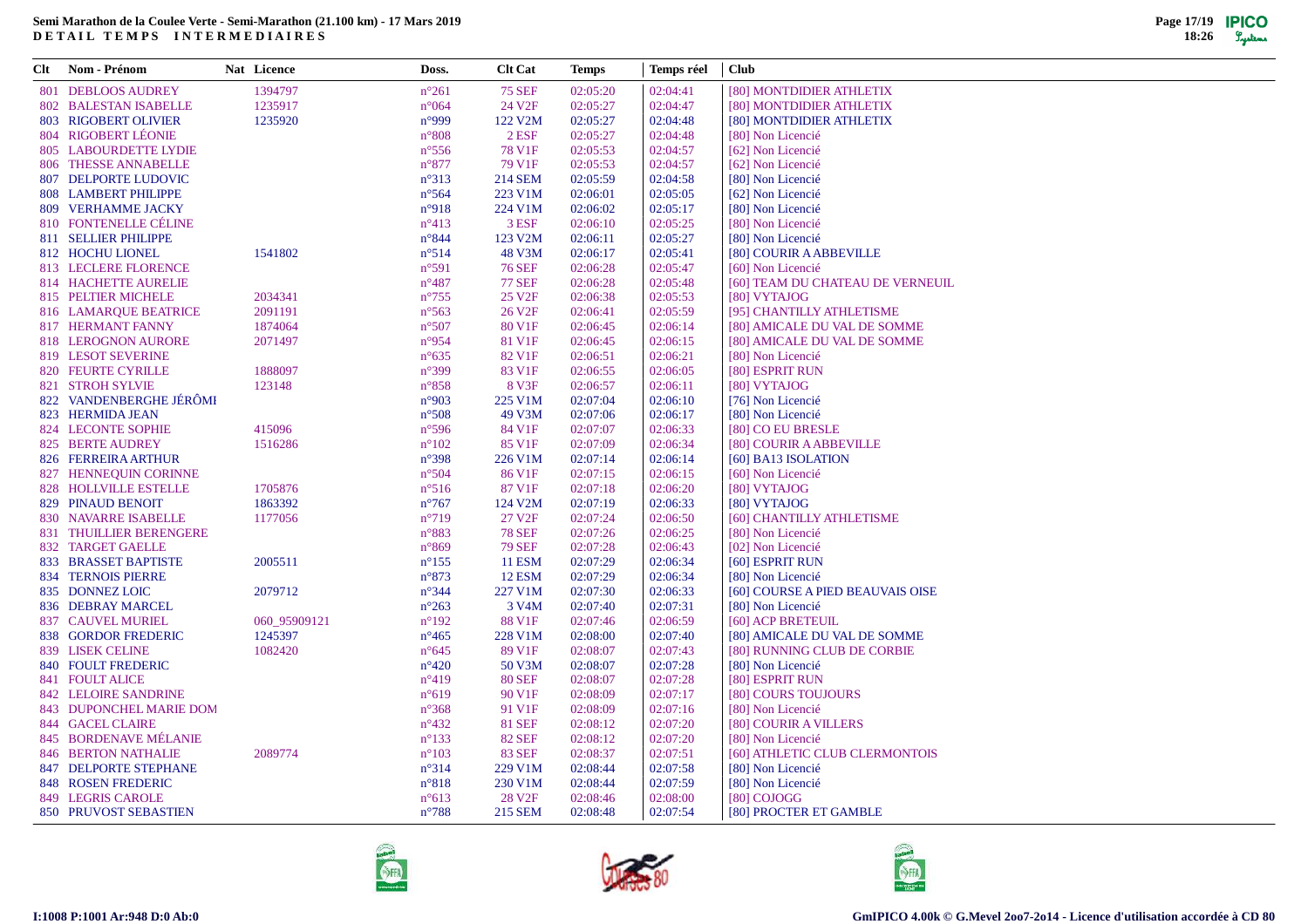$\sim$ 

| Clt Nom - Prénom            | Nat Licence  | Doss.           | <b>Clt Cat</b>     | <b>Temps</b> | Temps réel | <b>Club</b>                      |
|-----------------------------|--------------|-----------------|--------------------|--------------|------------|----------------------------------|
| 851 DELOISON IRENE          | 1884016      | $n^{\circ}310$  | 92 V1F             | 02:08:53     | 02:08:19   | [80] COURIR A ABBEVILLE          |
| 852 LENEUTRE SÉBASTIEN      |              | $n^{\circ}625$  | 216 SEM            | 02:09:10     | 02:08:57   | [80] TEAM LIGER                  |
| 853 THEBAULT AUDREY         | 2120707      | $n^{\circ}874$  | 93 V1F             | 02:09:12     | 02:08:22   | $[62]$ BACO                      |
| 854 LEGRAND AMELIE          | 1967945      | $n^{\circ}612$  | <b>84 SEF</b>      | 02:09:15     | 02:08:28   | [80] VYTAJOG                     |
| 855 DAVOUSE THOMAS          | 1863322      | $n^{\circ}257$  | 231 V1M            | 02:09:16     | 02:08:29   | [80] VYTAJOG                     |
| 856 FOUCART LAETITIA        | 2050104      | $n^{\circ}416$  | <b>85 SEF</b>      | 02:09:18     | 02:08:38   | [80] MONTDIDIER ATHLETIX         |
| 857 MONTARIOL SYLVIE        | 1555731      | $n^{\circ}702$  | 9 V3F              | 02:09:22     | 02:08:29   | [80] AMICALE DU VAL DE SOMME     |
| 858 PAUQUET MATHILDE        | A56628       | $n^{\circ}749$  | <b>86 SEF</b>      | 02:09:24     | 02:08:22   | [80] AMIENS TRIATHLON            |
| 859 DELATTRE JEAN-MARIE     | 1062531      | $n^{\circ}290$  | 4 V <sub>4</sub> M | 02:09:26     | 02:08:55   | [80] AMICALE DU VAL DE SOMME     |
| 860 DEBROUCKER ROMAIN       |              | $n^{\circ}267$  | 232 V1M            | 02:09:29     | 02:08:35   | [80] Non Licencié                |
| 861 AUTIN MARINA            |              | $n^{\circ}062$  | <b>87 SEF</b>      | 02:09:36     | 02:08:34   | [80] Non Licencié                |
| <b>862 DUBAYLE LAURENCE</b> | 461954       | $n^{\circ}352$  | 94 V1F             | 02:09:49     | 02:09:49   | [95] DOMONT ATHLETISME           |
| 863 LANARRE ANNICK          | 1497340      | $n^{\circ}567$  | 29 V <sub>2F</sub> | 02:09:49     | 02:09:49   | [95] DOMONT ATHLETISME           |
| 864 NICODEME VALERIE        | 2020891      | $n^{\circ}722$  | <b>88 SEF</b>      | 02:10:03     | 02:09:11   | [02] S/L UA CHAUNY               |
| 865 BOS MARIE               | 1902352      | $n^{\circ}136$  | <b>89 SEF</b>      | 02:10:09     | 02:09:25   | [92] CS CLICHY ATHLETISME        |
| 866 ROMAIN INGRID           | 1679112      | $n^{\circ}816$  | 95 V1F             | 02:10:11     | 02:09:36   | [80] COURIR A ABBEVILLE          |
| <b>867 BLOT NATHALIE</b>    |              | $n^{\circ}123$  | 96 V <sub>1F</sub> | 02:10:12     | 02:09:11   | [80] Non Licencié                |
| 868 DESJARDIN VIRGINIE      | 1631387      | $n^{\circ}327$  | 97 V1F             | 02:10:17     | 02:09:42   | [80] COURIR A ABBEVILLE          |
| 869 MADEJ CÉDRIC            |              | $n^{\circ}660$  | 217 SEM            | 02:10:18     | 02:09:43   | [80] Non Licencié                |
| 870 HOUESSINON JEAN PIERR   |              | $n^{\circ}522$  | 218 SEM            | 02:10:21     | 02:09:16   | [80] Non Licencié                |
| 871 BILLET BRIGITTE         | 1629455      | $n^{\circ}111$  | 30 V <sub>2F</sub> | 02:10:24     | 02:09:50   | [80] COURIR A ABBEVILLE          |
| 872 LEBAS GREGORY           |              | $n^{\circ}580$  | <b>219 SEM</b>     | 02:10:27     | 02:09:25   | [80] YANKEE RC                   |
| 873 GEST FANIE              |              | $n^{\circ}455$  | <b>90 SEF</b>      | 02:10:29     | 02:09:35   | [80] Non Licencié                |
| 874 REGNIER ALEXANDRE       |              | $n^{\circ}799$  | <b>220 SEM</b>     | 02:10:33     | 02:09:50   | [80] Non Licencié                |
| 875 CAUMARTIN LAURA         |              | $n^{\circ}191$  | 91 SEF             | 02:10:33     | 02:09:50   | [80] Non Licencié                |
| 876 JARRY GENEVIEVE         |              | $n^{\circ}$ 533 | 10 V3F             | 02:10:35     | 02:09:46   | [80] Non Licencié                |
| 877 MISLANGHE JULIE         |              | $n^{\circ}695$  | <b>92 SEF</b>      | 02:10:44     | 02:10:00   | [59] Non Licencié                |
| 878 ADOLPHE JEAN-BAPTISTI   | 2024978      | $n^{\circ}047$  | <b>221 SEM</b>     | 02:10:53     | 02:10:08   | [80] PERONNE ATHLETISME CLUB     |
| 879 LEMOINE CECILE          | 1785465      | $n^{\circ}623$  | 31 V <sub>2F</sub> | 02:10:55     | 02:10:20   | [80] COURIR A ABBEVILLE          |
| 880 SAVREUX DORINE          |              | $n^{\circ}838$  | 98 V1F             | 02:11:12     | 02:10:15   | [60] Non Licencié                |
| 881 DUPLESSY VALERIE        |              | $n^{\circ}367$  | 32 V <sub>2F</sub> | 02:11:14     | 02:10:28   | [80] Non Licencié                |
| <b>882 DURAND CELINE</b>    | 080_93601465 | $n^{\circ}377$  | 99 V1F             | 02:11:19     | 02:10:16   | [80] SPORT NATURE DOMARTOIS      |
| 883 PRUVOT JENNIFER         | 2012741      | $n^{\circ}789$  | 93 SEF             | 02:11:19     | 02:10:16   | [80] SPORT NATURE DOMARTOIS      |
| <b>884 DELERIVE JULIE</b>   |              | $n^{\circ}299$  | 4 ESF              | 02:12:09     | 02:11:57   | [80] Non Licencié                |
| 885 THOMAS CLEMENCE         |              | $n^{\circ}879$  | <b>94 SEF</b>      | 02:12:12     | 02:11:10   | [80] Non Licencié                |
| 886 LAURENT MAGALI          | 1626779      | $n^{\circ}577$  | 100 V1F            | 02:12:22     | 02:11:47   | [80] COURIR A ABBEVILLE          |
| <b>887 HERBET BENOIT</b>    |              | $n^{\circ}505$  | 125 V2M            | 02:12:25     | 02:11:34   | [80] Non Licencié                |
| 888 NIQUET FREDERIC         |              | $n^{\circ}725$  | 126 V2M            | 02:12:25     | 02:11:35   | Non Licencié                     |
| 889 HOARAU VANESSA          |              | $n^{\circ}512$  | 101 V1F            | 02:12:31     | 02:11:41   | [60] Non Licencié                |
| <b>890 DAMIS VALERIE</b>    | 1993595      | $n^{\circ}249$  | 33 V <sub>2F</sub> | 02:12:33     | 02:11:33   | [60] COURSE A PIED BEAUVAIS OISE |
| 891 PROUVOT ANNE-SOPHIE     | 1987056      | $n^{\circ}786$  | <b>95 SEF</b>      | 02:13:08     | 02:12:34   | [80] COURIR A ABBEVILLE          |
| <b>892 SAGNIER PAULINE</b>  | 1826076      | $n^{\circ}827$  | <b>96 SEF</b>      | 02:13:08     | 02:12:45   | [60] RUN POUR TOUS               |
| 893 FROMENTIN PASCALE       | 1068125      | $n^{\circ}430$  | 34 V <sub>2F</sub> | 02:13:21     | 02:12:46   | [80] COURIR A ABBEVILLE          |
| 894 QUENU CORINNE           | 1365457      | $n^{\circ}795$  | 35 V <sub>2F</sub> | 02:13:21     | 02:12:47   | [80] COURIR A ABBEVILLE          |
| 895 UVERS OLIVIER           |              | $n^{\circ}895$  | 233 V1M            | 02:14:19     | 02:13:13   | [75] Non Licencié                |
| 896 SIMON CAMILLE           | 2036423      | $n^{\circ}852$  | 5 ESF              | 02:14:20     | 02:13:58   | [60] RUN POUR TOUS               |
| 897 MACIEJEWSKI CAROLINE    |              | $n^{\circ}656$  | 102 V1F            | 02:14:35     | 02:14:18   | $[60]$ RBF                       |
| 898 MACIEJEWSKI JEAN MICH   |              | $n^{\circ}657$  | 234 V1M            | 02:14:35     | 02:14:18   | $[60]$ RBF                       |
| 899 HANQUIEZ EMILIE         |              | $n^{\circ}493$  | <b>97 SEF</b>      | 02:14:50     | 02:13:48   | [80] Non Licencié                |
| 900 GRANDIN ROMANE          |              | $n^{\circ}472$  | <b>98 SEF</b>      | 02:15:33     | 02:14:54   | [02] Non Licencié                |
|                             |              |                 |                    |              |            |                                  |